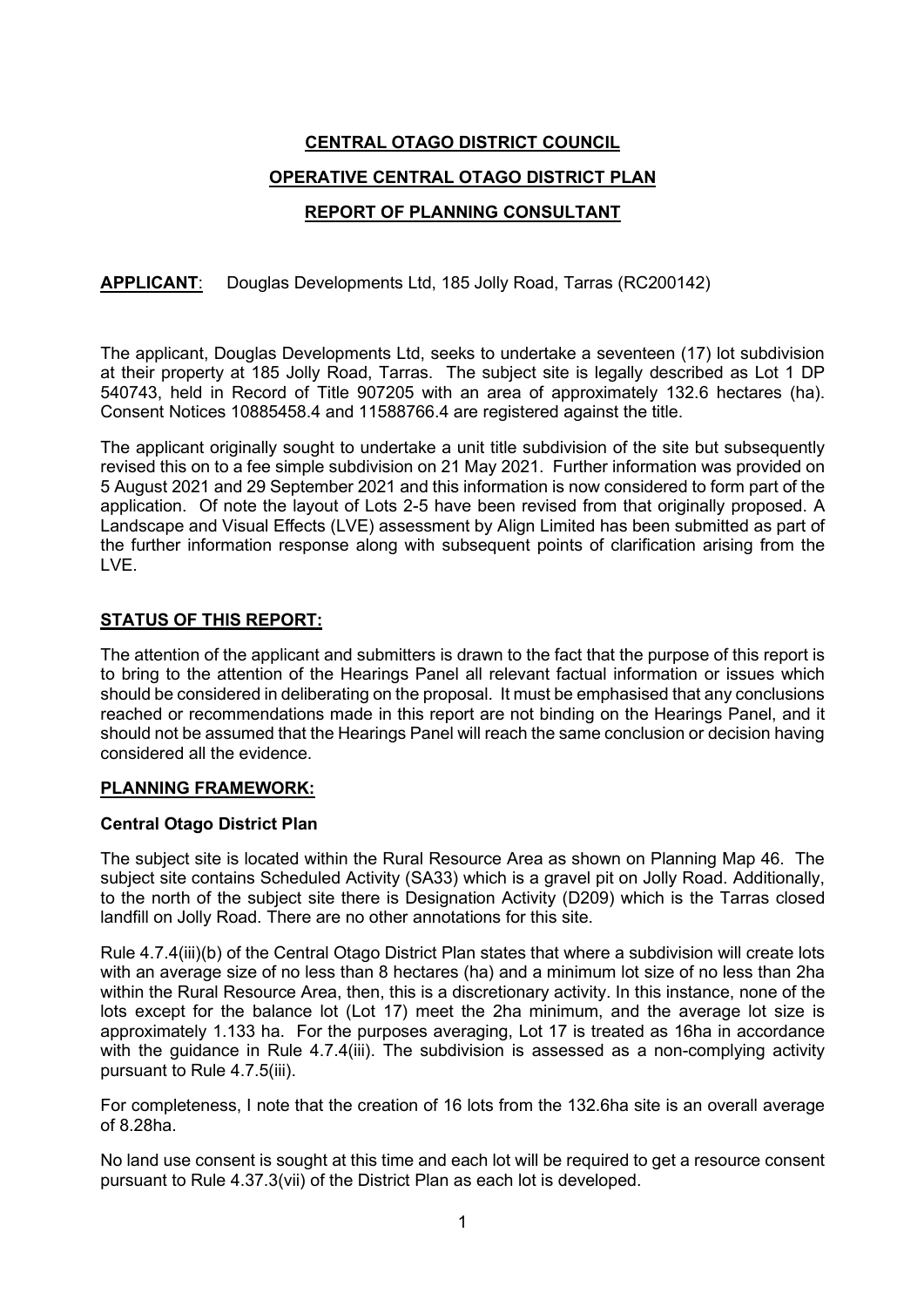# **National Environmental Standards**

The Resource Management (National Environmental Standard for Assessing and Managing Contaminants in Soil to Protect Human Health) Regulations 2011 (NESCS) came into effect on 1 January 2012. The National Environmental Standard applies to any piece of land on which an activity or industry described in the current edition of the Hazardous Activities and Industries List (HAIL) is being undertaken, has been undertaken or is more likely than not to have been undertaken. Activities on HAIL sites may need to comply with permitted activity conditions specified in the soil contamination NES and/or might require resource consent.

I note that Lot 17 is to remain in production land and it is, therefore, exempt in accordance with Regulation 5(8) of the NESCS. As such, it is the lots which are to be used for residential purposes that are relevant to the NESCS. The applicant advises that a desktop assessment of the site has been completed, using a historical imagery and a search of the Otago Regional Council's (ORC) Hazardous Activities, Industries and Bores Search. This is considered to meet method 6(2)(a) as per the NESCS.

For completeness, the applicant notes that, there is a verified HAIL site on the adjacent property to the north. The site contains the Tarras closed landfill and is owned by CODC. This site is managed by CODC through ORC consents, under which CODC are required to undertake quarterly visual inspections and annual groundwater sampling. Discussions between the applicant and CODC engineering staff confirmed that the site is fully capped and is in good condition, meaning it is highly unlikely that landfill gas, odour, and dust from the landfill reaches air. Furthermore, the onsite monitoring wells are dry, meaning it is highly unlikely that landfill leachate is able to reach groundwater resources. CODC informally consider that the site is unlikely to pose a risk to human health.

Overall, the site is not assessed as a HAIL site and the NESCS is not triggered by this application.

There are no other National Environmental Standards relevant to this application.

# **ACTIVITY STATUS SUMMARY:**

Where an activity requires resource consent under more than one rule, and the effects of the activity are inextricably linked, the general principle from case law is that the different components should be bundled and the most restrictive activity classification applied to the whole proposal.

In this case, there is more than one rule involved, and the effects are linked. As a result, having regard to the most restrictive activity classification, the proposal is considered to be a noncomplying activity overall.

# **COMMENT ON PROPOSAL:**

# *Part 2 of the RMA and Section 104(1)*

This application must be considered in terms of Section 104 of the RMA. Subject to Part 2 of the RMA, Section 104(1) sets out those matters to be considered by the consent authority when considering a resource consent application. Considerations of relevance to this application are:

- *(a) any actual and potential effects on the environment of allowing the activity; and*
- *(b) any relevant provisions of:* 
	- *(i) A national environmental standards;*
	- *(ii) Other regulations;*
	- *(iii) a national policy statement*
	- *(iv) a New Zealand coastal policy statement*
	- *(v) a regional policy statement or proposed regional policy statement*
	- *(vi) a plan or proposed plan; and*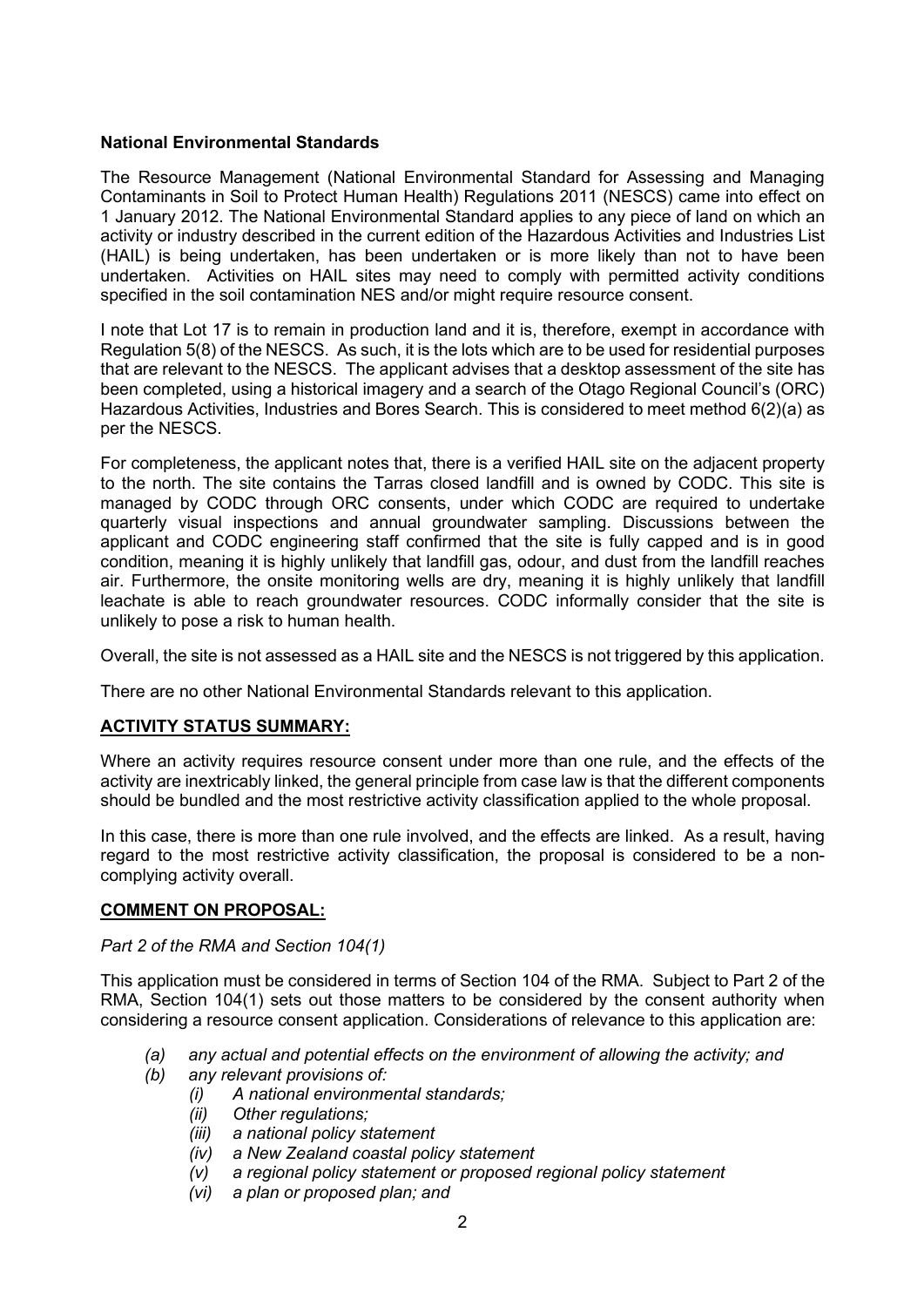*(c) any other matters the consent authority considers relevant and reasonably necessary to determine the application.*

# **Section 104D**

As noted above that the proposed subdivision has status as a non-complying activity in the Rural Resource Area of the Operative Central Otago District Plan as the allotments have an average area less than 8ha. It is therefore appropriate that the proposal be considered as an application for subdivision consent under the District Plan for a non-complying activity pursuant to sections 104, 104B and 104D of the Resource Management Act 1991.

In terms of section 104D (as amended by the Resource Management Amendment Act 2003) the Hearings Panel may grant resource consent for a non-complying activity only if it is satisfied that either: -

- *(a) The adverse effects of the activity on the environment will be minor; or*
- *(b) The application is for an activity that will not be contrary to the objectives and policies of the relevant plan or relevant proposed plan or both the relevant plan and the relevant proposed plan.*

# **Sections 108 and 220**

Sections 108 and 220 empower the Hearings Panel to impose conditions on a resource consent should it be of a mind to grant consent.

# **DESCRIPTION OF PROPOSAL:**

The subdivision seeks to take the form of a farm park whereby 16 small lots are held by individuals and the larger balance lots is held is equal 16th shares. As noted above, this application was originally lodged as a unit title development but was subsequently revised to a fee simple proposal. This clarification is expected to address the matter raised in Molyneux Farms Limited, in its submission, regarding the legal form of the subdivision.

- Lot 1 will have an area of  $5503m<sup>2</sup>$
- Lots 2-16 will range in area from  $1735m^2$  to  $1914m^2$  and will be developed for residential purposes.
- Lot 17 is to be the balance lot and will contain the working farm and communal facilities.

The applicant is also proposing a community facility for use by the lot owners. This facility may include any or a combination of a kitchen, lounge, small gym, and tennis court. This building will be approximately  $40m^2$  and will have a similar design and colouring as the buildings described above. This would be located within the footprint of the existing hayshed on the upper terrace. No limits on the use of this facility are proposed.

The lots are to be clustered but no specific design controls are proposed for this development of the lots, except for landscape mitigation as recommended by Align Limited. The applicant anticipates that low profile, single storied residential dwellings will be built, designed in a style and theme with local stone, probably with high pitched /volume roof spaces common in Central Otago. However, it is the applicant's preference that no building height restrictions are imposed as part of this subdivision application, to allow individual lot owners to design a house suitable for each lot, while conforming with the preferred style of the subdivision. They note that each future dwelling will require further resource consent and the applicant considers it appropriate to allow each design to be considered on its merits.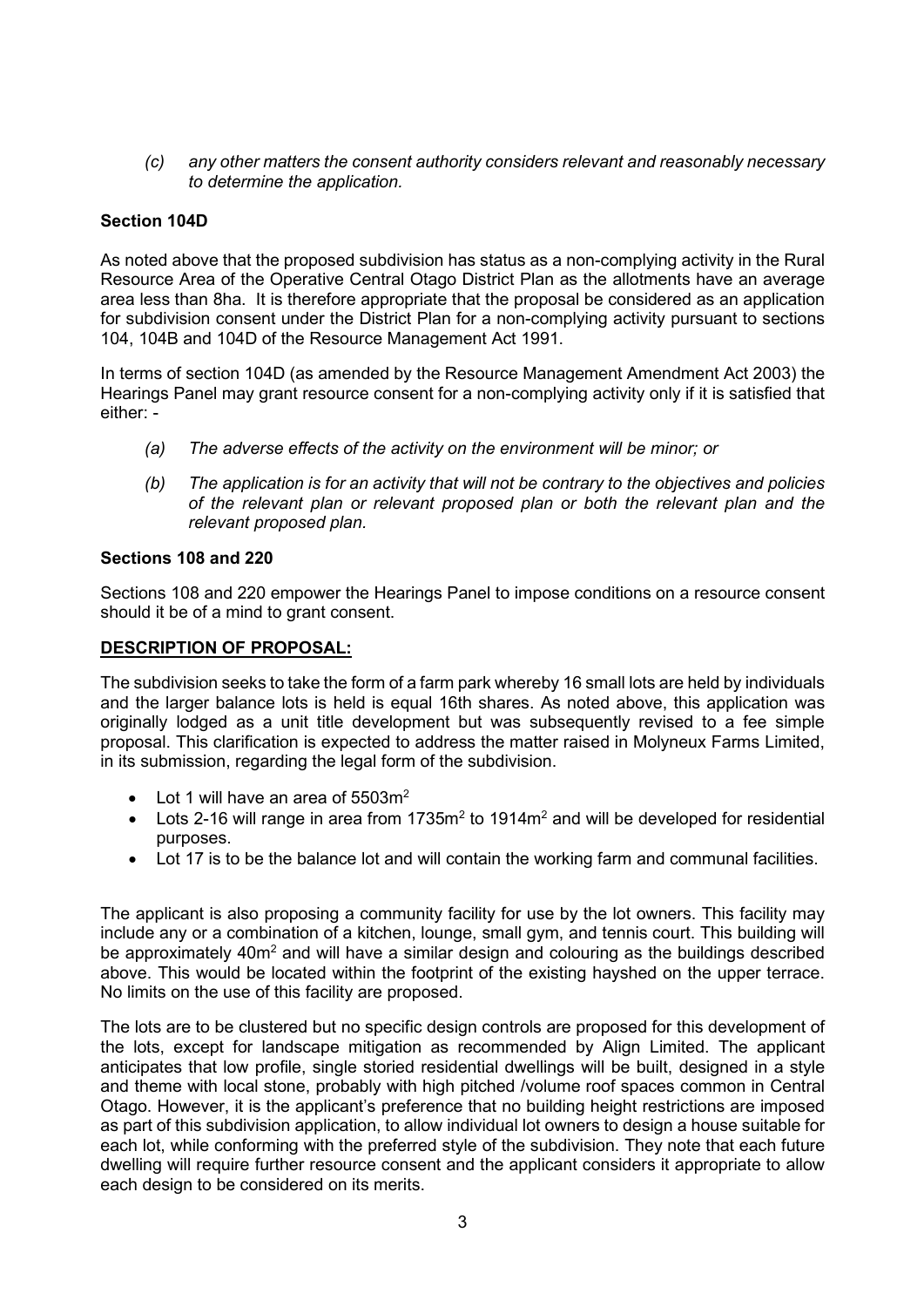That said the application identifies that a future dwelling contained with proposed Lot 9 has the potential to breach the skyline when viewed from Jolly Road looking south. This would occur if a dwelling was placed at the northern boundary of this lot. Given that the height poles were placed on the corners of the lot, this height pole represents the corner of Lot 9, which means the skyline may not be breached by a potential building. However, the applicant acknowledges that future residential development within the lot boundary has the potential to cause a minor breach of the skyline, specifically when Lot 9 is viewed directly from Jolly Road.

Jolly Road is proposed to be used as the primary access for this subdivision. The applicant proposes to upgrade Jolly Road from the point that is 1.07km distance from the State Highway 8 intersection. This point is proposed as Jolly Road is already required to be sealed to this point as per conditions of RC190042. The applicant is also proposing for a private road to be constructed from Jolly Road to provide access to each lot. The applicant is proposing that this be a private road across the farm to ensure that there is no disruption to ongoing farming activities from external traffic, to maintain stock security, and to ensure compliance with Health and Safety expectations on-farm. The applicant does not wish the road to be vested.

The applicant is proposing that water can be supplied to the lots through the following methods:

- Rainwater each lot would collect rainwater off the roof, to then be stored in three partially buried 25,000 L concrete tanks within the lot. As water is drawn from the tanks, it will be passed through a proprietary filtration system and UV Light to filter out any airborne impurities.
- Groundwater there is an existing bore on the lower terrace of the property. This supply would be pumped up to the top terrace and supplied to the tanks on each lot, to supplement the rainwater supply during prolonged dry spells.
- Lindis Irrigation Scheme the property has a water right to access water from this supply. This supply only runs during summer and would be used as a backup supply to supplement other methods as required.
- Secondary rainwater there will be three partially buried 25,000 L tanks connected to the implement shed, which has a  $400m<sup>2</sup>$  roof area. Water will be able to be taken from these tanks to supplement the lots.
- The applicant also holds consent to construct up to three bores on the lower terrace, as per RM20.059.01.

The applicant proposed that the network water supply to supply the proposed lots will be registered but a formal water supply document has not yet been drafted.

The applicant proposes that each lot will dispose of wastewater onsite. A report by Mt Iron Geodrill Limited assesses that based on previous investigations of the site, the land is considered suitable for onsite disposal of wastewater. Further investigations by Mt Iron Geodrill in respect of wastewater are on-going and will be provided for when these are completed.

The application does not identify the need for any earthworks which would exceed the permitted activity criteria set out in the District Plan.

A 10-year lapse period is sought for the application.

# **SITE DESCRIPTION**

The application identifies the subject site an active pastoral livestock grazing farm, located approximately 1.6km northwest of Tarras, amongst a neighbourhood of lifestyle block developments and large sheep/beef and dairy stations. The two nearest existing farm residences are approximately 1km away to the east and west respectively, with the neighbouring property also being subject to an approved rural subdivision RC190042.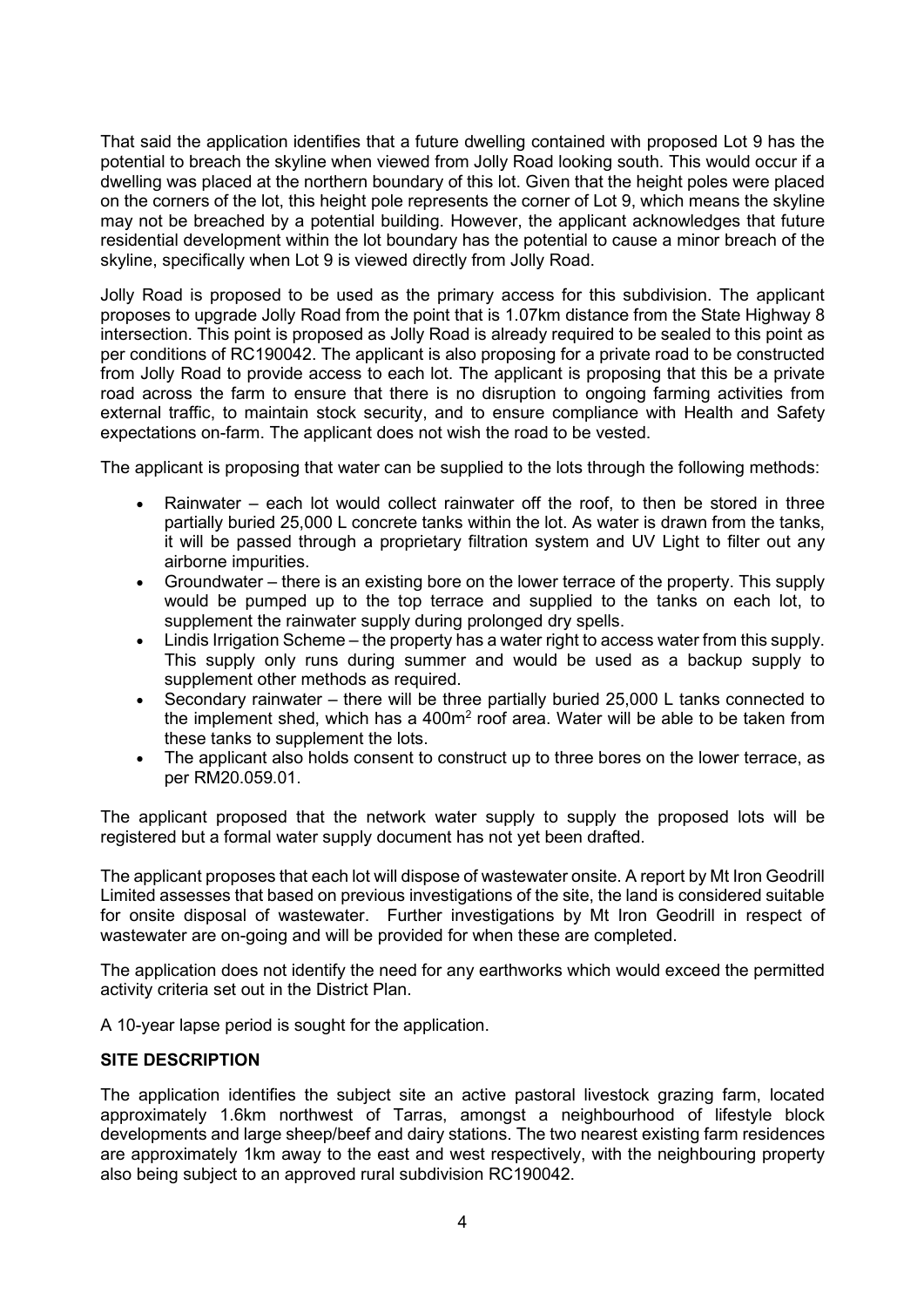The property is sloping from north to south, being located on three distinctive terrace features. The lower terrace fronts onto SH8A and is part of the Tarras alluvial fan plain. The lower and middle terraces are flood irrigated by the Tarras Irrigation Scheme. The upper terrace, the largest in area (44 ha) is planted in an established lucerne crop and is only irrigated via rainfall. The proposed subdivision is to be located on the upper terrace of the site.

# **PLANNING BACKGROUND:**

The site was created as part of RC190265 which separated three existing parcels into two allotments. The subject site was Lot 1 of the RC190265.

RC210021 was approved in April 2021 which authorised to build a principal dwelling for family use and a minor dwelling that can be used for workers accommodation. A skyline breach was authorised for both residential units. The land to which this consent related is Lot 1 on this subdivision (RC210142). The principal dwelling will have a floor area of  $502m<sup>2</sup>$  and the highest point of this dwelling is the top of the chimney which is 7.35 metres in height. The dwelling will be clad in stone, timber (board and batten), with coloursteel roofing and the application advises that the exterior colours will comply with the general standards as identified in Rule 4.7.6D. The minor dwelling has a floor area of  $98m<sup>2</sup>$  and is intended to be used for farm manager's and farm worker's accommodation. This dwelling is less than 5 metres in height and will be clad in timber weatherboard with colours in accordance with the District Plan general standards as identified in Rule 4.7.6D.

RC210291 authorised a private airstrip on a farm within 500m of land that may be utilised for residential activity. The use of the airstrip is restricted to the hours of Civil Daylight and Civil Twilight only. I note that this application was lodged after RC210142 was lodged.

For completeness, I had no involvement with the processing of either of the above applications.

# **AFFECTED PARTIES AND NOTIFICATION:**

No affected party approvals were submitted with the application.

A separate notification decision was made on 4 October 2021. A determination, as to whether an application should be notified or not, is separate from the issues to be considered in making a decision on the application itself.

# **Submissions**

The submission period closed on 19 November 2021 and seven submissions were received by the close of the submission period. The submissions are summarised below:

| Submitter                             | <b>Status</b> | Relief sought                                                                                                                                                                                                     | Wishes<br>to be<br>heard |
|---------------------------------------|---------------|-------------------------------------------------------------------------------------------------------------------------------------------------------------------------------------------------------------------|--------------------------|
| Hudson and<br><b>Christina Dimock</b> | Support       | Considers that the benefit of this smaller<br>subdivision is that it will attract new families<br>to the area and help the community to grow<br>in a safe way without adverse reactions to<br>the infrastructure. | No.                      |

#### *Summary of Submissions*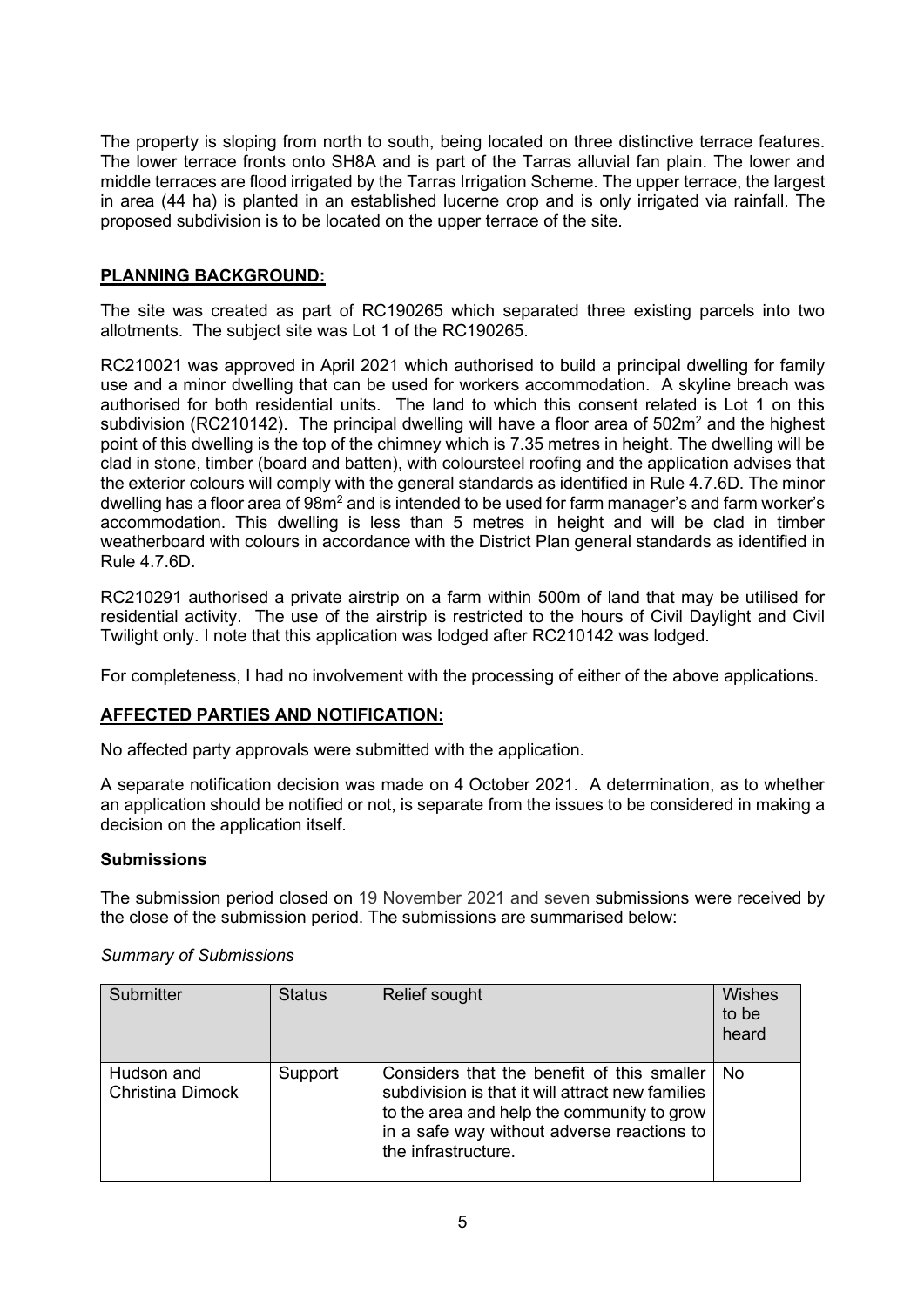|                            |         | Supports the idea of limited sections<br>which include a common shareholding in<br>a working farm environment is a smart<br>of allowing each<br>way<br>owner<br>the<br>opportunity to live rurally within a<br>beautiful environment,<br>whilst<br>also<br>enjoying the economic and financial<br>benefits of a wider working farm.<br>Supports each section being slightly<br>smaller than those usually permitted by<br>CODC and considers this to be positive<br>with<br>each owner<br>having an<br>active<br>shareholding in the wider farm.<br>Would support covenants placed on future<br>'owners' to ensure that the properties built<br>are in keeping with the natural landscape<br>and add value to the overall working farm.<br>This would hopefully avoid the possibility of<br>unsightly houses being erected.<br>Considers it to be positive that the location<br>of development minimises earthworks |            |
|----------------------------|---------|---------------------------------------------------------------------------------------------------------------------------------------------------------------------------------------------------------------------------------------------------------------------------------------------------------------------------------------------------------------------------------------------------------------------------------------------------------------------------------------------------------------------------------------------------------------------------------------------------------------------------------------------------------------------------------------------------------------------------------------------------------------------------------------------------------------------------------------------------------------------------------------------------------------------|------------|
|                            |         | Supports the upgrading of Jolly Road which<br>would<br>assist<br>mitigating<br>the<br>in<br>environmental impacts on neighbouring<br>farms.                                                                                                                                                                                                                                                                                                                                                                                                                                                                                                                                                                                                                                                                                                                                                                         |            |
|                            |         | Seeks that the consent be granted                                                                                                                                                                                                                                                                                                                                                                                                                                                                                                                                                                                                                                                                                                                                                                                                                                                                                   |            |
| <b>Chris Goddard</b>       | Support | Supports the application as it aligns with the<br>Tarras community view of sustainable and<br>environmentally thoughtful<br>residential<br>growth, while retaining rural character of the<br>area.                                                                                                                                                                                                                                                                                                                                                                                                                                                                                                                                                                                                                                                                                                                  | <b>Yes</b> |
|                            |         | Considers that the majority of the Tarras<br>community does not accept industrial<br>development as an alternative pathway to<br>keeping the rural feel or a pathway to<br>sustainable residential growth.                                                                                                                                                                                                                                                                                                                                                                                                                                                                                                                                                                                                                                                                                                          |            |
|                            |         | Requests<br>that Council<br>support the<br>application with additional requirements (if<br>any are deemed appropriate) to deliver<br>what the majority of the Tarras community<br>feel is appropriate from the 2021 survey and<br>current community plan                                                                                                                                                                                                                                                                                                                                                                                                                                                                                                                                                                                                                                                            |            |
| Greenlight Land<br>Limited | Support | The submitter is a wholly owned family<br>entity with the<br>specific purpose<br>of<br>developing high-class, yet discrete, large                                                                                                                                                                                                                                                                                                                                                                                                                                                                                                                                                                                                                                                                                                                                                                                   | Yes        |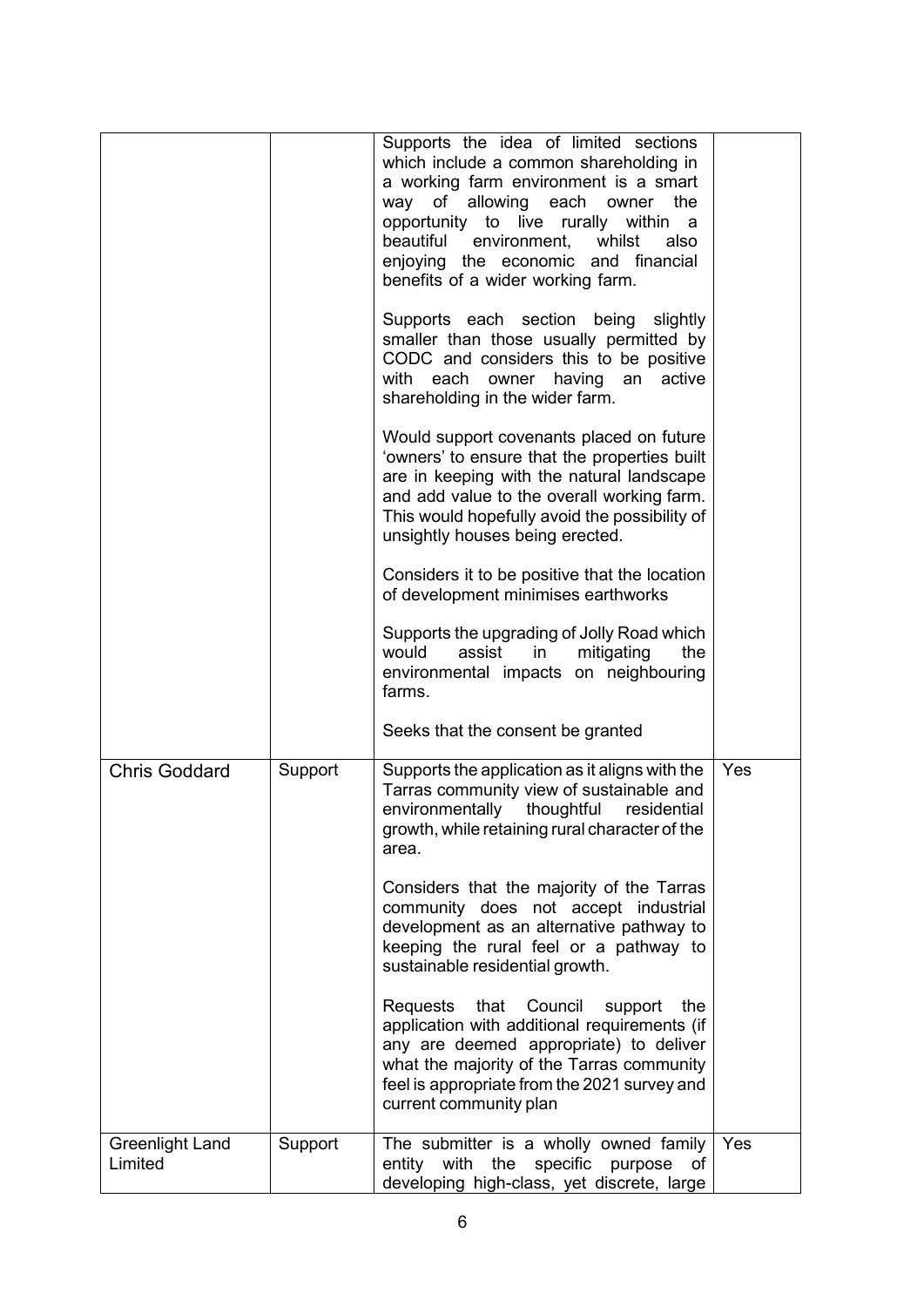| lifestyle lots within walking distance of the<br>existing Tarras node. We plan to live in the<br>Greenlight Land RC190042 consented<br>development.                                                                                                                                                                                                                                                                                                                                                                                                                                                                               |  |
|-----------------------------------------------------------------------------------------------------------------------------------------------------------------------------------------------------------------------------------------------------------------------------------------------------------------------------------------------------------------------------------------------------------------------------------------------------------------------------------------------------------------------------------------------------------------------------------------------------------------------------------|--|
| Greenlight Land Limited, with our existing<br>residential consent for rural lifestyle lot<br>subdivision, view ourselves as the most<br>affected party neighbouring the Douglas<br>Developments application and proposal.<br>Greenlights lots are designed for 360<br>degree viewing with build platforms facing<br>the sun and views in the W/NW/N direction<br>directly towards Douglas Developments<br>land. The applicants lots are directly in our<br>line of site and potentially have a negative<br>financial impact if not designed or proper<br>consideration is taken into account of our<br>existing consent RC190042. |  |
| Considers that the applicant has<br>produced a sympathetic plan and<br>design that will positively add to<br>Greenlights<br>existing<br>residential<br>lifestyle consent but also compliment<br>the town of Tarras and surrounding<br>rural area.                                                                                                                                                                                                                                                                                                                                                                                 |  |
| Considers that the site and locating of all<br>17 lots on the upper terrace are most<br>compelling to negate wider future<br>negative impacts.                                                                                                                                                                                                                                                                                                                                                                                                                                                                                    |  |
| Considers that the applicant has produced<br>an advantageous proposal for a future<br>farming<br>operation.<br>We<br>mixed<br>are<br>sympathetic to this. This in turn leading to a<br>strong sense of community and keeping a<br>rural element with the existing land parcel.<br>This seems in keeping, and wish more<br>developers took this approach of minimal<br>negative impact.                                                                                                                                                                                                                                            |  |
| Seeks that:                                                                                                                                                                                                                                                                                                                                                                                                                                                                                                                                                                                                                       |  |
| any approved lots stay fifty metres off<br>the Greenlight Land boundary with<br><b>Douglas Developments</b>                                                                                                                                                                                                                                                                                                                                                                                                                                                                                                                       |  |
| • A similar level of landscaping, and<br>similar plant<br>species<br>that were<br>requested of Greenlights consent to<br>be needed for RC210142 and per the<br>Espie Landscape Assessment report.                                                                                                                                                                                                                                                                                                                                                                                                                                 |  |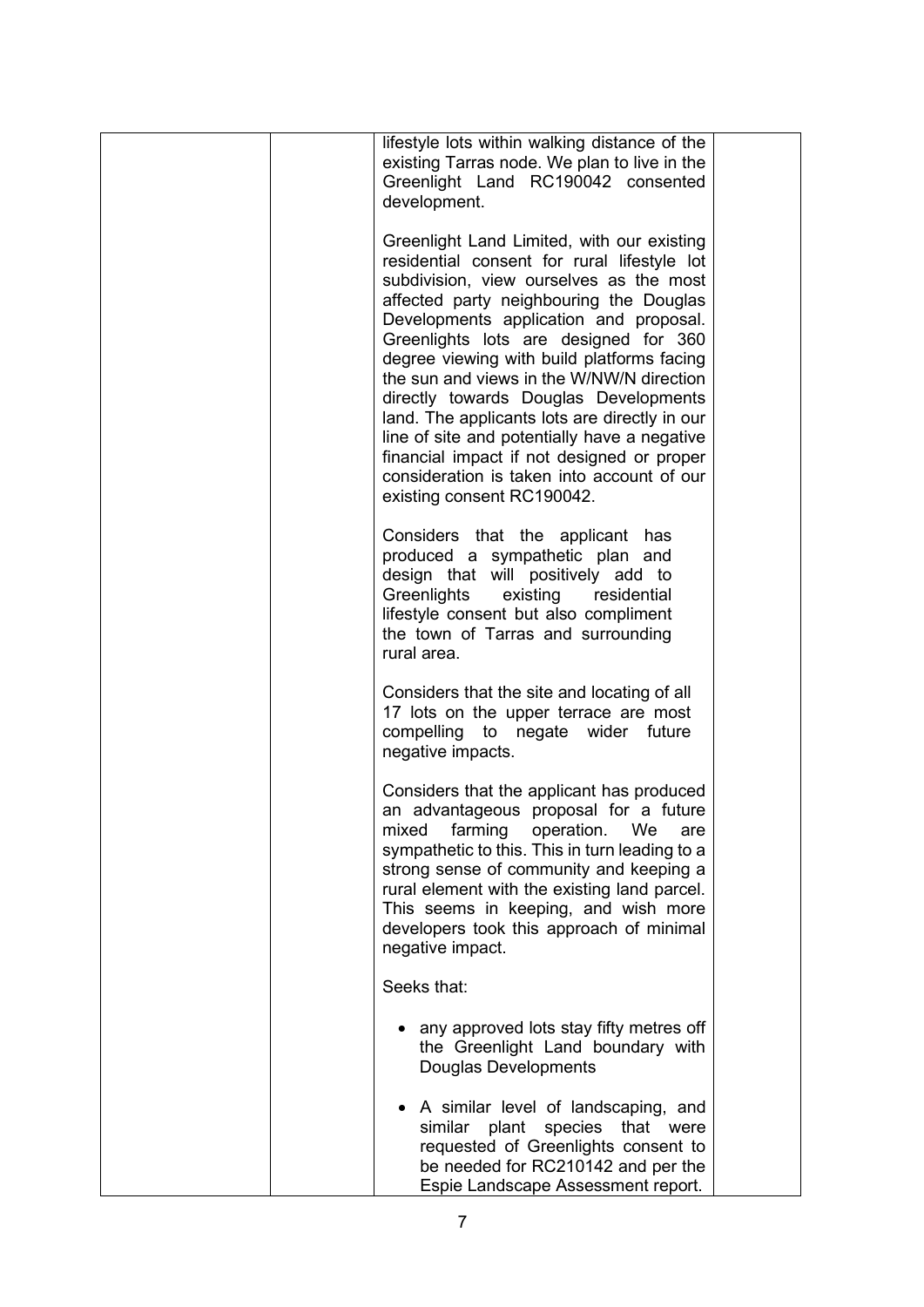|                          |        | • The existing shelter belts on the<br>Douglas Developments/Morris land<br>and within their proposal remain<br>over the long-term to mitigate any<br>perceived negative visual effects of<br>their lot size, amount, and location.<br>• The height of all homes<br>and<br>secondary buildings to be capped at<br>similar height to Greenlights consent<br>RC190042 and single story only<br>allowed. If this is to not be followed,<br>then would ask that a maximum 7.5-<br>meter allowable roof height. |     |
|--------------------------|--------|-----------------------------------------------------------------------------------------------------------------------------------------------------------------------------------------------------------------------------------------------------------------------------------------------------------------------------------------------------------------------------------------------------------------------------------------------------------------------------------------------------------|-----|
|                          |        | A similar consent life of 10 years as<br>Greenlight Land is approved for<br>Douglas Developments                                                                                                                                                                                                                                                                                                                                                                                                          |     |
|                          |        | • Greenlight Land in no way wishes to<br>give up ability to oppose any future<br>neighbouring developments that are<br>outside the existing rural and farming<br>activities and not included in this<br>application.                                                                                                                                                                                                                                                                                      |     |
|                          |        | • A no-complaints covenant be placed<br>on all Douglas Development lots with<br>regards to Greenlight Land Limited<br>future individual lot titles                                                                                                                                                                                                                                                                                                                                                        |     |
|                          |        | Any future sealing requirements for<br>the road from the beginning<br>of<br>SH8/Jolly Road intersection that this<br>be shared on a per lot basis and no<br>individual titles issued until this is<br>sealing is completed per consent<br>RC190042.                                                                                                                                                                                                                                                       |     |
|                          |        | Greenlight<br>ask<br>that<br>Douglas<br>Development<br>share<br>in<br>any<br>proportional upgrades to Jolly Road to<br>accommodate future daily traffic flow<br>from this proposed subdivision and<br>new lots using the road.                                                                                                                                                                                                                                                                            |     |
| Molyneux Farm<br>Limited | Oppose | Owns the property that directly adjoins the<br>application site to the northwest and as is<br>acknowledged in the application will be<br>directly affected by the proposal.                                                                                                                                                                                                                                                                                                                               | Yes |
|                          |        | <b>Considers</b><br>that<br>the<br>application<br>has<br>demonstrated that neither of the Section                                                                                                                                                                                                                                                                                                                                                                                                         |     |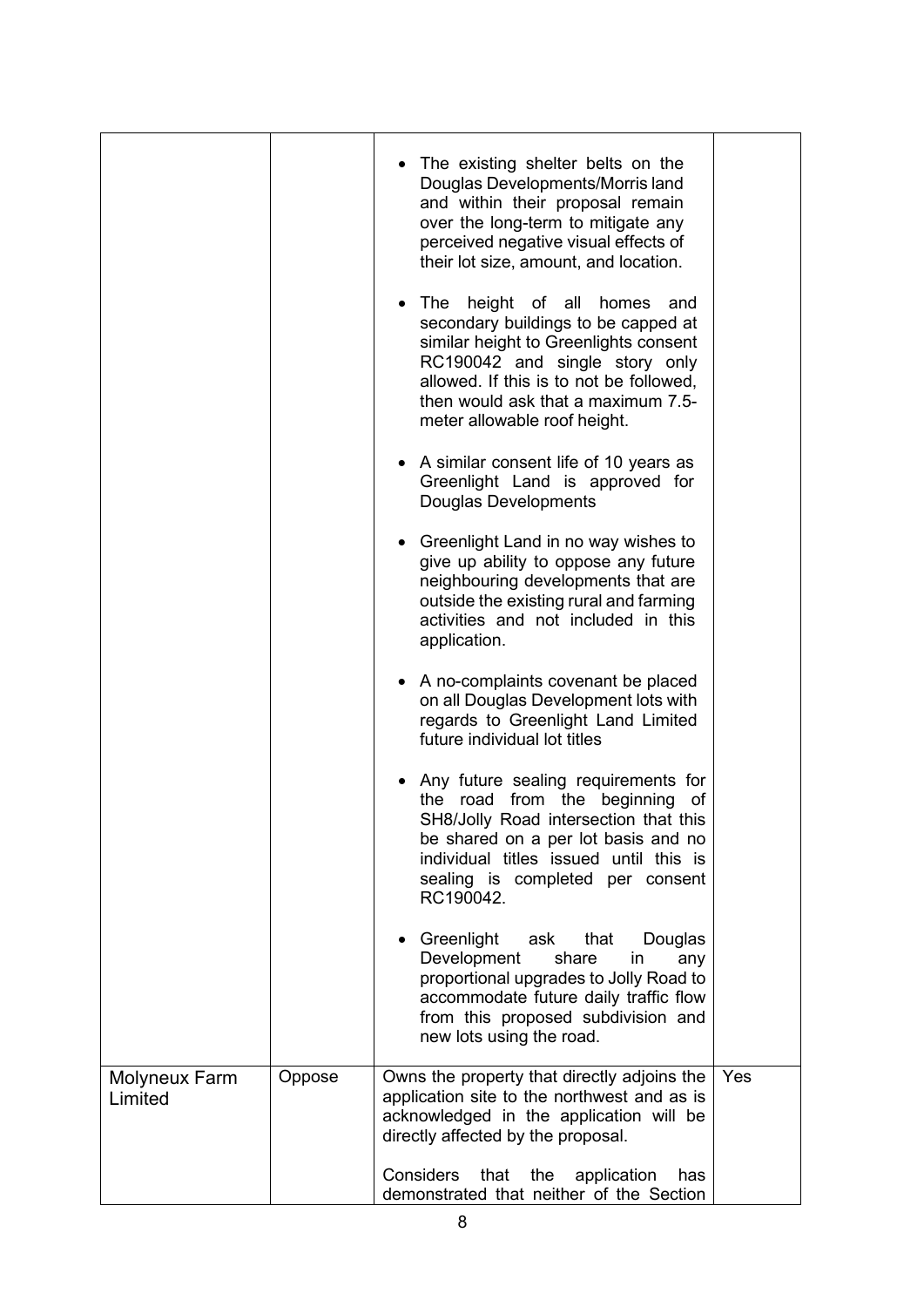| 104D gateway tests are met and therefore<br>the Council has no ability to grant the<br>application.<br>Considers that:                                                                                                                                                  |  |
|-------------------------------------------------------------------------------------------------------------------------------------------------------------------------------------------------------------------------------------------------------------------------|--|
| • There is no information to assess<br>whether there is adequate rain fall in<br>the area to provide for the potable and<br>irrigation water.                                                                                                                           |  |
| • There is no information relating to<br>the ability of the bores on the site to<br>provide supplementary water.                                                                                                                                                        |  |
| There are no details concerning<br>the proposed Body Corporate.<br>Indeed, it is questioned whether<br>subdivision<br>the<br>could<br>be<br>completed under the Unit Titles<br>Act as suggested.                                                                        |  |
| • There is no detail given as to how<br>existing or proposed landscaping<br>which it is suggested will be relied<br>on to mitigate effects will be<br>secured in perpetuity.                                                                                            |  |
| The applicant suggests certain<br>$\bullet$<br>matters will be secured by private<br>covenant but of course the Council<br>is not party to such covenants.                                                                                                              |  |
| The application suggests reverse<br>sensitivity issues can be controlled<br>by conditions requiring no complaints<br>covenants, but no proposed wording<br>such covenants<br>of<br>has<br>been<br>provided.                                                             |  |
| Profile poles should<br>have<br>been<br>erected on site showing all four<br>corners of each proposed lot/unit<br>showing the full extent of such given<br>there are no proposed conditions as to<br>bulk and height of buildings which are<br>allowed in each lot/unit. |  |
| There are no details provided as to<br>how the balance of lots/units will be<br>managed.                                                                                                                                                                                |  |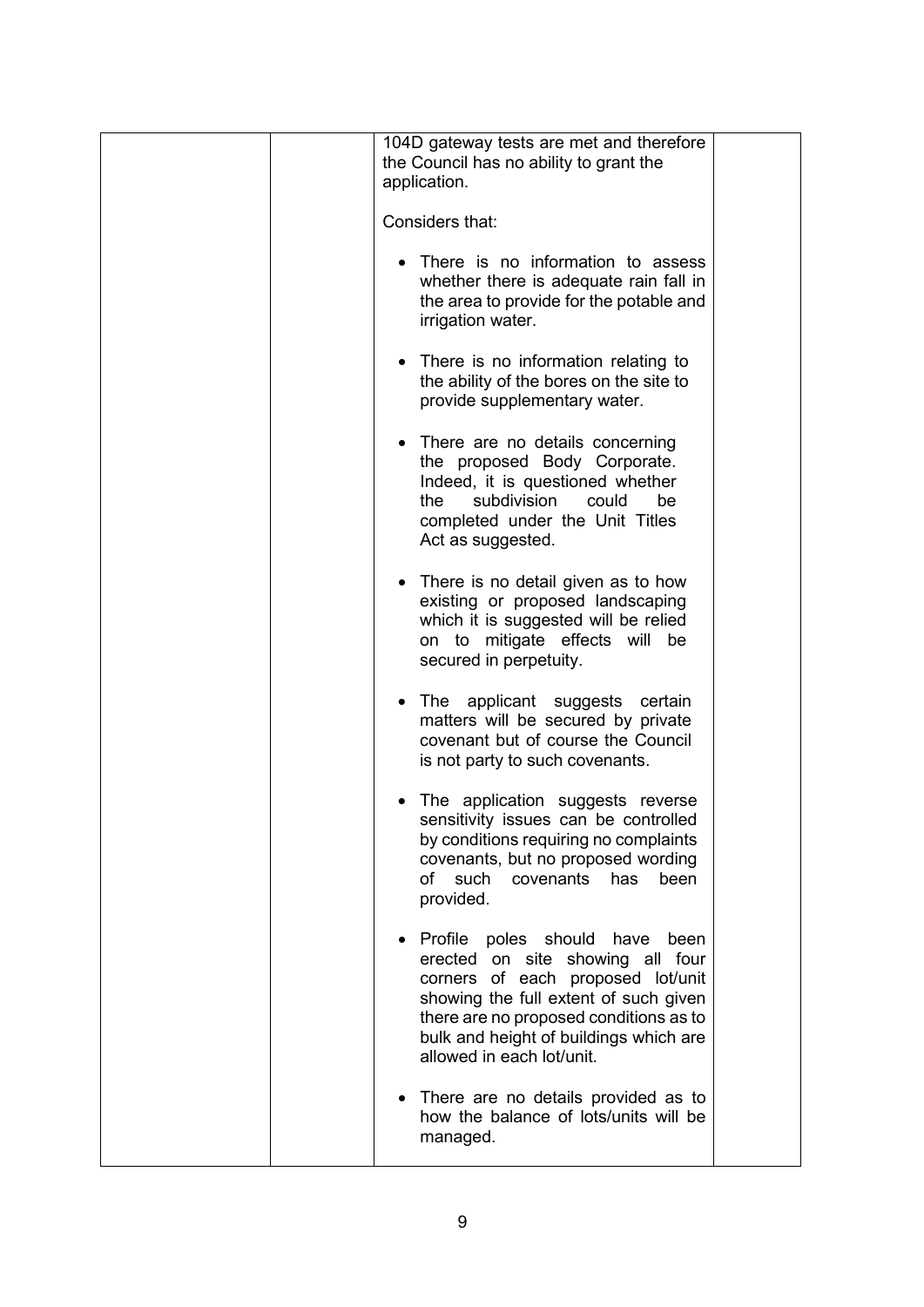|  | • A no further subdivision covenant has<br>not been offered over the balance of<br>the lots/units.                                                                                                                                                                                                                                            |  |
|--|-----------------------------------------------------------------------------------------------------------------------------------------------------------------------------------------------------------------------------------------------------------------------------------------------------------------------------------------------|--|
|  | • There is no commitment by the<br>applicant to seal any part of Jolly<br>Road and the applicant appears to<br>be relying on conditions of the<br>consents to ensure sealing occurs.<br>That consent may never be given<br>effect to.                                                                                                         |  |
|  | • The application is devoid<br>of<br>confirmation<br>from<br>infrastructure<br>providers<br>(electricity<br>or<br>telecommunications) that there is<br>adequate supply to service the<br>proposed lots/units.                                                                                                                                 |  |
|  | No landscaping plan identify existing<br>or proposed planting relied on for the<br>mitigation is proposed. Further, given<br>proposed staging of the<br>the<br>development (if that can occur with a<br>Unit Title subdivision) no detail is<br>provided as to when planting is to<br>occur.                                                  |  |
|  | • The proposal is contrary to the<br>numerous policies contained in the<br>Plan such as<br>• 4.4.2(b), (e) and (g), 4.4.9, 4.4.10(c)<br>and (e), $16.4.3$ , $16.4.4(a)$ and (b) and<br>16.4.6.                                                                                                                                                |  |
|  | landscape<br>The<br>assessment<br>supplied in respect to a Request for<br>Further Information acknowledges<br>landscape effects will be moderate<br>(being more than minor).                                                                                                                                                                  |  |
|  | No detail is provided as to how the<br>proposed communal effects will be<br>accessed.                                                                                                                                                                                                                                                         |  |
|  | Clustering of development<br>as<br>proposed can have adverse effects<br>as those viewing the site will not be<br>aware of the relationship of the<br>proposed lots/units to the balance<br>land. A number of lots/units will be<br>visible together. Further, given the<br>lack of any offered no further<br>subdivision covenant there is no |  |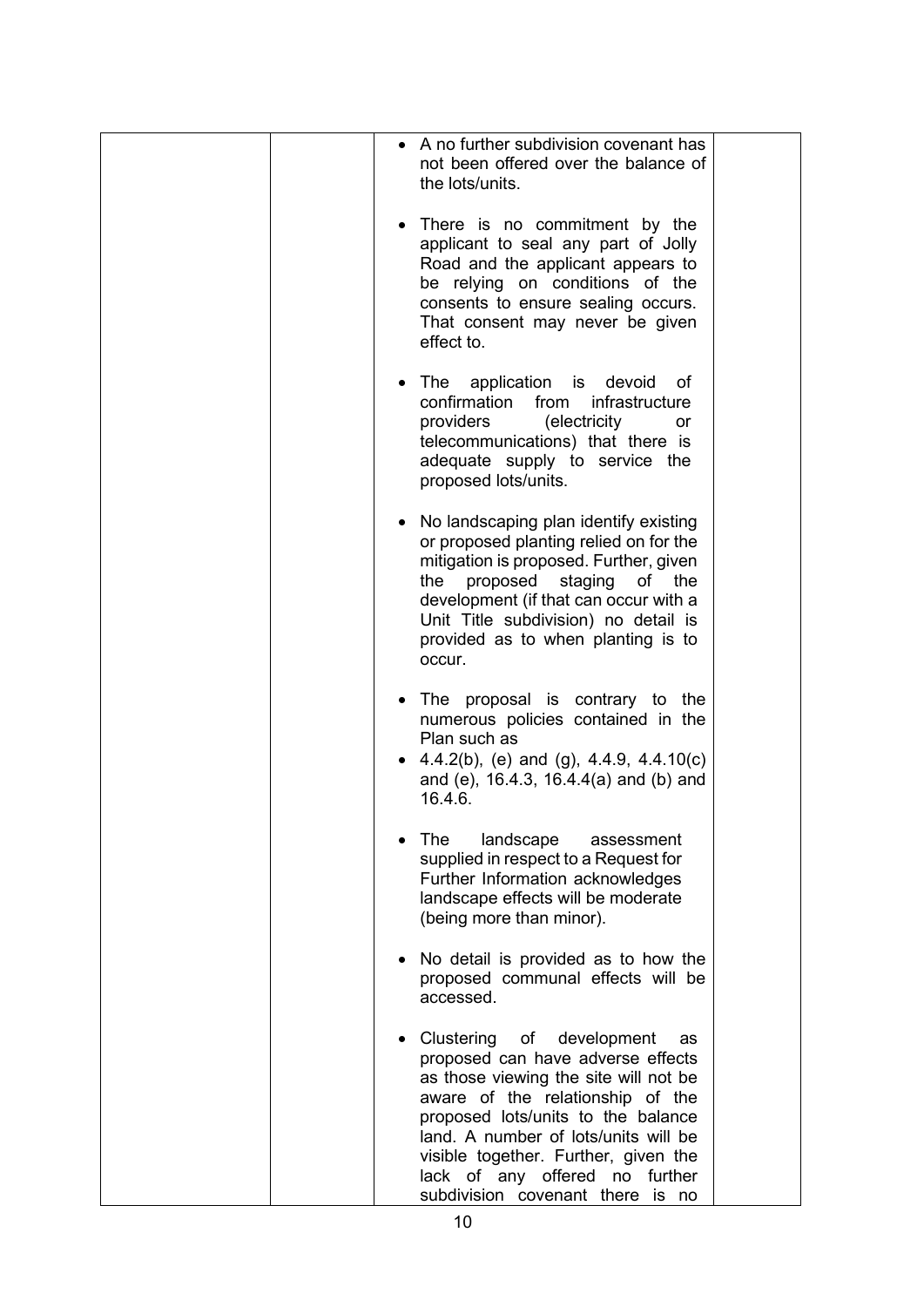|                               |         | guarantee the balance land will not<br>be subject of the further development<br>in the future.<br>Allotments of $1700m^2 - 1900m^2$ are<br>inappropriate<br>rural<br>in<br>a<br>environment,<br>especially<br>the<br>clustering of the same around<br>external<br>boundaries<br>with<br>neighbours such as proposed Lots<br>$11 - 16.$<br>Seeks that the application be declined                                                                                                                                                                                                                                                                                                                                                                                                                                                                                                                                                                                                                                                                                                                                                                                                                                                                                                                                                               |           |
|-------------------------------|---------|------------------------------------------------------------------------------------------------------------------------------------------------------------------------------------------------------------------------------------------------------------------------------------------------------------------------------------------------------------------------------------------------------------------------------------------------------------------------------------------------------------------------------------------------------------------------------------------------------------------------------------------------------------------------------------------------------------------------------------------------------------------------------------------------------------------------------------------------------------------------------------------------------------------------------------------------------------------------------------------------------------------------------------------------------------------------------------------------------------------------------------------------------------------------------------------------------------------------------------------------------------------------------------------------------------------------------------------------|-----------|
| <b>Stuart Andrew</b><br>Wards | Support | Support the application as it offers a<br>modern and sustainable approach to<br>breaking up rural land, while offering a rural<br>lifestyle to those who value it but<br>acknowledge that they are not farmers.<br>Considers that the cluster of homes<br>envisioned by this project as no different to<br>the small neighbourhoods that grew around<br>the rural community hall or marae; except<br>that they'd be new, environmentally<br>appropriate, quality lifestyle homes.<br>Supports the proposed ownership model,<br>where the 16 residential owners will own a<br>share of the farm. This approach will lock in<br>stewardship of the land<br>some<br>and<br>environment.<br>Supports the proposal keeping the<br>housing in comfortable proximity of each<br>other;<br>avoiding<br>the<br>spread<br>οf<br>infrastructure,<br>driveways,<br>and<br>movement across the farm. This will<br>minimum<br>the<br>impact<br>on<br>ensure<br>operations of the farm and be less<br>upsetting to stock.<br>Considers the proposal will:<br>be compatible with the natural and<br>human environment,<br>be temporarily softer than most<br>higher density development works<br>in the district,<br>provide precedent to a better way to<br>subdivide rural land, and<br>add value to the Tarras community.<br>Seeks that consent be granted. | <b>No</b> |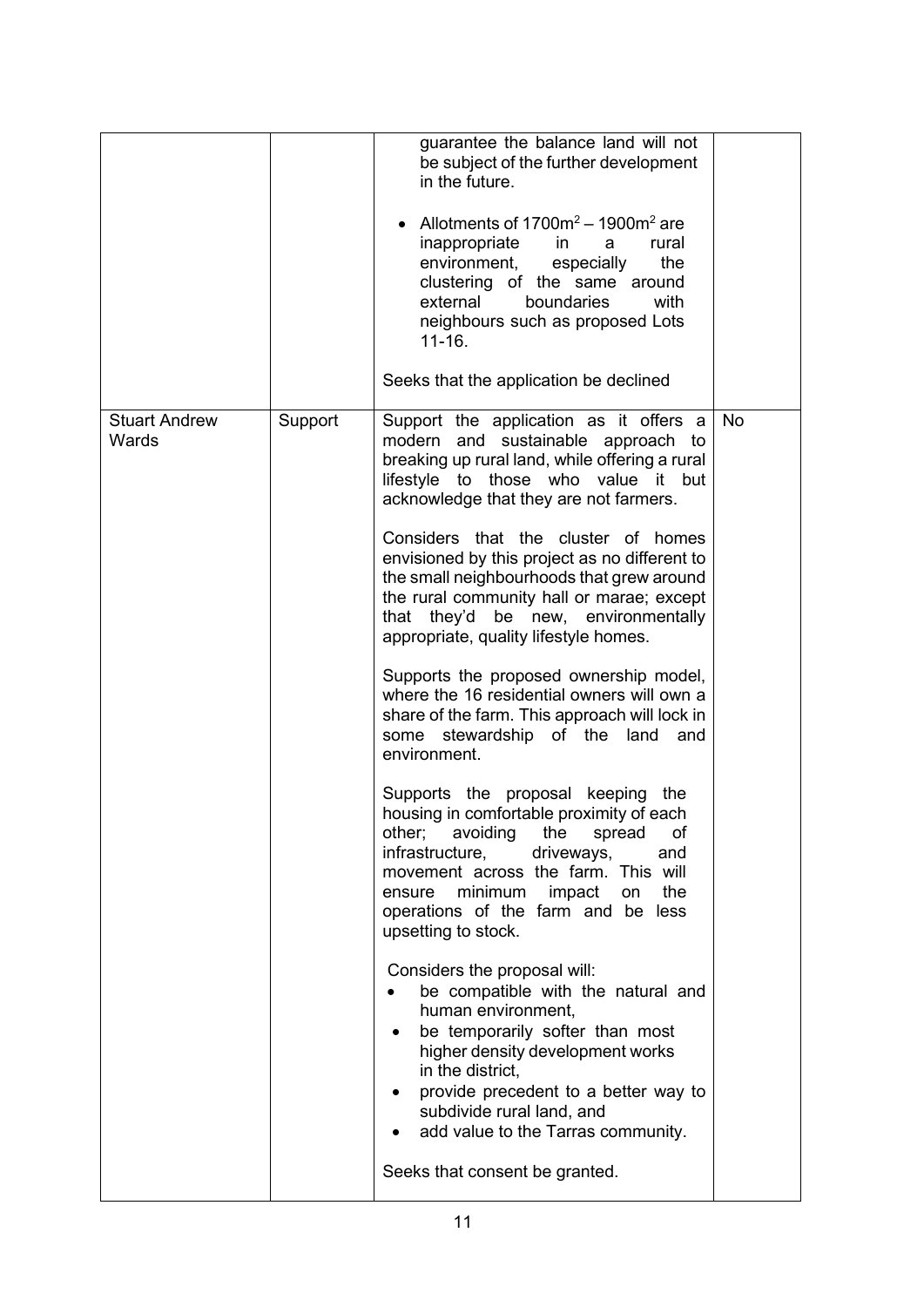| Otago   | Regional | Oppose | Considers the application fails to achieve                                                                                                                                                                                                                                                                                                                                       | Yes |
|---------|----------|--------|----------------------------------------------------------------------------------------------------------------------------------------------------------------------------------------------------------------------------------------------------------------------------------------------------------------------------------------------------------------------------------|-----|
| Council |          |        | the purpose of the RMA, is inconsistent<br>with both the partially operative and the<br>proposed RPS, and the relevant provisions<br>of the Plan.                                                                                                                                                                                                                                |     |
|         |          |        | Considers that the density and scale of<br>development, irrespective of the proposed<br>communal<br>farming<br>lot<br>promoted,<br><b>is</b><br>residential<br>character<br>in<br>and<br>nature,<br>including the associated roading. This is<br>reinforced by the proposal that each house<br>has its own lawn and gardens which<br>emphasises the residential characteristics. |     |
|         |          |        | Considers that granting of the proposal<br>would set an undesirable precedent for<br>other similar applications.                                                                                                                                                                                                                                                                 |     |
|         |          |        | ORC also considers the application is<br>inappropriate as a resource consent and<br>more properly considered<br>would<br>be<br>through a plan change, where the costs<br>and benefits would be fully considered.                                                                                                                                                                 |     |
|         |          |        | Considers that a communal wastewater<br>system is the appropriate mechanism to<br>protect the environment, including water<br>quality. Communal systems provide a<br>higher level of treatment, and less vectors<br>of risk with only one system and disposal<br>field needing to be maintained.                                                                                 |     |
|         |          |        | Considers the proposal will result in the<br>loss of soils including fertility able to<br>support productive use. The change of land<br>use will remove productive soils from the<br>system, and change the stormwater runoff,<br>assimilative capacity of the land and the<br>general nature of the environment.                                                                |     |
|         |          |        | Considers the<br>potential<br>for<br>reverse<br>sensitivity effects could also result from<br>placing a high concentration of people into<br>a rural environment.                                                                                                                                                                                                                |     |
|         |          |        | Considers the design of the development<br>will create a small neighbourhood among<br>a larger farm setting, which is inconsistent<br>with any strategic planning, and the Rural<br>Zones' objectives.                                                                                                                                                                           |     |
|         |          |        | Considers that the developments do not                                                                                                                                                                                                                                                                                                                                           |     |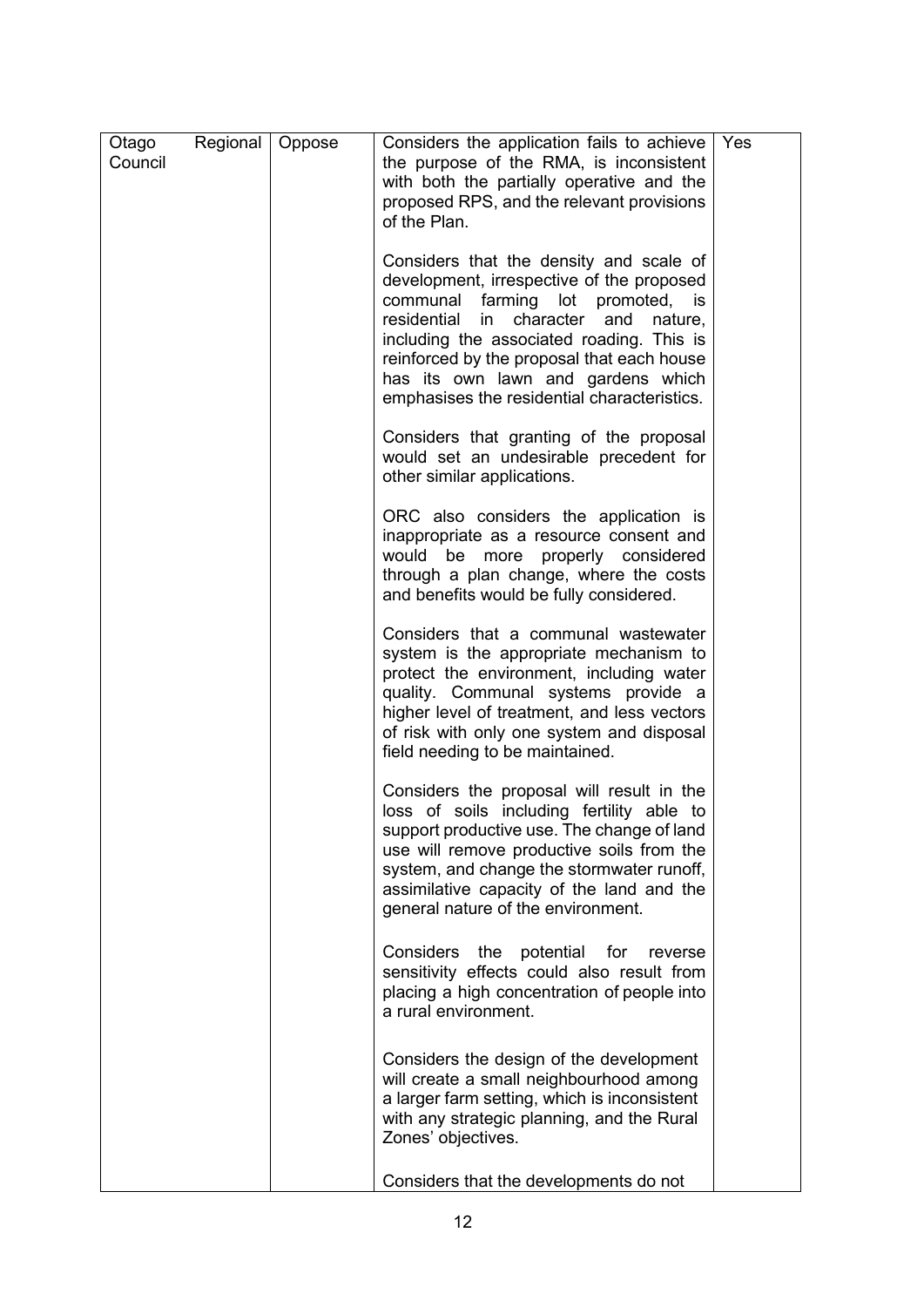|                                   |        | demonstrate a functional need to be<br>located on this land.<br>Considers that proposal is significantly<br>below both the minimum and average<br>allotment size for development required<br>under the district plan in rural areas.<br>Seeks that the application be declined.                                                                                                                                                                                                                                                                                                                                                                                                                                                                                                                                                                                                                                                                                                                                                                                                                                                                                                                                                                                                                                                                                                                                                                                                                                                                                                                                                                                                 |    |
|-----------------------------------|--------|---------------------------------------------------------------------------------------------------------------------------------------------------------------------------------------------------------------------------------------------------------------------------------------------------------------------------------------------------------------------------------------------------------------------------------------------------------------------------------------------------------------------------------------------------------------------------------------------------------------------------------------------------------------------------------------------------------------------------------------------------------------------------------------------------------------------------------------------------------------------------------------------------------------------------------------------------------------------------------------------------------------------------------------------------------------------------------------------------------------------------------------------------------------------------------------------------------------------------------------------------------------------------------------------------------------------------------------------------------------------------------------------------------------------------------------------------------------------------------------------------------------------------------------------------------------------------------------------------------------------------------------------------------------------------------|----|
| Hokonui<br>Rūnanga<br>(Kā Rūnaka) | Oppose | Hokonui Rūnanga have responsibilities<br>through whakapapa to act as kaitiaki and<br>care for the environment as a whole. The<br>right of Kāi Tahu to oversee land,<br>resources, aspirations and wellbeing was<br>protected under the Treaty of Waitangi, and<br>this right still exists today, as recognised by<br>the Ngāi Tahu Settlement. Kāi Tahu has a<br>cultural, spiritual, historic, and traditional<br>relationship with<br>Clutha/Mata-au<br>the<br>catchments of which Tarras is a part.<br>Hokonui Rūnanga are concerned about<br>inappropriate subdivision and development<br>whichmight have adverse effects on the<br>environment or sites of cultural significance<br>to Kāi Tahu. These activities alter the<br>natural elements of a catchment and have<br>a very real potential to undermine the role<br>of the Rūnaka as rakatira and kaitiaki of all<br>natural resources.<br>This site is approximately 1.8-2 km from the<br>Mata-au/Clutha River, which is a Statutory<br>Acknowledgement area.<br>The Rūnaka note the nature and form of the<br>overall development, which is not typical,<br>with the clustering of small proposed lots<br>and future building development which it is<br>understood<br>would<br>breach<br>setback<br>distances specified in the District Plan. The<br>Rūnaka are concerned about the capacity<br>of the area to absorb the visual and amenity<br>impacts, and the actual and potential<br>adverse<br>effects<br>including<br>cumulative<br>effects of the subdivision and future built<br>form on cultural landscape values, and the<br>open character and natural elements of the<br>wider landscape of the area. | No |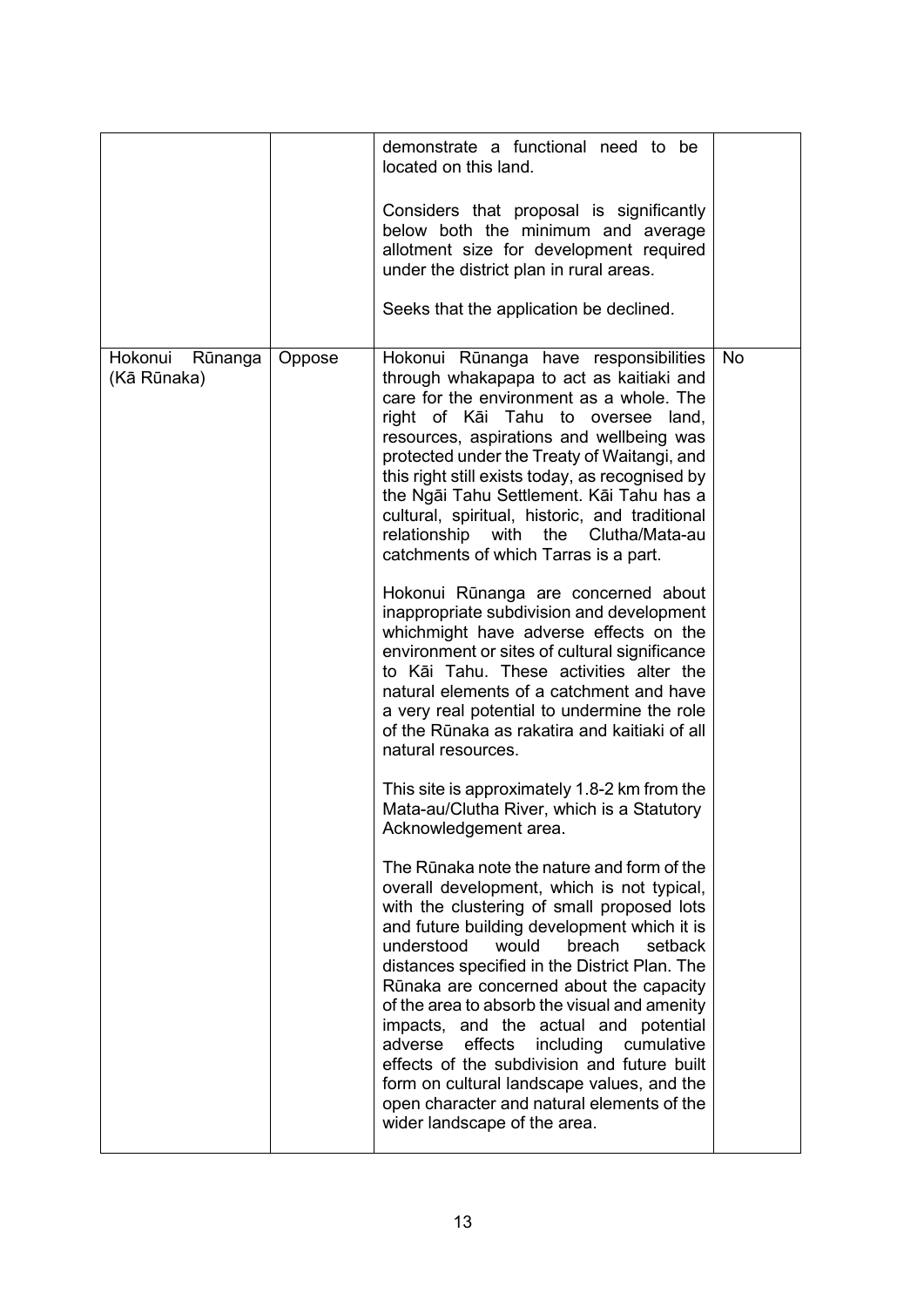| The Rūnaka are also concerned that the<br>proposal will also exacerbate the potential<br>for degradation of ground and surface<br>water from wastewater and stormwater,<br>given that that the proposed development<br>includes onsite disposal of stormwater and<br>wastewater, particularly given the small<br>size of the allotments, and proximity to<br>each other. The Rūnaka consider that this<br>has the potential to degrade the mauri of<br>Mata-au/Clutha Catchment.<br>the<br>The:<br>Rūnaka seek that all measures are taken to<br>protect the groundwater and any surface<br>water resource should consent be granted. |  |
|---------------------------------------------------------------------------------------------------------------------------------------------------------------------------------------------------------------------------------------------------------------------------------------------------------------------------------------------------------------------------------------------------------------------------------------------------------------------------------------------------------------------------------------------------------------------------------------------------------------------------------------|--|
| The Rūnaka note that although there are no<br>recorded Māori archaeological sites within<br>the boundary of the site, there is the<br>potential to disturb unrecorded sites.<br>Therefore, any works and earthworks<br>undertaken should be carried out in a way<br>that allows for monitoring for artefacts or<br>archaeological material and a condition/s<br>that carefully addresses this aspect is<br>required should consent be granted.                                                                                                                                                                                        |  |
| Seeks that the application be declined but<br>that is consent is granted that it is subject<br>to conditions which ensure that:                                                                                                                                                                                                                                                                                                                                                                                                                                                                                                       |  |
| a consent notice be registered against<br>titles<br>that<br>prevents<br>further<br>the<br>subdivision<br>of each lot including the balance lot.<br>That all measures are taken to ensure<br>the protection of the groundwater and<br>surface<br>water<br>from<br>resource<br>contamination.<br>Condition/s are imposed relating to an<br>Accidental<br><b>Discovery</b><br>Protocol/Procedures if māori artefacts<br>archaeological<br>materials<br>are<br><b>or</b><br>discovered.                                                                                                                                                   |  |

# **ASSESSMENT OF EFFECTS OF PROPOSAL**

Section 104 requires consideration of the effects of the activity. When considering the effects of the proposal, I note that the proposal is for a non-complying activity. The effects of this proposal are considered further below.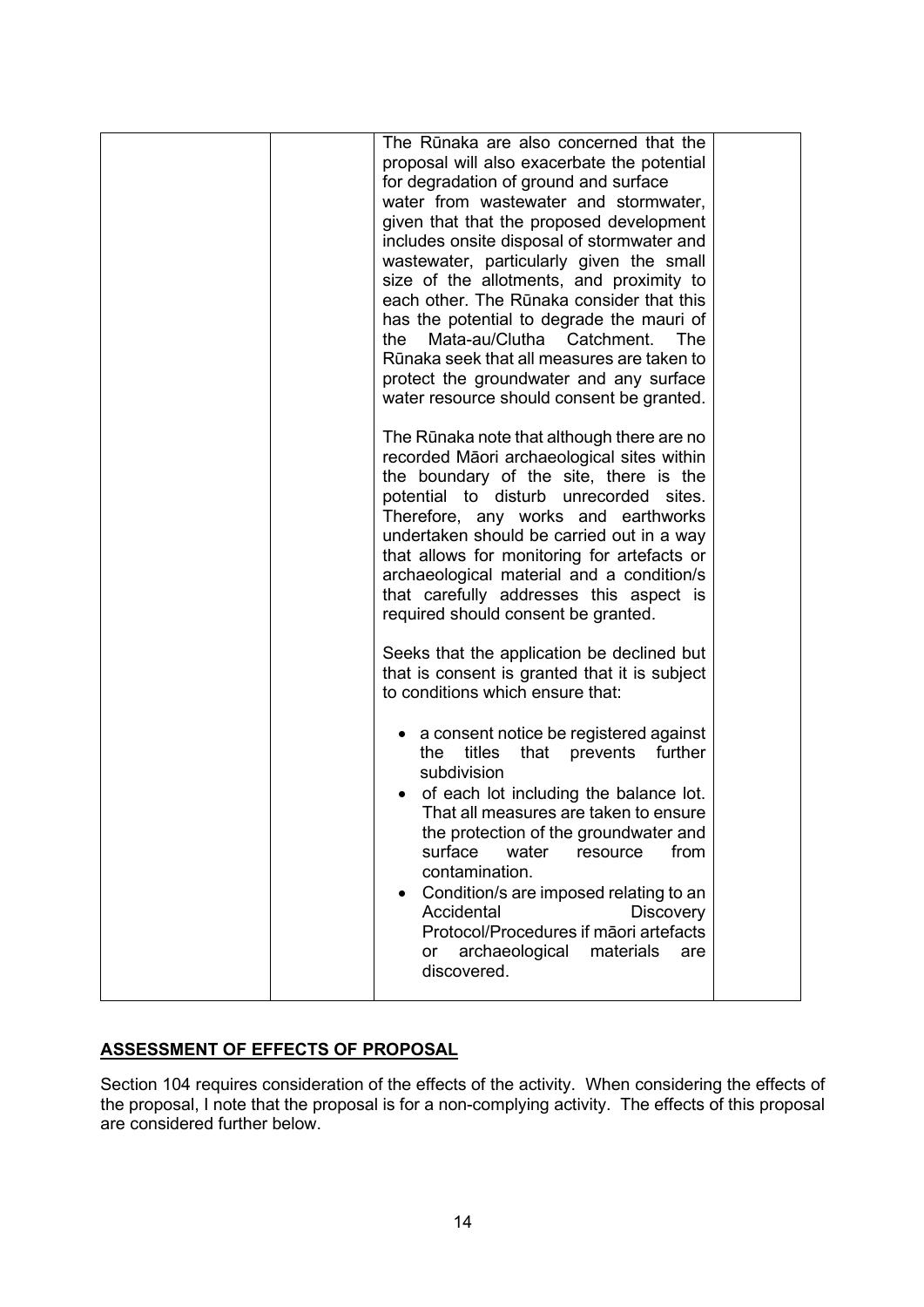# **Baseline considerations**

Under section 104(2) of the RMA, an adverse effect of the activity on the environment may be disregarded if the plan permits an activity with that effect. That is, an application can be assessed by comparing it to the existing lawful and consented activities on the site and development that could take place on the site as of right, without a resource consent, but excluding development that is fanciful. In this instance, there is no permitted activity subdivision and as such, there is no permitted baseline to be applied to this subdivision. In respect of built form, rural purpose buildings are permitted subject to design controls and provide a limited permitted baseline for the future residential component of the proposal.

With regard to the existing environment, this has been described earlier in this report and is not repeated here.

# **Effects on Rural Character and Amenity Values and Landscape**

The District Plan provides for rural residential subdivision and development within the Rural Residential Resource Area. This lot sizes proposed by this subdivision fall below the minimum and average lot size envisioned by the District Plan, although physically an underlying average of 8ha is achieved per lot. I note that assessment matter 15 of Rule 4.7.4(iii) directs Council to consider whether clustering should be implemented as a means of mitigating potential effects of rural subdivision and in this regard some clustering is anticipated by the District Plan.

# *Built Form*

The most noticeable effects on the rural character arising from this type of subdivision generally arise as a consequence of the additional domestic activity and associated buildings, and infrastructure that are preceded by the subdivision. In this instance, the proposal has the potential to introduce 16 new residential dwellings into the rural environment. The proposed design will result in a concentration of built form on the upper terrace of the site. Separation distances between future dwellings will be reduced as a result of the configuration of the subdivision. Future built form will also breach the setback distances to internal lots specified in the District Plan, but setbacks to external boundaries will be maintained to the minimum anticipated by the District Plan and increased in some instances.

As noted previously a LVE was submitted by Align Limited. Align assesses that *"The nature of the upper terrace area will change significantly, with the addition of sixteen residential dwellings (including the approved dwelling RC210021) on what is currently used for pastoral farming."* And that *"the site will be highly visible when viewed from Jolly Road looking southeast due to the relatively open northern boundary (due to the lack of mature vegetation)"*.

However, Align consider that *"the large, existing mature shelterbelts which are to be retained as part of this proposal provide significant screening to the south and west for transient users along State Highways 8 and 8A, while the existing topography and vegetation associated with the neighbouring approved development to the east is anticipated to provide significant screening when viewed from the east."*

In terms of the built form, no specific design controls are proposed for this development of the lots, except for landscape mitigation as recommended by Align Limited and discussed below. While the applicant anticipates that low profile, single storied residential dwellings will be built, designed in a style and theme with local stone, probably with high pitched /volume roof spaces common in Central Otago, it is the applicant's preference that no building height restrictions are imposed as part of this subdivision application, to allow individual lot owners to design a house suitable for each lot, while conforming with the preferred style of the subdivision. They note that each future dwelling will require further resource consent and the applicant considers it appropriate to allow each design to be considered on its merits.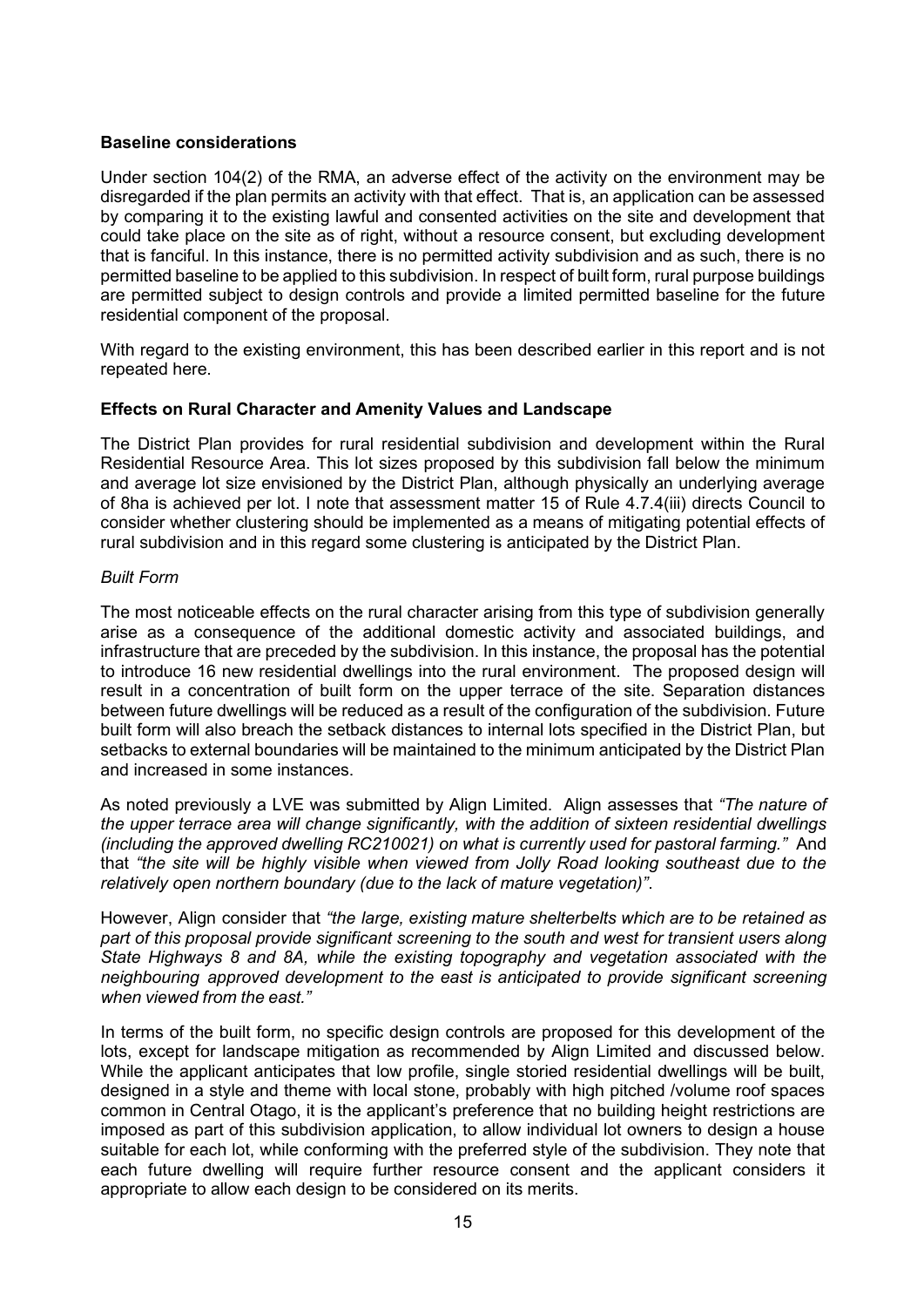While I recognise that this is the applicant's preference, I also recognise that the proposal introduces a significant amount of built form into a relatively small area. In this regard, I consider that any steps able to be taken to reduce the dominance of the development overall, should be encouraged. The applicant refers to conformity with the preferred style of the subdivision but there is no detail regarding this. The Align assessment also notes *"the built form of the proposed development has not been defined, however is anticipated to be predominantly single-storey dwellings, in keeping with the predominant character of the surrounding area."*

Given that this is the basis on which the landscape assessment was made, I consider that it is appropriate to restrict the dwellings to be single storied (approximately 5.5m), should the Panel be of a mind to grant consent. While I am not a landscape architect, I consider it more likely that, with a single-storied dwelling, the screen planting discussed further below will become more effective more quickly.

I note that the application also identifies that a future dwelling contained within proposed Lot 9 has the potential to breach the skyline when viewed from Jolly Road looking south. The applicant considers that this would occur if a dwelling was placed at northern boundary of this lot. Given that the height poles were placed on the corners of the lot, this height pole represents the corner of Lot 9, which means that it is possible to develop the lot without breaching the skyline. However, the future residential development within the lot boundary is acknowledged, specifically when Lot 9 is viewed directly from Jolly Road. Given that the lot can be developed without a skyline breach, it is considered appropriate to assess this at the time plans for the development of the lot are created, should consent be granted.

The applicant is also proposing a community facility for the lot owners within an existing building. This facility may include any, or a combination, of a kitchen, lounge, small gym, and tennis court. This building will be approximately 40m<sup>2</sup> and will be located within the footprint of the existing hayshed on the upper terrace. No assessment of effects of the proposed facility has been included with the application. However, as noted above, any change of land use associated with the communal facility which is not permitted in the Rural Resource Area is likely to require further resource consent.

Align also note that in terms of visual effects, light from the residential dwellings and light from vehicles travelling to and from the property associated with the additional vehicle movements of sixteen new dwellings would be the most prominent night time visual effect. The most visible location for this would be from Lots 10 to 7 when viewed from Jolly Road until recommended mitigation planting becomes established. Additional controls could include restricting lighting in outdoor areas, to be hooded to prevent light spill into the night sky. There could also be controls around lux levels or colour temperature (kelvin scale) to ensure that any lighting was of a warm colour and not cool colour which would likely be more intrusive.

Align recognises that there will be physical effects for the construction of the access road, which leads to all of the proposed lots but considers that this would be relatively insignificant in terms of landscape values given the visual screening provided by the existing vegetation on site.

Align was also asked to give particular consideration to the potential separation of future dwellings able to be achieved, especially in respect of Lots 3 and 4, Lots 7 and 8, Lots 9 and 10, Lots 11 and 12, Lots 13 and 14 and Lots 15 and 16 and assess how this will impact on rural character and amenity. Align consider that clustering the developments in the manner within the application provides a larger open area which will be under communal ownership which enables rural amenity values by facilitating for productive use of the land. Align considers that this also lessens the impact of the external views of the site as the built form will be contained to certain areas and minimises the impact upon the expansiveness and openness of the landscape as identified as a key value of the wider landscape. Align notes that due to the clustered area, dwellings in adjoining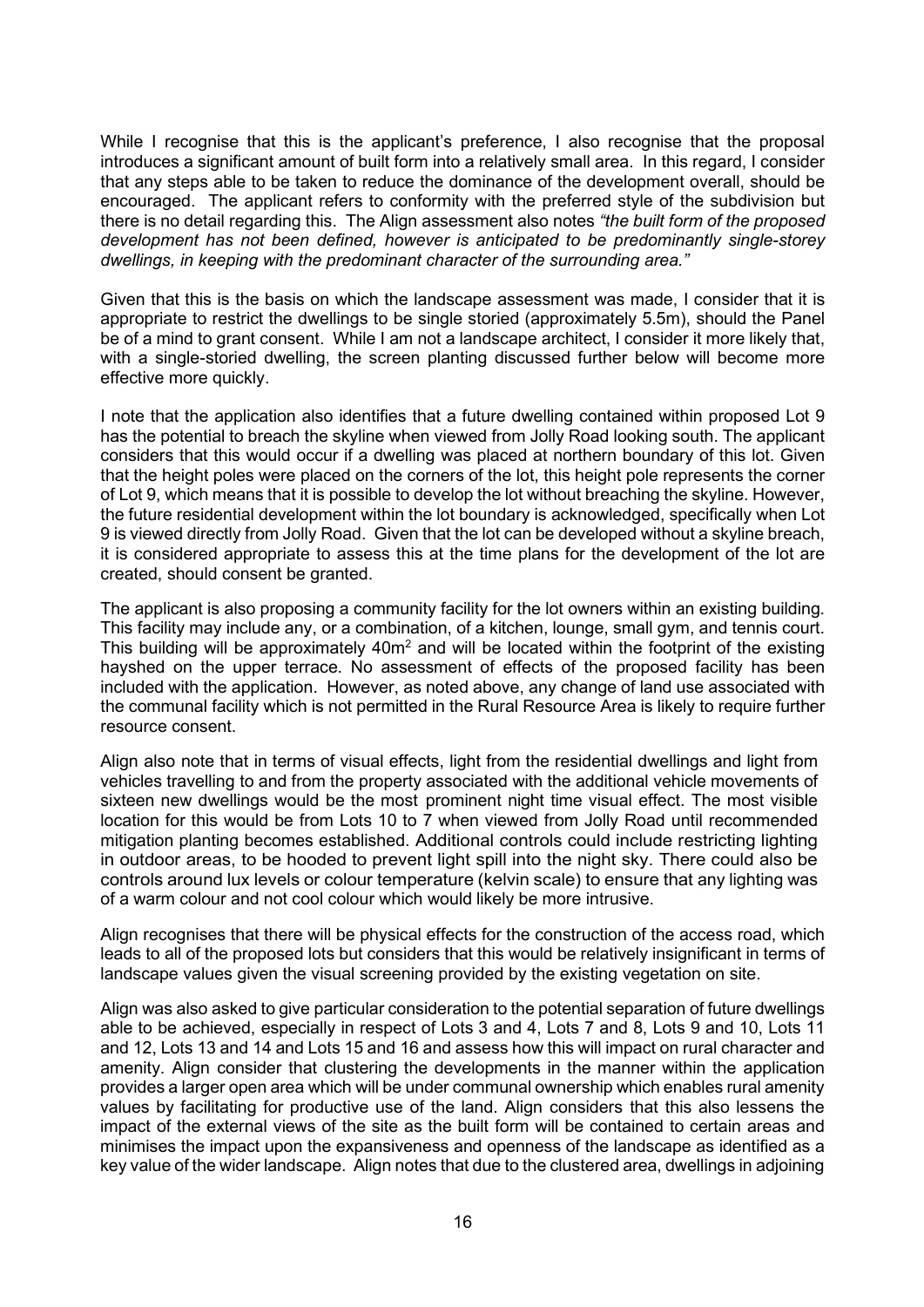lots will be closer and, therefore, strategic planting such as hedging can be utilised between adjoining lots to provide screening and ensure privacy is achieved.

The advice from Align is adopted for the purposes of this report.

### *Open space and visual effects*

Intensification of development in an area, such as that proposed by this subdivision, has the potential to result in adverse effects on the rural character of the area.

The wider landscape is described in the Align Report as being located within the Lindis Valley, comprising varied landform of flat and gently rolling terrain with distinct terrace and escarpment landform which the subject site is part of. The backdrop of the Lindis Ranges surrounds the valley and this landform is recognisable and provides a strong sense of place. The wider landscape is characterised by largely a mixture of rural activities, primarily used for farming and viticulture, with small pockets of exotic forestry plantation. The landscape pattern is of divided paddocks, with mature shelterbelts, post and wire boundary fencing and central pivot irrigation. The mixture of sealed and unsealed roads contributes further to the sense of character and reinforces the rural nature of the wider landscape. The sparse nature of existing built form and structured vegetation pattern means that there are expansive views across the landscape.

Align employs the NZILA rating scale to assess the rating of effects. It is accepted through NZILA best practice quidance that moderate to low effects translate to a "minor" effect, with moderate effects considered to be "more than minor".

The Align report summarises the key values of the receiving landscape into the four points which are closely intertwined:

- The strong rural character through presence of farming activities on divided paddocks, with mature shelterbelts, post and wire boundary fencing and central pivot irrigation
- The expansiveness and openness of the landscape
- The views to natural and topographical features such as the hills, mountains etc
- The sparse pattern of built form

Align notes that *"the wider landscape character is of a rural landscape, dominated by the open, expansive vistas, rural character provided through agricultural activities visible across the landscape, and vegetation in the form of shelterbelts etc"*.

Align finds that the effects of the proposal on rural character, rural amenity and landscape character range from low to moderate (negative) depending on the viewpoint. The moderate effects relate to the view from Jolly Road. The NZILA rating scale applied by Align determines that moderate effects are considered to be "more than minor". Mitigation in the form of screen planting along the northern boundary adjacent to Lots 7 through 10 is recommended by Align to integrate the built form and provide screening from Jolly Road when approaching from the north. Align predict that these mitigation measures will result in the proposal experiencing a reduced effect in the long term, which will integrate the lots within the site context.

The wider landscape is described in the Align Report as being located within the Lindis Valley, comprising varied landform of flat and gently rolling terrain with distinct terrace and escarpment landform which the subject site is part of. The backdrop of the Lindis Ranges surrounds the valley and this landform is recognisable and provides a strong sense of place. The wider landscape is characterised by largely a mixture of rural activities, primarily used for farming and viticulture, with small pockets of exotic forestry plantation. The landscape pattern is of divided paddocks, with mature shelterbelts, post and wire boundary fencing and central pivot irrigation. The mixture of sealed and unsealed roads contributes further to the sense of character and reinforces the rural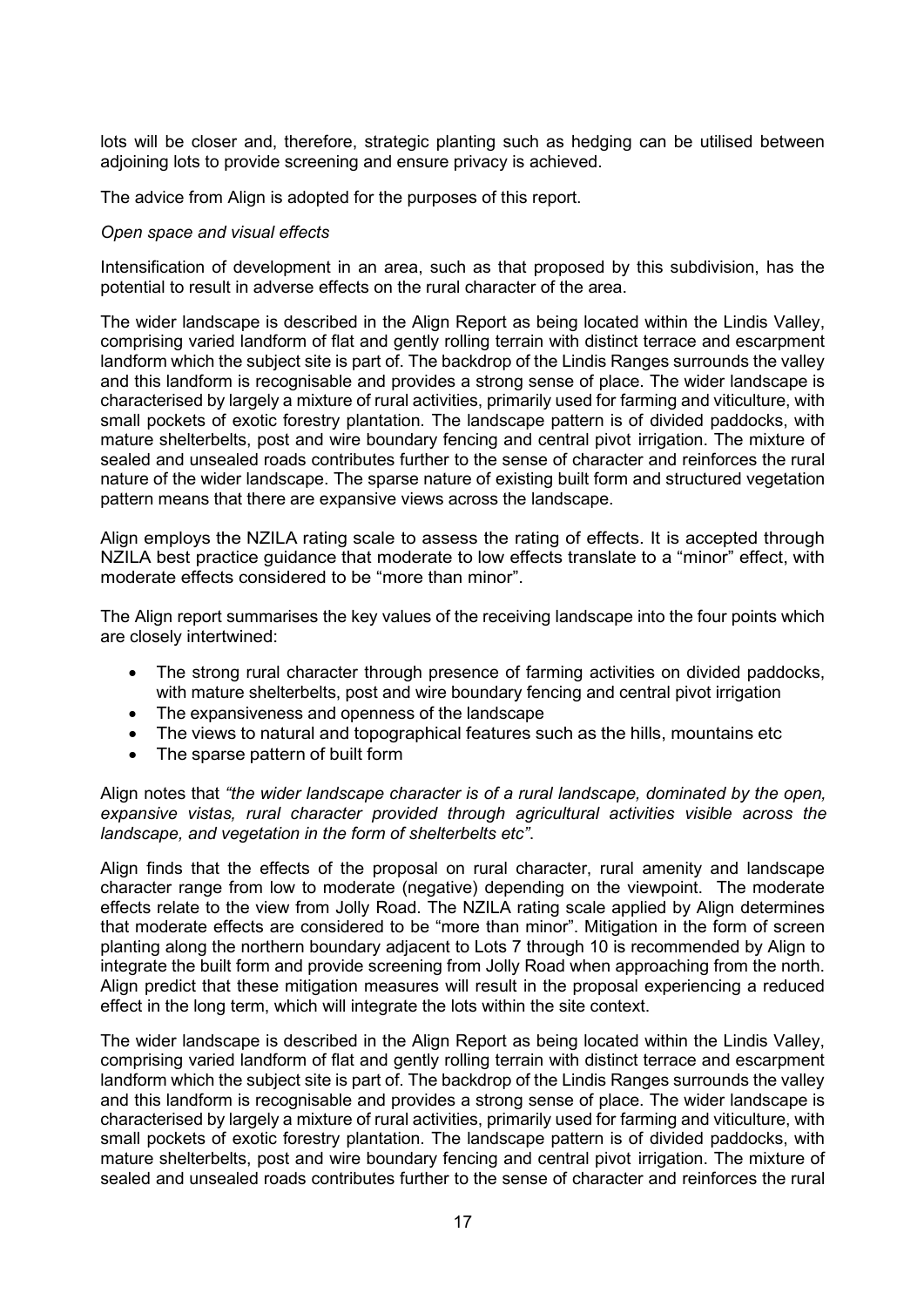nature of the wider landscape. The sparse nature of existing built form and structured vegetation pattern means that there are expansive views across the landscape.

The subject site comprises two terraced areas, of which the top terrace/ escarpment is taller, with relatively flat to gently rolling upper terrace area. A number of mature shelterbelts are present on site which are to be retained as part of this proposal.

The upper portion of the site currently contains two existing buildings, one of which is located in an open area and is visible from surrounding areas such as State Highway 8 and 8A, while one is located behind a shelterbelt and is assessed by Align as less visually prominent as a result. It is unclear from Align's assessment as to whether either of these buildings are those approved by RC210021 and if not, whether these have been considered by Align.

As noted by Align, the nature of the upper terrace area will change significantly as a result of the proposal and the site will be highly visible when viewed from Jolly Road.Mitigation for this change, as offered by the applicant, relies in part on screen planting which will not achieve mitigation for some years or will only be implemented at the time each lot is developed. However, Align consider that this built form and visibility existing on the site acts as visual precedence. Align consider that:

*"The elevated nature of the site means that this location is more prominent than others for development as it offers less opportunity for screening by landform and, as such, vegetation is a key means to ensure that the proposed subdivision sits comfortably within it's landscape setting."*

Align notes that:

*"The proposal retains all existing shelterbelts within the site, and due to the location of the proposal, much of the proposed built form will be screened, apart from likely pockets located on the eastern side of the site and the north."*

Align recommends mitigation screen planting consistent with the species currently situated on site and the proposed planting as part of the approved neighbouring development (RC190042). Algin considers that this will give a consistent aesthetic which will anchor new planting seamlessly within the existing environment whilst achieving sufficient screening, which is estimated to be at approximately 10 to 15 metres tall currently.

Additional layering of planting is recommended which would visually increase the density of the planting and therefore screening ability when compared with having one line/row of planting. This also provides the opportunity to include native plant species which are endemic to the Central Otago region.

Align consider that species could include (but are not limited to) *Cupressus leylandii* (to match proposed on neighbouring site and provide a strong 'spine' for the development), *Pittosporum tenuifolium, Kunzea ericoides, Plagianthus regius*, along with *Phormium* and tussock grass species. The anticipated height of *Cupressus leylandii* after 5 years is approximately 5-7 metres. Mitigation planting should include evergreen varieties to ensure screening is provided year-round. Align advise that additional deciduous specimen planting could be provided to further enhance the visual amenity.

Align recommends that a landscape plan be prepared. I note that the applicant's preference is for any landscaping on site to be influenced by each individual lot owner, which the applicant considers will ensure that the landscape planting relates to the built form and provides customised screening for each property. The applicant considers that a landscape architect would be able to advise lot owners on suitable species.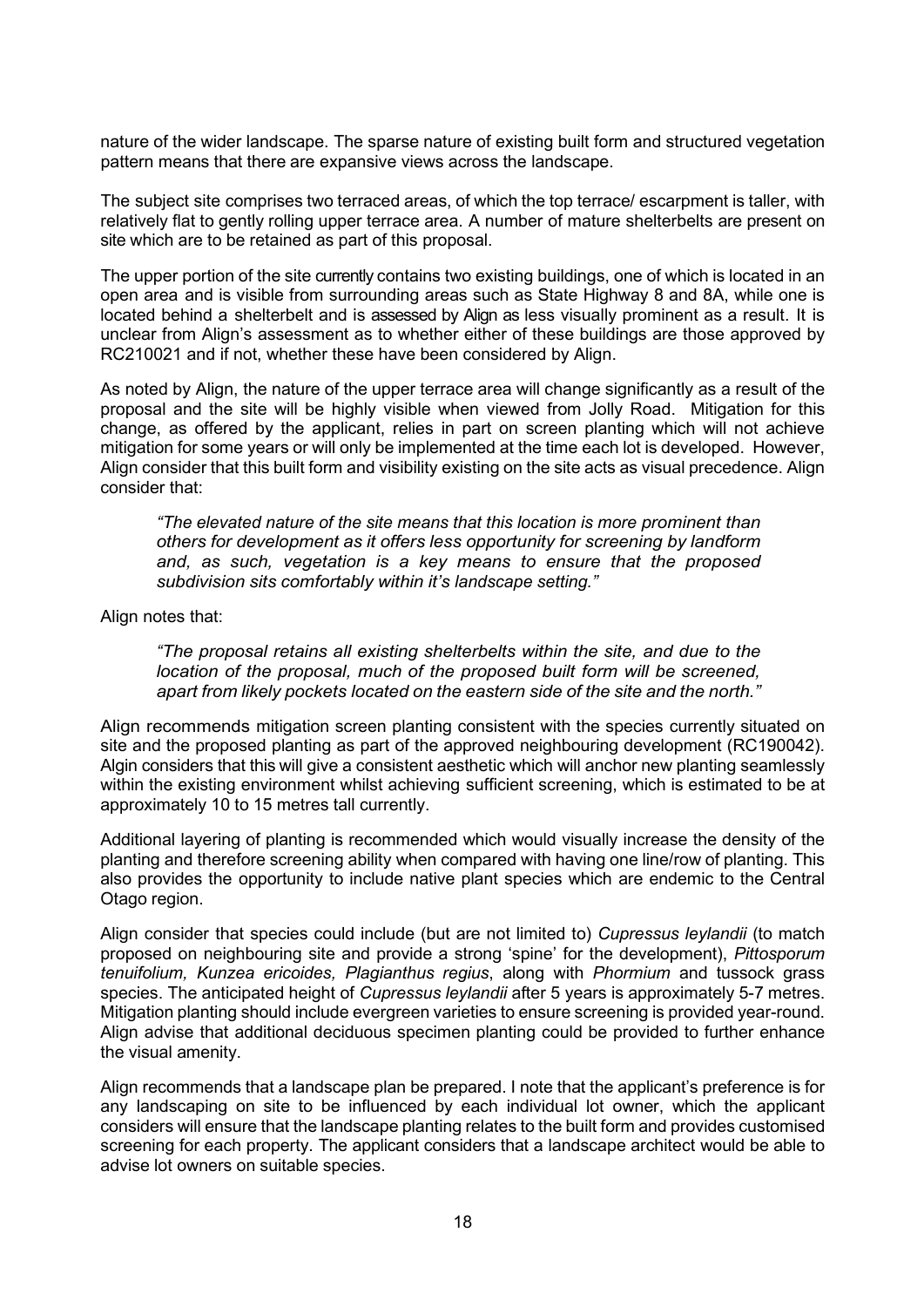When considering Align's comments that *"apart from these rows of shelterbelts, vegetation is sparse, predominantly within valleys of the surrounding hills and along property boundaries."* I question whether landscaping undertaken in the manner proposed (potentially a number of ad hoc planting plans developed to complement each individual dwelling) will maintain or enhance the "sparse vegetation element" identified by Align as a key element within this environment. I consider that the maintenance or enhancement of this key element lends support to implementing a cohesive structure planting plan to ensure that plantings, while offering screening, will maintain the character of the wider area and assimilate with the planting required by RC190042.

Furthermore, given that the landscaping is critical to screening the development to reduce visual effects from a public, I recommend that a structure landscaping plan be prepared and planted out prior to issue of titles, should the Panel be of a mind to grant consent. Curtilage planting can potentially be left to individual lot owners providing the structure planting is effective at screening public views.

Align considers that, overall, the effects of the proposal on the landscape are low (negative). However, I note that Align assesses that without the mitigation planting (namely the planting to screen Lots 7 - 10), the proposal will result in moderate (negative) effects. As noted above, the NZILA rating scale that moderate effects considered to be "more than minor". I note that it will take time for any mitigation to become established and I also note the applicant's preferred approach that the landscaping be deferred so that planting for each lot be the responsibility of the new land owners and at their preference. As such, I consider that the temporary effects of the development while this planting is becoming established cannot be disregarded and, in this regard, I consider that the visual effects of the proposal to be more than minor. However, if structure planting was able to be established well prior to any development occurring on the site (noting the estimated plant height of approximately 5-7 metres after 5 years), these effects arising from a lack of screening may reduce to moderate-low at the time the lots are actually developed.

I also consider that one aspect that will assist in maintaining wider rural character and amenity is the preservation of the open space character of Lot 17. The applicant seeks to cluster the residential lots and retain the balance lot as working farm. I consider that, should consent be granted, it would be helpful for the applicant to offer a "no further subdivision" condition of Lot 17. This will ensure that that the development occurring within the underlying site will not exceed the capacity provided for by the District Plan overall. This condition has also been recommended by Hokonui Rūnanga.

Overall, when reviewing the assessment by Align Limited, I consider that the visibility of the proposal from Jolly Road and the clustering of the lots and creation of lots where separation distances and setbacks cannot be achieved means that the effects (including temporary effects) of the proposal on the character and rural amenity have the potential to be more than minor. That said, I note that it may be some time before each individual lot is developed and this would allow time for the screen planting to become established which is expected to reduce the visual effects from moderate to low-moderate (minor) by the time the substantive built form effects are established.

The negative effects on rural character within the site are expected to remain due to the form of the development as a residential enclave within a rural environment, but I consider that once screened these effects will be internal to the development and able to be largely disregarded. Given the management structure of the site, I consider that the purchasers will be well aware of the rural character environment they are buying into.

Subject to the recommended structure planting condition, along with lot development conditions, and a no further subdivision condition, I consider that the effects of the development on rural character and amenity can be reduced to the level that these are no more than minor.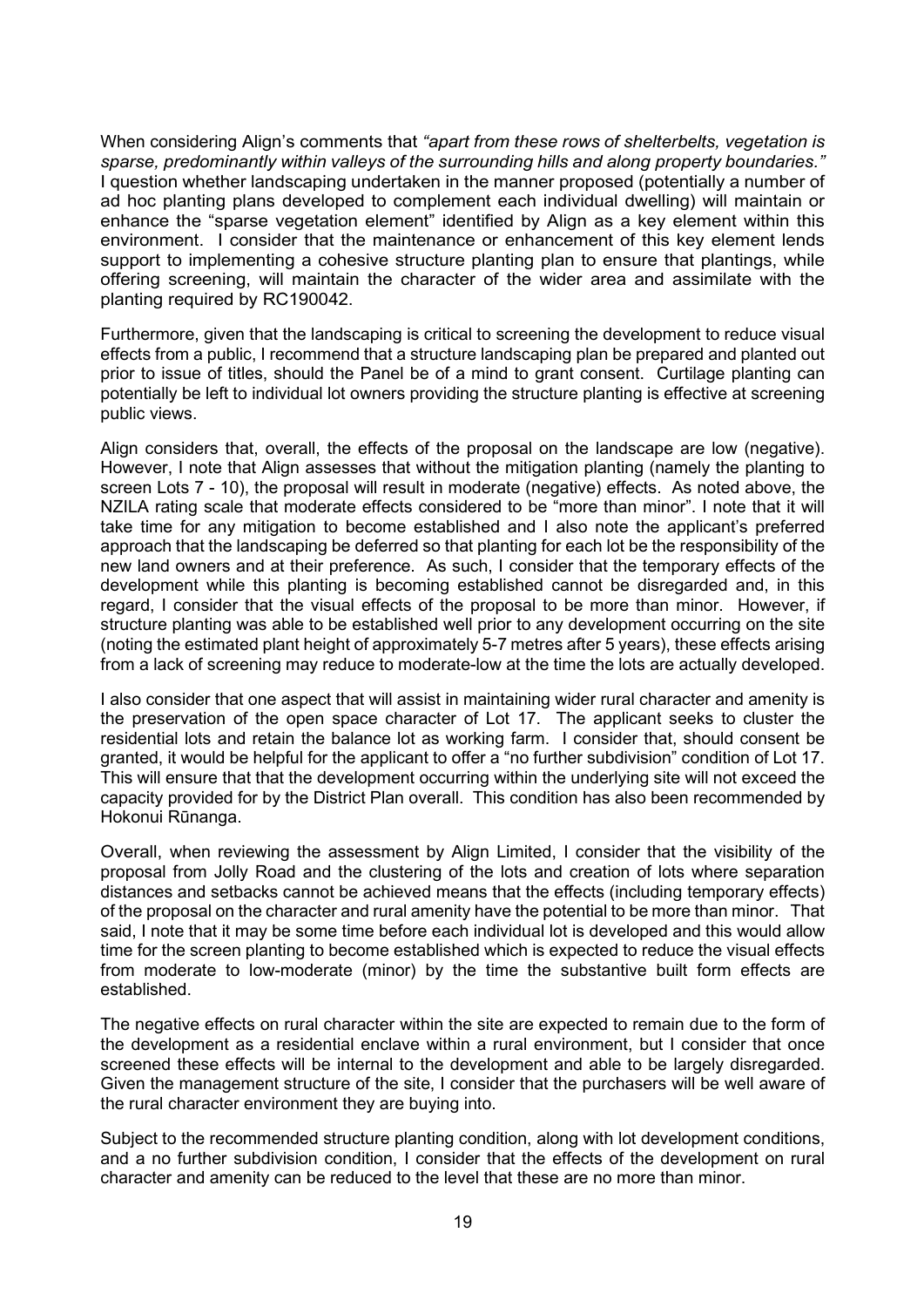#### **Effects on productive capacity of the land and reverse sensitivity effects**

The applicant states that the proposed subdivision is located in the least productive part of the farm, being the unirrigated upper terrace. This assertion is supported by the submission of Greenlight Land Limited. It is ORC's position in its submission that proposal will result in the loss of soils able to support productive use. ORC notes that in response to the further information request, the applicant confirms that water is able to be supplied to the top terrace, and the property has a water right from the Lindis Irrigation Scheme that is available during the irrigation season. ORC considers that an irrigable water supply is available to this area of land, irrespective of this proposal.

ORC incorrectly assesses the site as a 44ha site and identifies that the application promotes that 17ha of communally owned land will be available for productive use. I am unclear where the ORC derived the figures of 44ha and 17ha from. The subject site is approximately 130ha and balance Lot 17 (approximately 126.75ha) will be continue to be used for lucerne cropping. There are no lots of 44ha or 17ha.

As noted in the application, the design of the subdivision proposes small rural residential development on the edges of this area, enabling productive activities to continue in the main land area, being part of the larger farm area identified as Lot 17. Up to 3.25ha will be diverted from productive use being approximately 2.5% of the land associated with this property with additional land lost to access. I consider this to be comparative to the amount of land which would be converted to domestic use if the site were to be divided into 16 eight hectare lots. The applicant considers that the clustering of residential lots is intended to ensure that the productive land is contained in a single viable parcel rather than being split into 16 smaller lots (as a discretionary subdivision with an 8ha average) which could result in a loss of cohesion in the way the productive land was managed. Overall, I consider that the style of subdivision to be an efficient way of managing the productive land when compared to the reasonable alternative of creating 16 individual lots with a minimum lot size of 2ha and an average lot size of 8ha similar to that approved under RC190042 on the adjacent site.

I note that each smaller lot does rely on the large land area of the balance lot to justify its existence and I note that there is nothing in the application which would prevent Lot 17 being further subdivided under the current District Plan rules. This was a concern also raised by submitters. To prevent further subdivision of Lot 17, I recommend a no further subdivision consent notice ben placed on the title of this lot should the Panel be of a mind to grant consent. This condition will ensure that the overall density for the underlying land area will not drop below an average of 8ha.

ORC also raise concerns regarding the application's premise that lot owners will, due to shared ownership, be interested in actively farming the communal land and that this conflicts with statement by the applicant that the development promotes a lifestyle development, residential in character and for which the application expresses the sections are to be of a size that do not absorb excessive amounts of time for the owners. To clarify any confusion by ORC, I note the applicant's advice that under the design model, those purchasing the lots in the future will have an interest in the proposed management (body corporate style) company. It is my understanding that, it is through interests in this management company, that the lot owners will have an interest in actively farming the communal land, rather each lot owner expected to jump on a tractor to do their bit. This management company will also manage the water supply and private ROW discussed below. I am satisfied that each lot owner will own the balance farm land and its management will be through a company owned collectively by the lot owners.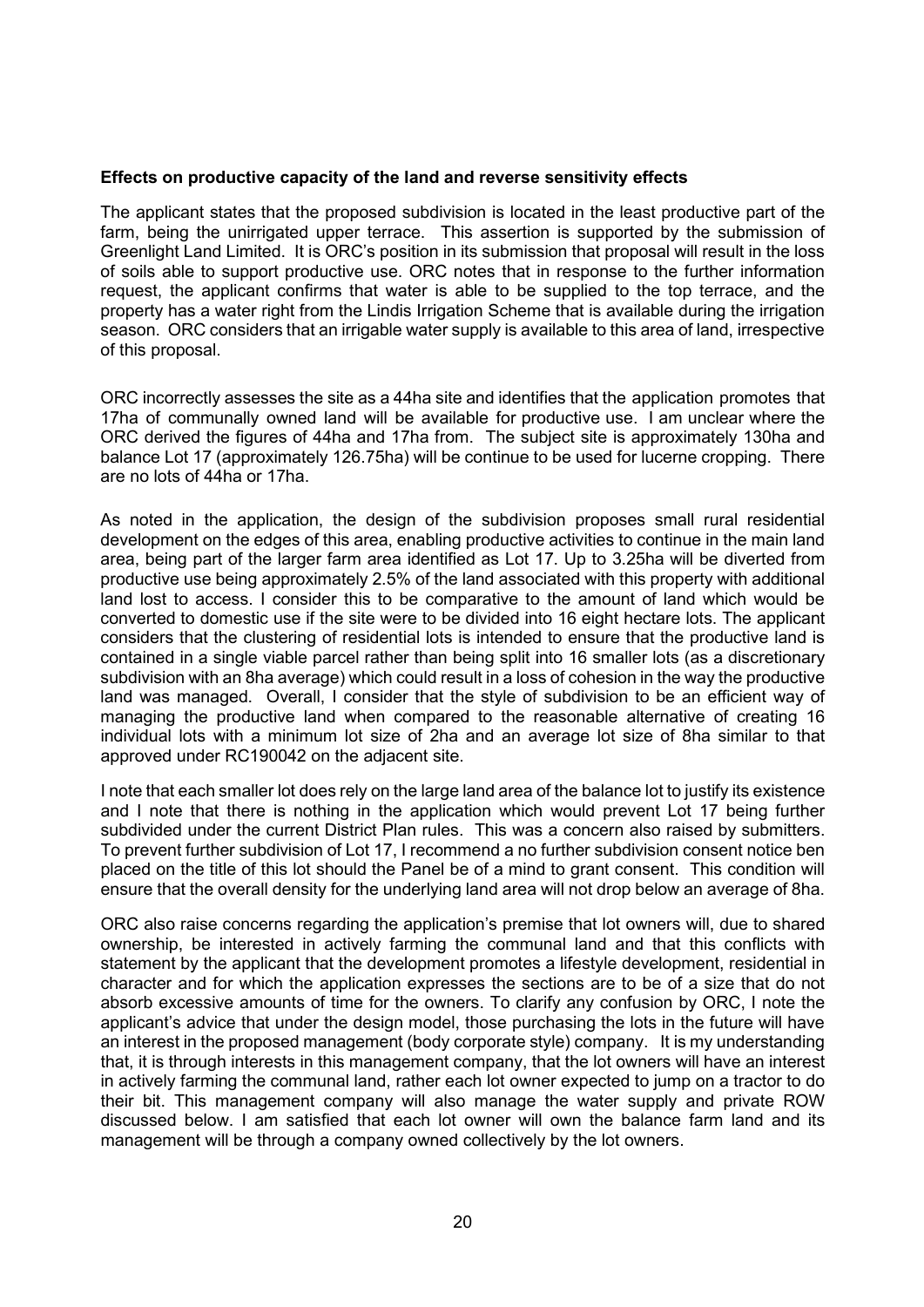Overall, when considering the percentage of land diverted from productive use comparative to that diverted under a traditional discretionary subdivision, and the applicant's somewhat approach to reduce the potential fragmentation of land, I consider the effects on the capacity of the productive soils to be no more than minor.

# **Reverse Sensitivity Effects**

With regard to reverse sensitivity effects, all lots will be setback at least 25m from the external boundaries. The applicant recognises that the neighbours to the north and northwest may have concerns regarding reverse sensitivity effects, however the applicant offers to mitigate this by proposing both a reverse sensitivity condition on the consent and a 'no complaints' covenant. It is also noted that the lots are located within, and in ownership of, a working farm.

I note the submissions by Greenlight Land Limited, Molyneux Farm Limited and ORC in this matter.

ORC considers that the residential activity may adversely affect primary production activities the land may support and that there is the potential for reverse sensitivity effects from placing a high concentration of people into a rural environment. These reverse sensitivities could result from an increase in traffic, along with noise and odour from neighbouring production activities. I am unclear about the concerns regarding the reverse sensitivity effects arising from an increase in traffic as this would seem to be an effect arising from within the development rather than an external effect experienced by the new residential activities. I agree that there will be a clustering of residential activity but note that each lot will be associated with the working farm and will be adequately setback to boundaries. The property to the south was recently subdivided into nine lots in 2019 with residential activity intended for each lot.

Greenlight Land Limited seek a setback of 50m to their shared boundary in order to mitigate the effects of the proposal on its development for RC190042. The applicant has confirmed that Lots 2, 3 and 4 are to be setback 50m from the external boundary and this is shown on the plan of subdivision (Revision D). All other residential lots will achieve 25m.

Molyneux Farm Limited notes that the applicant suggests reverse sensitivity issues can be controlled by conditions requiring no complaints covenants, but no proposed wording of such covenants has been provided.

I note that there is a standard reverse sensitivity condition often imposed by Council which may address the concerns held by the submitter. The condition is as follows:

*Prior to section 224(c) certification, the consent holder must prepare a consent notice to be registered on the Record of Title for Lots 1-16 which states that:*

- *a) All purchasers, lessees, licences or tenants and any other users having an interest in Lot 2 are advised that:*
	- *i) Horticultural, viticultural and agricultural activities can occur as of right in the Rural Resource Area; and*
	- *ii) The usual incidence of these activities including (but not limited to) stock handling, hay making, chemical spraying, pest control (including by use of poison, night shooting and helicopters) deer stag roaring, irrigations, frost control and bird scaring may have amenity effects beyond the boundaries of adjoining properties*
	- *iii) Appropriate siting, design, and screening of dwellings and other sensitive*  land uses to mitigate adverse effects associated with noise and spray drift *from adjacent horticultural activities is required.*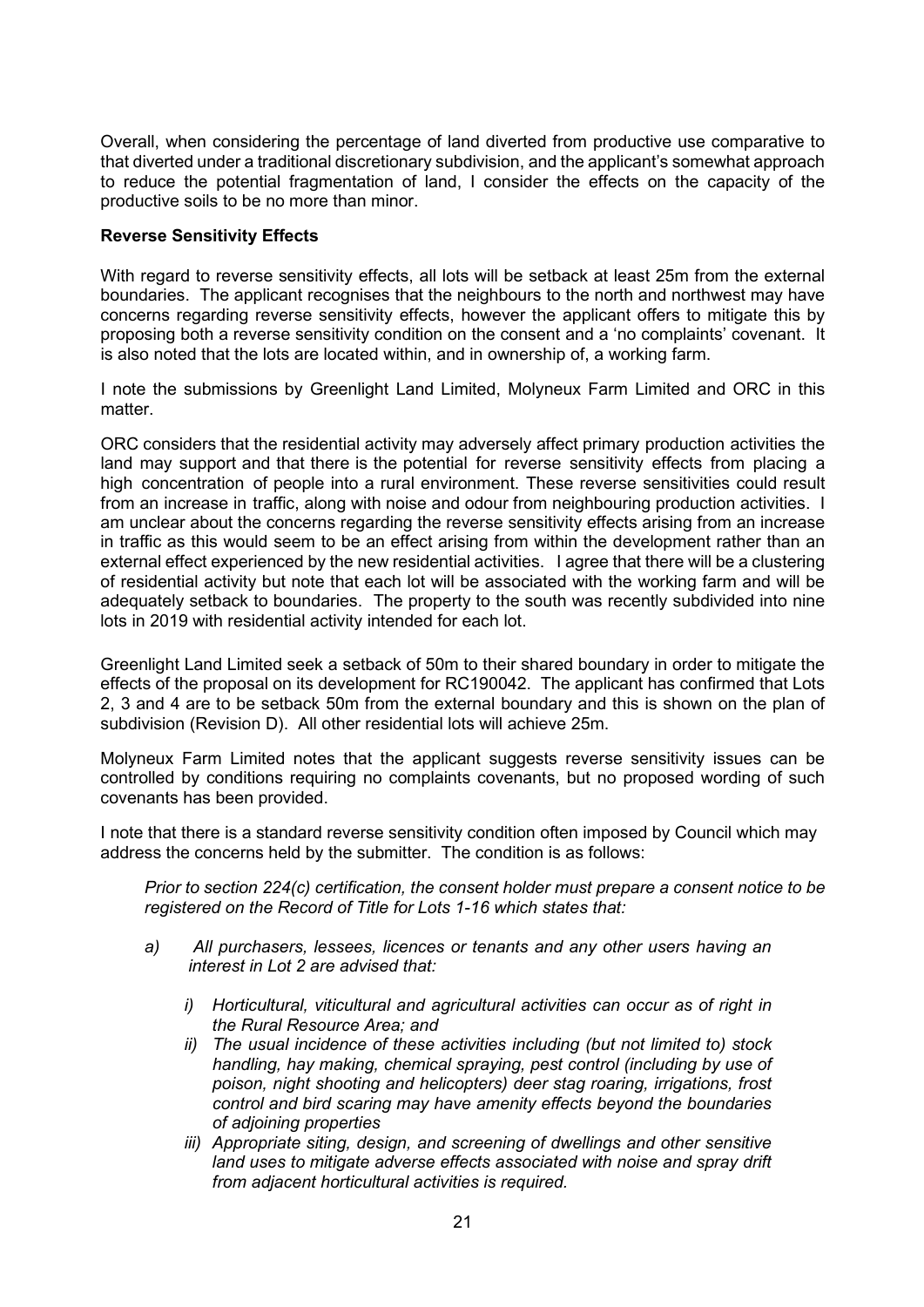That said, I am open to any condition promoted by the applicant which could better address the submitters concerns.

Overall, given that all lots will hold a share of the working farm, all future purchasers will be cognisant of the working rural environment they are entering into. Furthermore, I consider that given the nature of the development, purchasers of these lots are likely to have actively sought out a rural environment. When considering the factors above, I consider that reverse sensitivity effects can be managed such that these are no more than minor.

# **Servicing**

The applicant proposes each of the lots contain three 23,000 L tanks. One tank would be dedicated for firefighting purposes, while the other two would be for potable water and landscaping. Water is be supplied to the lots via the following methods:

- Rainwater each lot will collect rainwater off the roof, to then be stored in three partially buried 25,000 L concrete tanks within the lot. As water is drawn from the tanks, it will be passed through a proprietary filtration system and UV Light to filter out any airborne impurities.
- Groundwater there is an existing bore on the lower terrace of the property. This supply will be pumped up to the top terrace and supplied to the tanks on each lot, to supplement the rainwater supply during prolonged dry spells.
- Lindis Irrigation Scheme the property has a water right to access water from this supply. This supply only runs during summer and would be used as a backup supply to supplement other methods as required.
- Secondary rainwater there will be three partially buried 25,000 L tanks connected to the implement shed, which has a  $400<sup>m²</sup>$  roof area. Water will be able to be taken from these tanks to supplement the lots.
- The applicant also holds consent to construct up to three bores on the lower terrace, as per ORC consent RM20.059.01.

The proposed water supply will be registered, most likely with Taumata Arowai once the Water Services Bill is passed. A formal water supply document has not yet been drafted. This would preferably be done once resource consent is approved and physical work is underway, as the document can then reflect what is physically installed. I consider that this approach is reasonable.

An allocation of at least 1000 litres per lot per day is proposed. Providing a secure potable water supply of a minimum 1000 litres per lot per day can be guaranteed and treatment of water from all sources is provided at point of use, then I consider that the no adverse effects will arise in respect of water. Conditions of consent will ensure a safe and reliable potable water supply.

In respect of wastewater disposal, Mt Iron Geodrill has provided a brief assessment of the proposal and consider that the site is generally suitable for onsite disposal of wastewater, and that the depth to groundwater resources will mitigate risks from effluent. I note the ORC's submission that recommends a communal wastewater system as the appropriate mechanism to protect the environment, including water quality. ORC consider that communal systems provide a higher level of treatment, and less vectors of risk with only one system and disposal field needing to be maintained. As noted above, a brief from Mt Iron Geodrill has been provided and this also notes that the soils are likely to have a low rate of pathogen reduction and that secondary treatment is recommended. ORC considers that this supports its position that a communal system is appropriate for a proposal of this size and location.

I note that the applicant intends that the development is to be operated under a management company which will manage the farming operations on the balance lot, the private ROW and the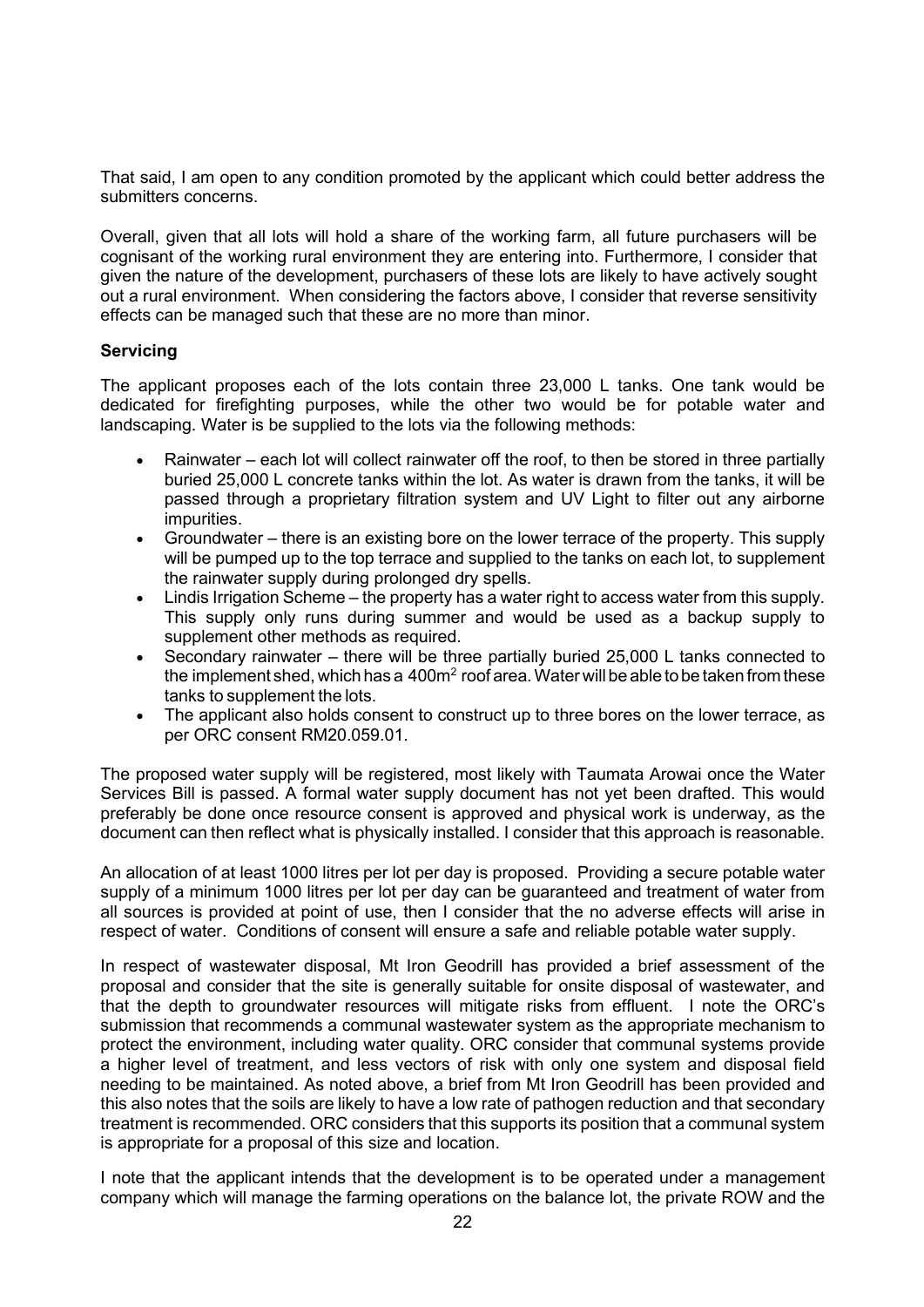water supply. I consider that this management could be extended to manage the wastewater also.

The idea of a communal wastewater treatment plant has been assessed by the Council's consultant engineer who notes that this is the preferred treatment option for a development of this type, given the creation of a management company. He notes however, that such a system will also require ORC approval due to the discharge volume exceed in 2000 litres per day.

I consider that a communal wastewater treatment plant with a good level of treatment may also address one of the main concerns raised by the Runanga regarding the discharge to land and its potential adverse effect on water quality.

The applicant states that all utilities will be provided as appropriate for their intended use and required by Council standards. Overall, I consider that the proposed lots can be serviced in principle in compliance with the requirements of the District Plan with no additional demand on Council infrastructure and without adverse effects on the environment which are more than minor.

# **Effects on Access**

The applicant notes that while the property has dual access via State Highway 8 and Jolly Road, Jolly Road is proposed to be used as the primary access for this subdivision. The Jolly Road access will be at least 6 m wide legally and 4m wide formed, with a crossfall of at least 6%. The applicant proposes to upgrade Jolly Road to the Local Sealed Road category under Table 3.2(a) of the Council's July 2008 Addendum, based on the likely number of road users and the potential for dust generation. The applicant proposes to upgrade this from the point on Jolly Road that is 1.07km distance from the State Highway 8 intersection. This location is proposed as Jolly Road is proposed already to be sealed to this point as per RC190042.

I note that this upgrade is supported in the submission by Greenlight Land Limited who are the consent holders of RC1900142. However, the Greenlight submission seeks specifically that the applicant share in any proportional upgrades to Jolly Road to accommodate future daily traffic flow from this proposed subdivision and new lots using the road. In particular the submitter seeks that in sealing Jolly Road from SH8/Jolly Road intersection to the Douglas Developments entrance each party would share in their pro-rata proportional share relative capital costs to the number of lots consented each developer is consented for example if submitter has 9 lots and the applicant has 17 lots, Greenlight would share in 9/26th the cost and Douglas 17/26th the cost to bring the road up to CODC requirement per the consent RC190042.

In my reading of the application, I do not believe that this is what the applicant is proposing, rather as noted above, the applicant intends to seal the road from where the seal requirement for RC210142 ends to the entrance of the subject site. I consider that the environmental considerations relate to whether or not Jolly Road will be sealed from SH8 to the applicant's access point. At this time, the sealing conditions for RC190042 are imposed regardless of any outcome of this proposal. However, a potential issue will arise if RC190042 is not given effect to, or is given effect to after RC210142 is given effect to, should consent be granted.

Policy 15.4.3 requires that Financial Contributions are to be fair and reasonable and directs that consideration be given to any negotiated private agreements between the subdivider and affected parties and the extent to which another subdivision and/or development contributes to the adverse effect. The effects arising from RC190042 have been established and a condition of consent requires Jolly Road to be sealed to a certain point to mitigate the effects on the roading network. In this regard, I consider that it would be in the applicant's best interest to reach a cost sharing agreement with the consent holder of RC190042 as proposed by Greenlight Land Limited above. I am wary of proposing a condition which reflects the agreement above as it relies on a third party (Greenlight Land Limited) to comply with the condition and could frustrate the consent if they chose not to comply. As such, I recommend a condition of consent (draft condition 14)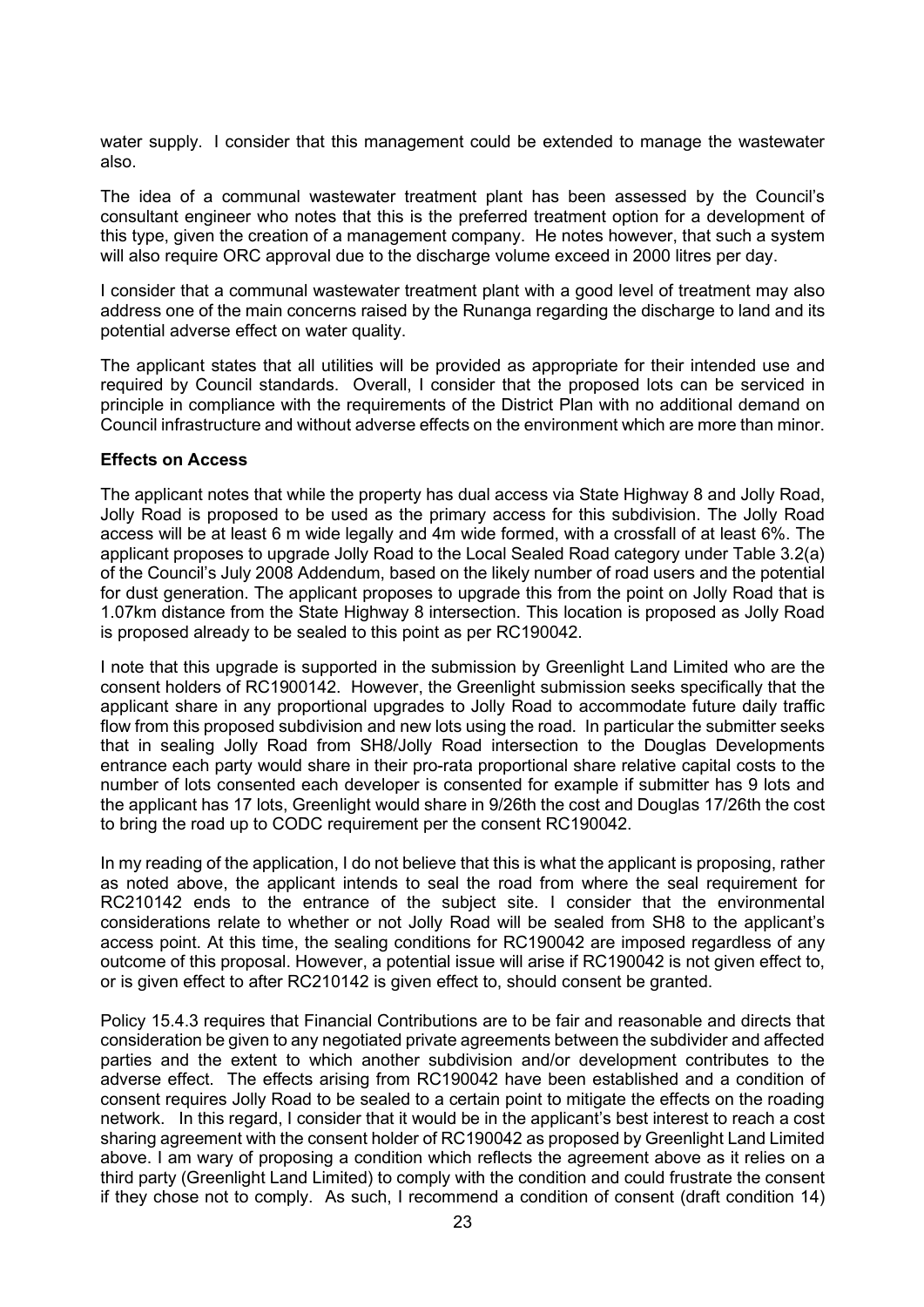which requires the full length of Jolly Road from the edge of the seal (be that State highway or the point sealed to under RC210142) to the subdivision access point be sealed. I am open to reviewing any alternative option or agreement between the applicant and Greenlight Land Limited tabled prior to the hearing.

The applicant is also proposing for a private road (ROW) to be constructed from Jolly Road to provide access to each lot. This is label as Lot 100 on the subdivision plan but I consider that this will effectively be a ROW access over the shared Lot 17. The applicant may wish to provide the Panel with an updated plan to reflect that there is no Lot 100.

The applicant is proposing that this be a private ROW across the farm to ensure that there is no disruption to ongoing farming activities from external traffic, to maintain stock security, and to ensure compliance with Health and Safety expectations on-farm. A private ROW would ensure that the common interest amenity and privacy for lot owners can be provided for. The applicant is proposing that this private ROW be a gravel road to ensure that the road does not conflict with the rural area. The applicant considers that a sealed internal road is likely to be damaged by effluent from stock on the farm, as well as by heavy machinery that will continue to be working on the farm. I consider that the sealing of Jolly Road should extend into the property (~10 metres) to avoid gravel being tracked onto the newly sealed Jolly Road as discussed above.

The applicant does not wish the new internal road to be vested. While the applicant recognises that private roads with large numbers of users can result in issues around road maintenance, in this instance it is proposed that all lot owners own a share of the balance land and the road will be managed by the body corporate-style company (which will also be managing the water supply and wider farm). The applicant considers that this will avoid any issues about maintenance contributions and ensure that the road is maintained.

The engineer did not identify any objection to the road not being vested for the reasons outlined above. He notes that this only marginally exceeds the 15 lot threshold for a gravel road, under Council's Addendum guidelines. He, therefore, consider a gravel road to be acceptable on that basis and when combined with the private road/body corporate/working farm style of the development.

The engineer notes the formation standards of the private road and upgrade of Jolly Road offered by the applicant and considers that the access to the site can be formed and managed in principle without adverse effects on the transportation network.

# **Cumulative effects**

The cumulative impacts of this development have the potential to erode the rural character and amenity values of the surrounding area to the extent that the adverse effects are more than minor. However, I recognise that cumulative effects are a subjective assessment and often finely balanced. The applicant in its response to further information notes that in respect of cumulative effects:

*The proposed lots are clustered to minimise visual effects and to better provide for rural character values for lot owners. The proposal is located in a less sensitive location, being not within a landscape overlay, and not near significant features or planning designations. The site is largely screened by the topography and existing vegetation.* 

*The proposal is not out of character from the surrounding area, with a similar proposal consented on the neighbouring property and two resource consents approved for activities on the site. The development from these proposals existing*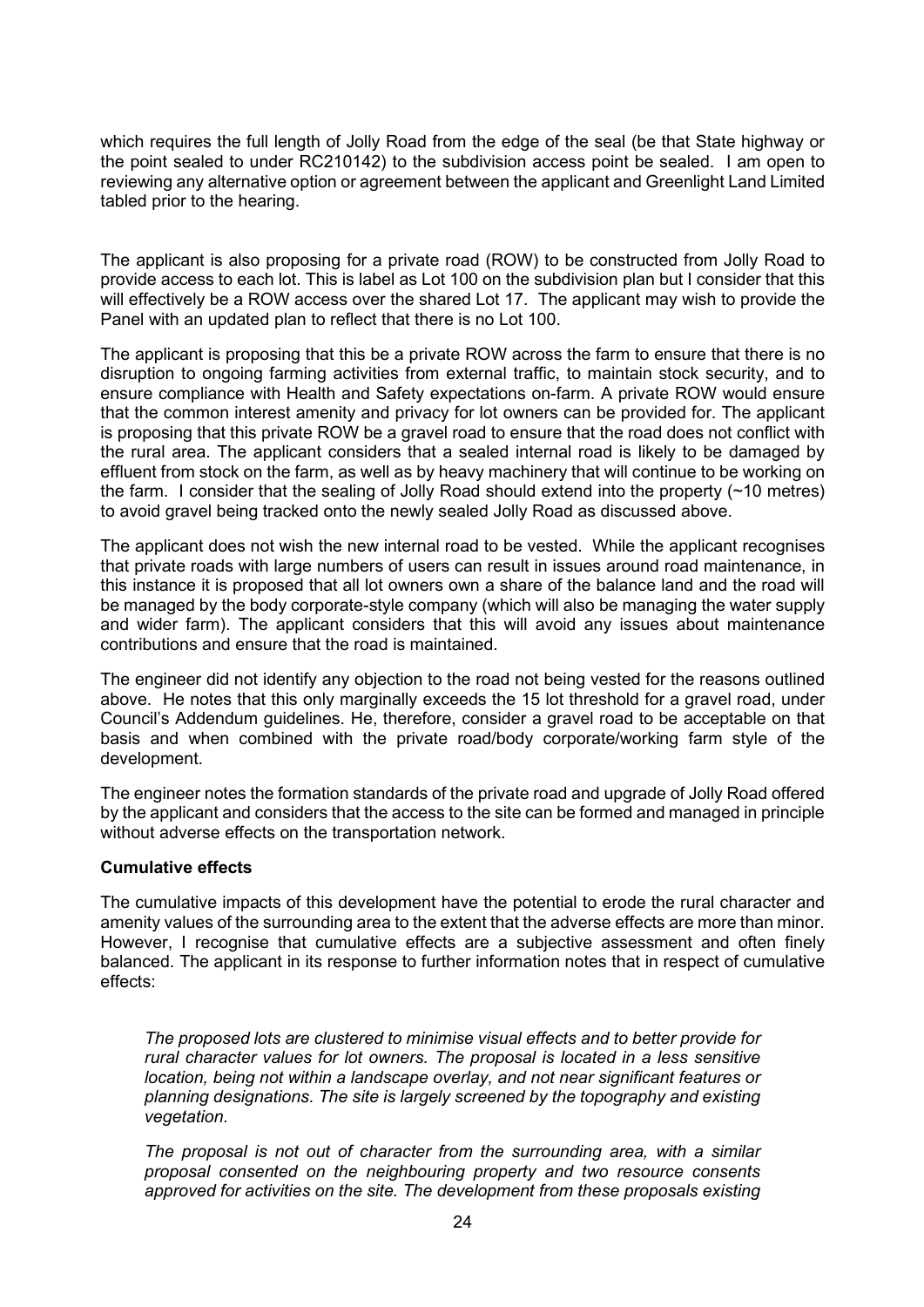*onsite will form part of what is proposed in this application. Cumulative effects are subjective. Adverse effects on character, visual, and amenity effects are not considered to be significant as described above, and the proposal is anticipated to meet Objectives 4.4.3 and Policy 4.4.2.*

While the applicant and I agree that cumulative effects are subjective, I consider that it is cumulative effects of this proposal in conjunction with RC190042 which must be considered closely.

#### Align notes that:

*"It is considered that the cumulative effect of the proposed development are low. Whilst it is agreed that the style of developments between the applicant's proposal and the approved neighbouring development do vary, the site is relatively well contained by the existing shelterbelts. Additional dwellings and additional vehicle movements associated with 16 dwellings within the landscape will have an effect, it is my opinion that the landscape has the capacity for this minor addition and the landscape values will not be compromised."*

While, this development when viewed in conjunction with the development in RC190042, is considered to significantly increase the domestic elements introduced into this rural environment and this change is likely to occur over a relatively short period of time, I defer to the assessment of Align Limited noting that the contained nature of the site will reduce the potential for cumulative effects.

I further note that the subdivision could have been configured in any number of ways to ensure that the subdivision would meet the 2ha/8ha rules and be of a form anticipated by the plan. I consider the rational for the current lot configuration to be reasonable in that the proposal seeks to retain the productive land within a cohesively managed block. The applicant could have reasonably sought to divide the underlying site into sixteen 8ha lots. However, the applicant seeks to maintain the integrity of the balance lot by retaining it in a single title, while creating an unorthodox development pattern within the underlying zoning. Given the rationale for the subdivision configuration, I consider that the integrity of the overall land use could be further maintained if restrictions were imposed on the balance lot which would prohibit any further subdivision of this land as recommended above. This approach would ensure that the overall site will not be developed beyond that envisioned by the District Plan. With some assurance of this nature, I am satisfied that the cumulative effects would be no more than minor.

#### **Easements and Amalgamations**

*.*

The applicant has requested the following amalgamation condition be imposed on the consent:

*That* Pursuant to section 220(1)(b) of the RMA 1991,

*"That Lots 1 – 16 Hereon hold an undivided 1/16th share of Lot 17 Hereon and individual Records of Title be issued for each lot.".*

The condition has been reviewed by Land Information New Zealand who confirm that the application is practicable (see CSN request 1727250).

With regard to easements, any easements required for servicing or access will be confirmed at the time of survey and a recommended condition of consent provides for these. Any existing easements will need to be carried down on the new lots or cancelled as appropriate. An advice note reminds the applicant of this obligation.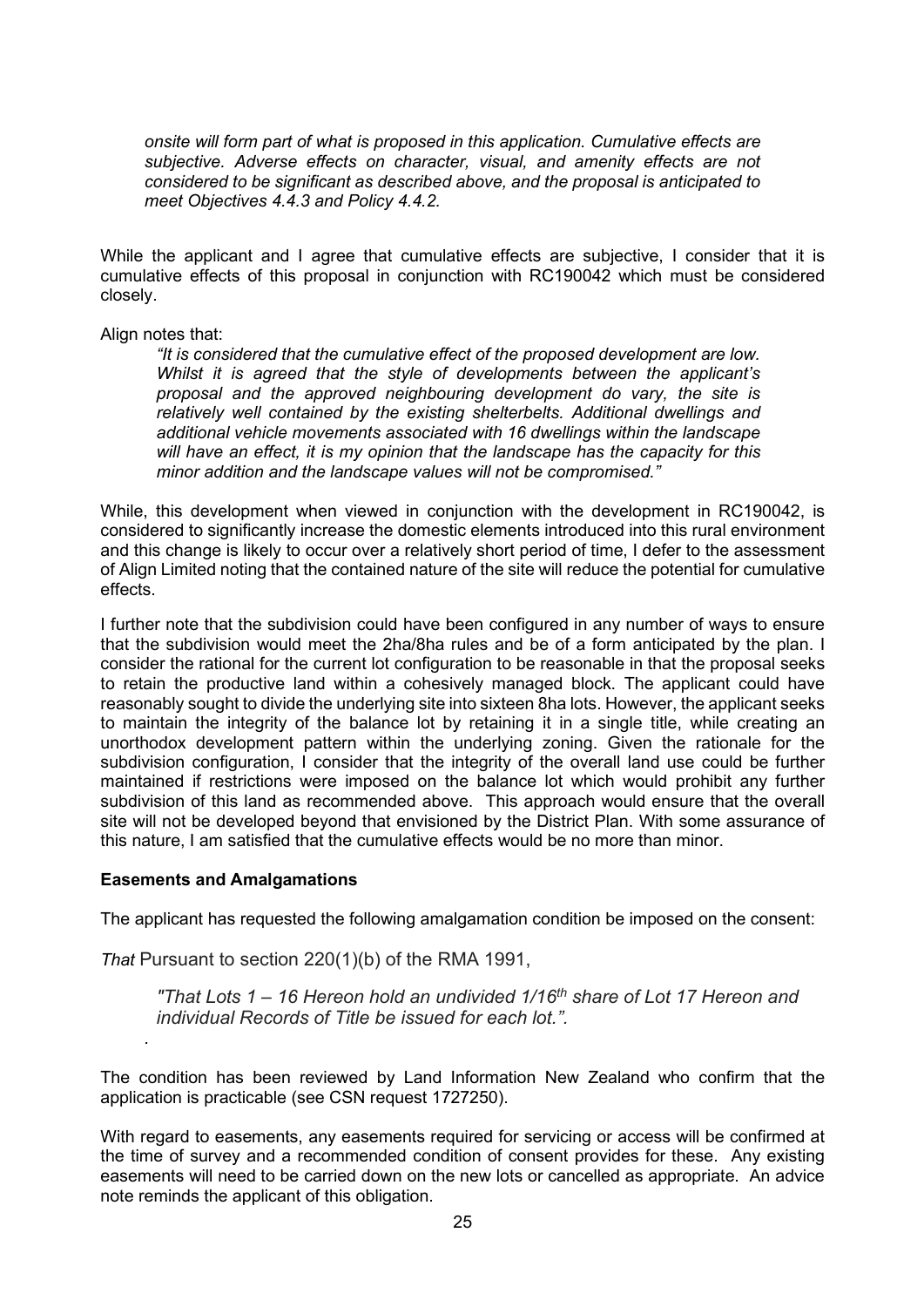# **Financial contributions.**

The following financial contributions have been calculated for this site:

| <b>Activity</b>     | <b>Payment</b>    |
|---------------------|-------------------|
| <b>Water Supply</b> | \$Nil             |
| Wastewater          | \$Nil             |
| <b>Reserves</b>     | \$15,280.00 + GST |
| Roading             | \$28,352.00 + GST |
| Total               | \$43,632.00 + GST |

# **Summary of Effects on the Environment**

Generally, I am supportive of the "farm park" approach overall to ensure the residential development is clustered and a large productive block is maintained as a cohesive unit. I consider that the site can be serviced subject to conditions of consent and reverse sensitivity effects can be managed. I do hold concerns regarding the visibility of the site and the impact that this will have on rural character and amenity. While I recognise that screen planting is recommended, there will be high visibility of the site from certain viewpoints until this is established. If the applicant can reassure the Panel that the screening (structure planting) can be effectively and rapidly established, then I consider that the proposal may cross over the threshold where the effects are no more than minor overall.

Should the Hearings Panel be of a mind to grant consent, a full suite of draft conditions of consent which may assist in mitigating the effects are annexed as Annexure 1 of this report.

# **OBJECTIVES AND POLICIES FRAMEWORK**

# **Central Otago District Plan**

Objectives and policies are to be considered in a suite, with relevant policies being read in the context of the specific objectives they are seeking to achieve. The relevant objectives and policies of the Operative District Plan include:

# **4.3.1 Objective - Needs of the District's People and Communities**

**To recognise that communities need to provide for their social, economic and cultural wellbeing, and for their health and safety at the same time as ensuring environmental quality is maintained and enhanced.**

# **4.3.3 Objective - Landscape and Amenity Values**

**To maintain and where practicable enhance rural amenity values created by the open space, landscape, natural character and built environment values of the District's rural environment, and to maintain the open natural character of the hills and ranges.**

**4.3.7 Objective - Soil Resource**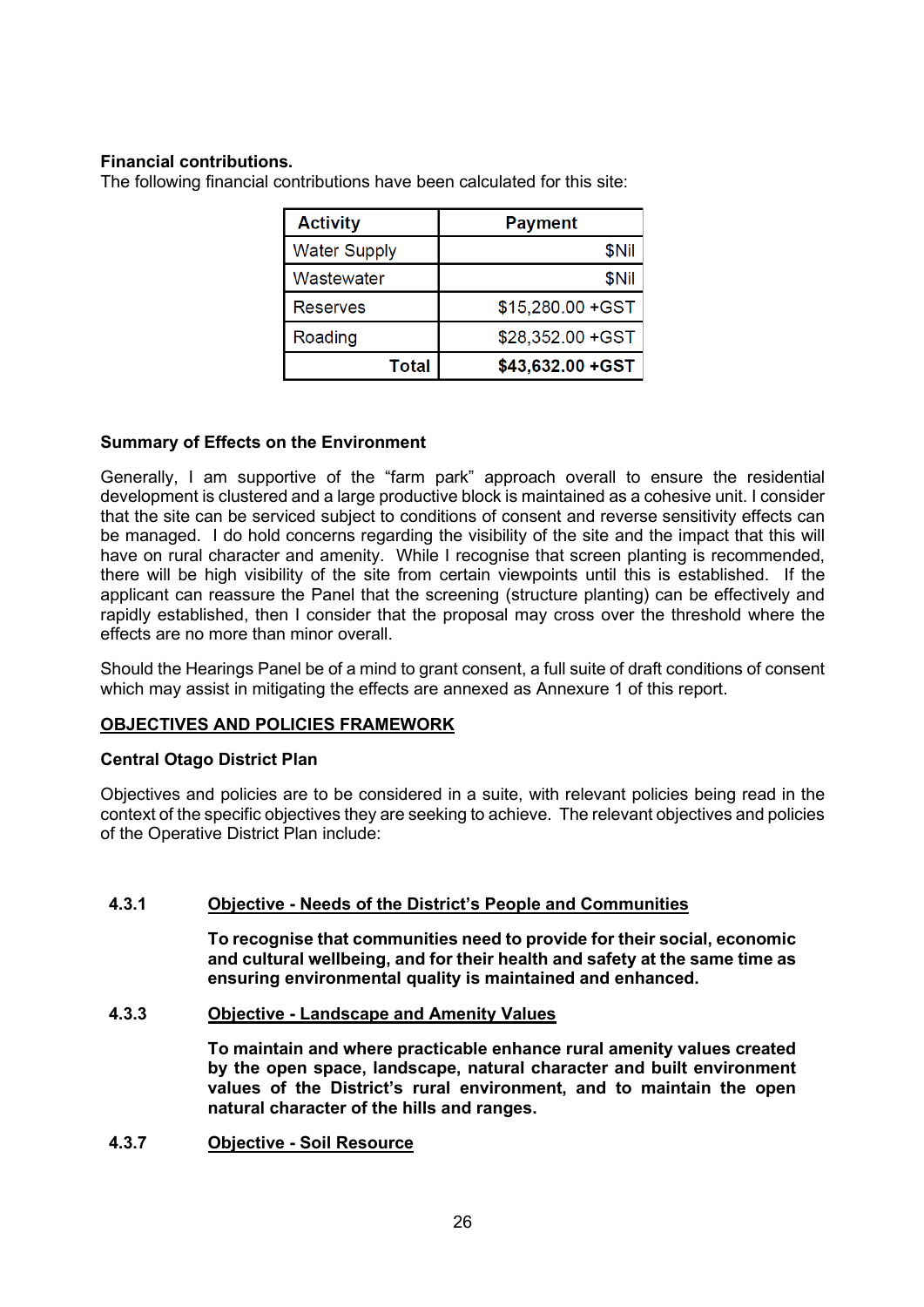**To maintain the life-supporting capacity of the District's soil resource to ensure that the needs of present and future generations are met.**

#### **4.3.8 Objective - Significant Indigenous Vegetation and Habitats of Indigenous Fauna**

**To recognise and provide for the protection of areas of significant indigenous vegetation and significant habitats of indigenous fauna.**

#### **4.4.2 Policy - Landscape and Amenity Values**

**To manage the effects of land use activities and subdivision to ensure that adverse effects on the open space, landscape, natural character and amenity values of the rural environment are avoided, remedied or mitigated through:**

- **(a) The design and location of structures and works, particularly in respect of the open natural character of hills and ranges, skylines, prominent places and natural features,**
- **(b) Development which is compatible with the surrounding environment including the amenity values of adjoining properties,**
- **(c) The ability to adequately dispose of effluent on site,**
- **(d) Controlling the generation of noise in back country areas,**
- **(e) The location of tree planting, particularly in respect of landscape values, natural features and ecological values,**
- **(f) Controlling the spread of wilding trees.**
- **(g) Encouraging the location and design of buildings to maintain the open natural character of hills and ranges without compromising the landscape and amenity values of prominent hillsides and terraces.**

#### **4.4.3 Policy Sustainable Management of Infrastructure**

**To ensure that the development of infrastructure in the rural environment promotes sustainable management by:**

- **(a) Requiring developers to contribute a fair and reasonable proportion of the costs involved, and**
- **(b) Maintaining and enhancing the safe and efficient operation of the infrastructure network (including roading), while avoiding, remedying or mitigating adverse effects.**

#### **4.4.6 Policy – Adverse Effects on the Soil Resource**

**To ensure that the location, construction and/or operation of land use activities and subdivision make adequate provision for the protection of the soil resource by avoiding, remedying or mitigating the adverse effects of practices which may cause:**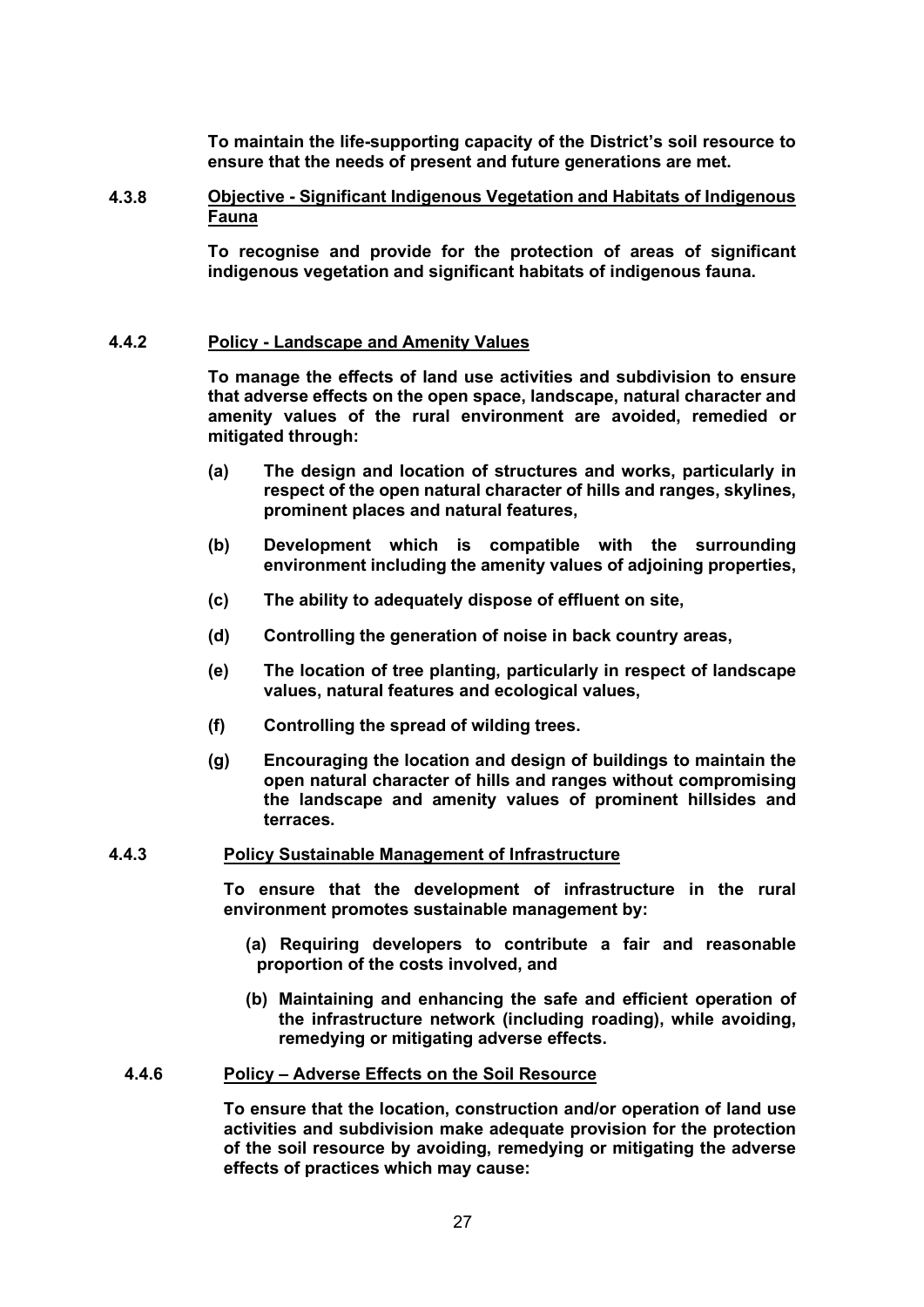- **(a) Erosion, instability or loss of topsoil,**
- **(b) Loss of nutrient or incidence of soil contamination,**
- **(c) Loss of soils with special qualities,**
- **(d) A reduction in vegetation and moisture holding capacity, and**
- **(e) Soil compaction**

#### **4.4.7 Policy – Significant Indigenous Vegetation, Wetlands and Wildlife**

**To protect areas of:** 

- **(a) Significant indigenous vegetation,**
- **(b) Significant habitats of indigenous fauna,**
- **(c) Significant wetlands,**

**(d) Indigenous vegetation or habitats that support a significant indigenous fresh water fishery, and** 

**(e) Habitats of statutorily managed sports fish and game from the adverse effects of land use activities and subdivision and to promote and encourage, where practicable, the retention, enhancement and reinstatement of indigenous ecosystems within the District.**

**4.4.8 Policy - Adverse Effects on the Amenity Values of Neighbouring Properties.**

> **To ensure that the effects associated with some activities including (but not limited to):**

- **(a) Noise (including noise associated with traffic generation, night time operations), and vibration,**
- **(b) The generation of a high level of traffic, in particular heavy vehicles,**
- **(c) Glare, particularly from building finish,**
- **(d) A reduction in visual amenity due to excessive signage and the storage of goods or waste products on the site,**
- **(e) The generation of odour, dusts, wastes and hazardous substances, and**
- **(f) The use and/or storage of hazardous goods or substances**

**do not significantly adversely affect the amenity values and privacy of neighbouring properties or the safe and efficient operation of the roading network.**

**4.4.9 Policy - Effects of Rural Activities**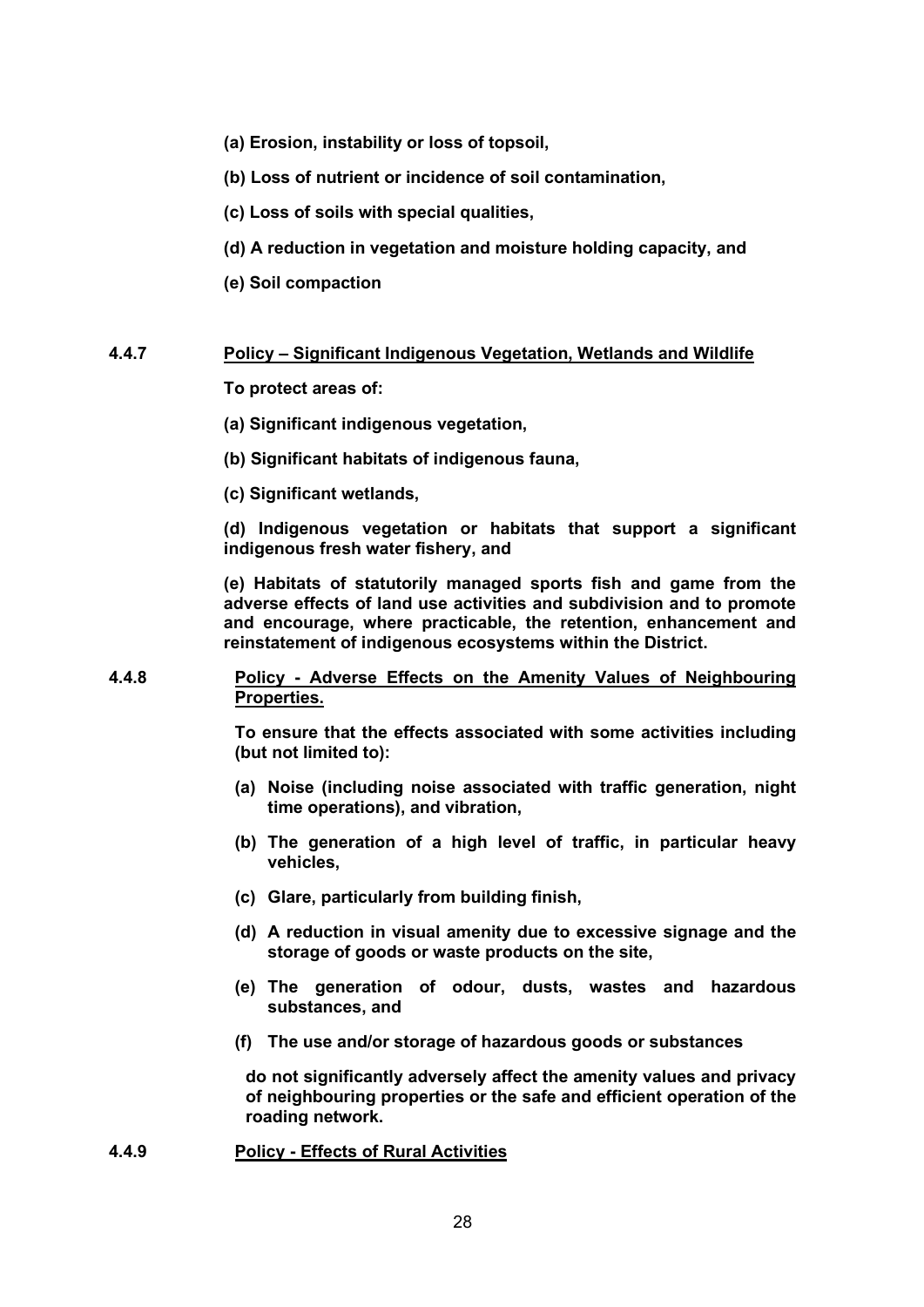**To recognise that some rural activities, particularly those of a short duration or seasonal nature, often generate noise and other effects that can disturb neighbours by ensuring that new developments locating near such activities recognise and accept the prevailing environmental characteristics associated with production and other activities found in the Rural Resource Area.**

#### **4.4.10 Policy – Rural Subdivision and Development**

**To ensure that the subdivision and use of land in the Rural Resource Area avoids, remedies or mitigates adverse effects on:**

- **(a) The open space, landscape and natural character amenity values of the rural environment in particular the hills and ranges,**
- **(b) The natural character and values of the District's wetlands, lakes, rivers and their margins,**
- **(c) The production and amenity values of neighbouring properties,**
- **(d) The safety and efficiency of the roading network,**
- **(e) The loss of soils with special qualities,**
- **(f) The ecological values of significant indigenous vegetation and significant habitats of indigenous fauna,**
- **(g) The heritage and cultural values of the District,**
- **(h) The water quality of the District's surface and groundwater resources, and**
- **(i) Public access to or along the rivers and lakes of the District, particularly through the use of minimum (and average) allotment sizes.**

In respect of Policy 4.4.2, I consider that the applicant has established that the proposal is consistent with this policy, subject to recommended conditions of consent.

When considering Policy 4.4.3, the site is able to be adequately serviced, subject to recommended conditions of consent.

With regard to Policy 4.4.6, I consider that the retention of the large productive block will be sufficient to ensure that th proposal will not adversely affect the productive capacity of the soil.

In respect of Policy 4.4.7, the proposal is not located within a mapped area of Significant indigenous vegetation, significant habitats of indigenous fauna, or a significant wetland.

When considering Policy 4.4.8, the site will be screened and residential lots setback from external boundaries and is not expected to significantly adversely affect the amenity values and privacy of neighbouring properties or the safe and efficient operation of the roading network.

With regard to Policy 4.4.9, I expect that reverse sensitivity effects are able to be adequately managed.

In respect of Policy 4.4.10: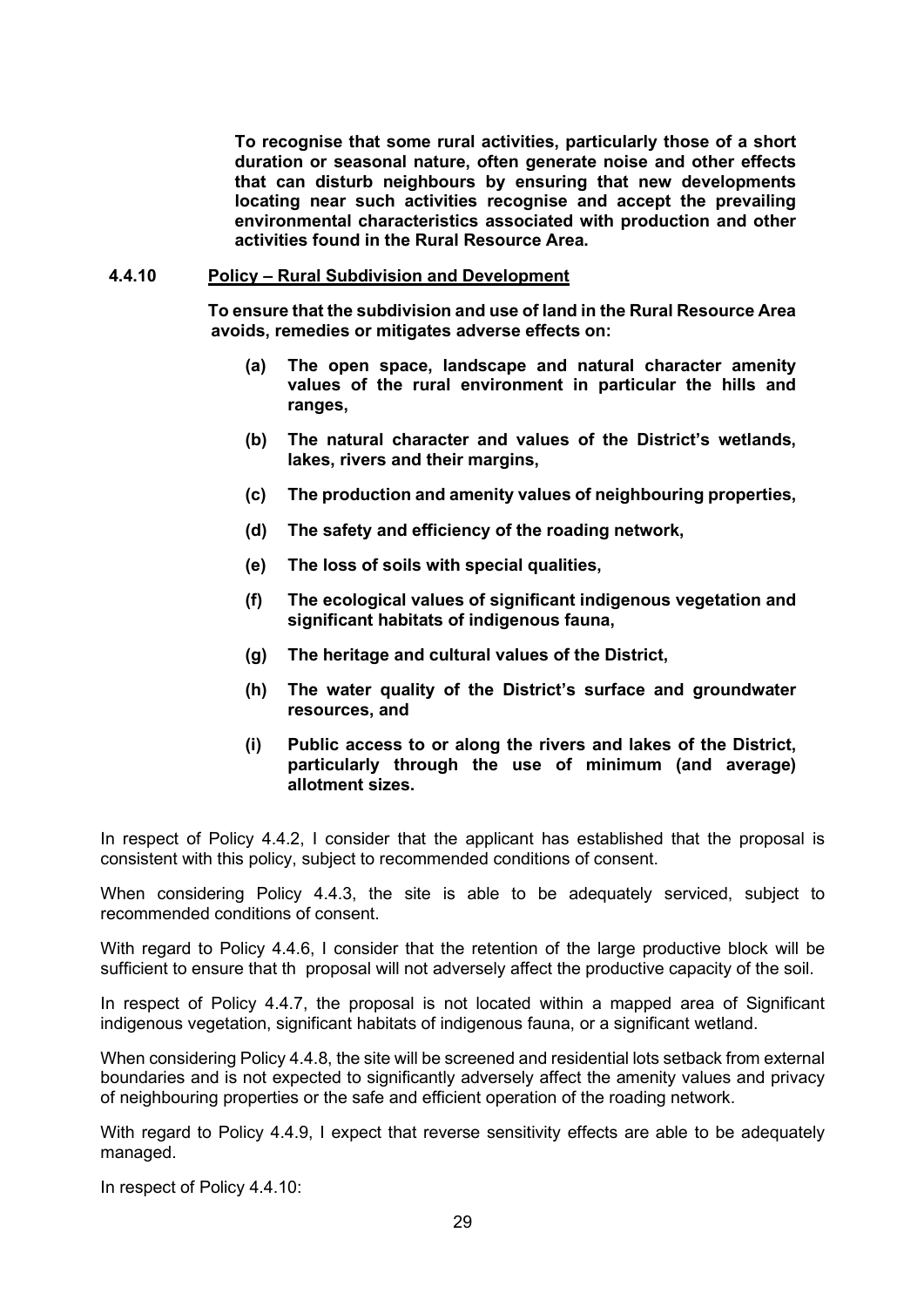- I consider that the effects of landscape are able to be adequately mitigated subject to recommended conditions of consent (4.4.10a).
- No changes are anticipated to the natural character and values at any river margin  $(4.4.10(b))$
- No neighbours have provided written approval to the proposal but one neighbour submitted in support and one neighbour submitted in opposition. It is assessed that the recommended conditions of consent may go some way to addressing the concerns of the opposing neighbour. It is anticipated that reverse sensitivity can be managed through setbacks and via a condition of consent (4.4.10(c)).
- The access to the lots has been assessed and is considered acceptable subject to conditions of consent (4.4.10(d)).
- The site is not identified as have soils with special qualities (4.4.10.(e))
- The site is currently in a productive use  $(4.4.10)(f)$ .
- No heritage areas have been identified on the site. An accidental discovery protocol condition is recommended. (4.4.10.(g)).
- Servicing of the site has been assessed as achievable. Discharges which may affect water quality are addressed through conditions of consent (4.4.10(h))
- Existing public access to or along the rivers and lakes of the District will be unaffected,. (4.4.10.i)

When assessing the subdivision in light of what the relevant objectives and policies are trying to achieve, I consider that the proposed subdivision application, subject to recommended conditions of consent, has been sufficiently established as consistent with the key objectives and policies of District Plan as set out in 4.3 and 4.4 of the District Plan.

With regard to Chapter 16 Subdivision of the District Plan, the following objectives and policies are considered relevant:

# **16.3.1 Objective - Adverse Effects on the Roading Network**

**To ensure that subdivision avoids, remedies or mitigates adverse effects on the safe and efficient operation of the District's roading network.** 

# **16.3.2 Objective - Services and Infrastructure**

**To ensure that subdivisions provide all necessary services and infrastructure without adversely affecting the public interest and the ongoing viability of those services and infrastructure.** 

# **16.3.3 Objective - Hazards**

**To ensure that subdivision does not facilitate development that may potentially be at risk from hazards.**

# **16.3.4 Objective - Amenity Values**

**To ensure, where appropriate, that amenity values of the District created by the open space, landscape and natural character values, and areas of significant indigenous vegetation, significant habitat of statutorily managed sports fish and game are not adversely affected by subdivision.** 

# **16.3.5 Objective - Water and Soil Resources**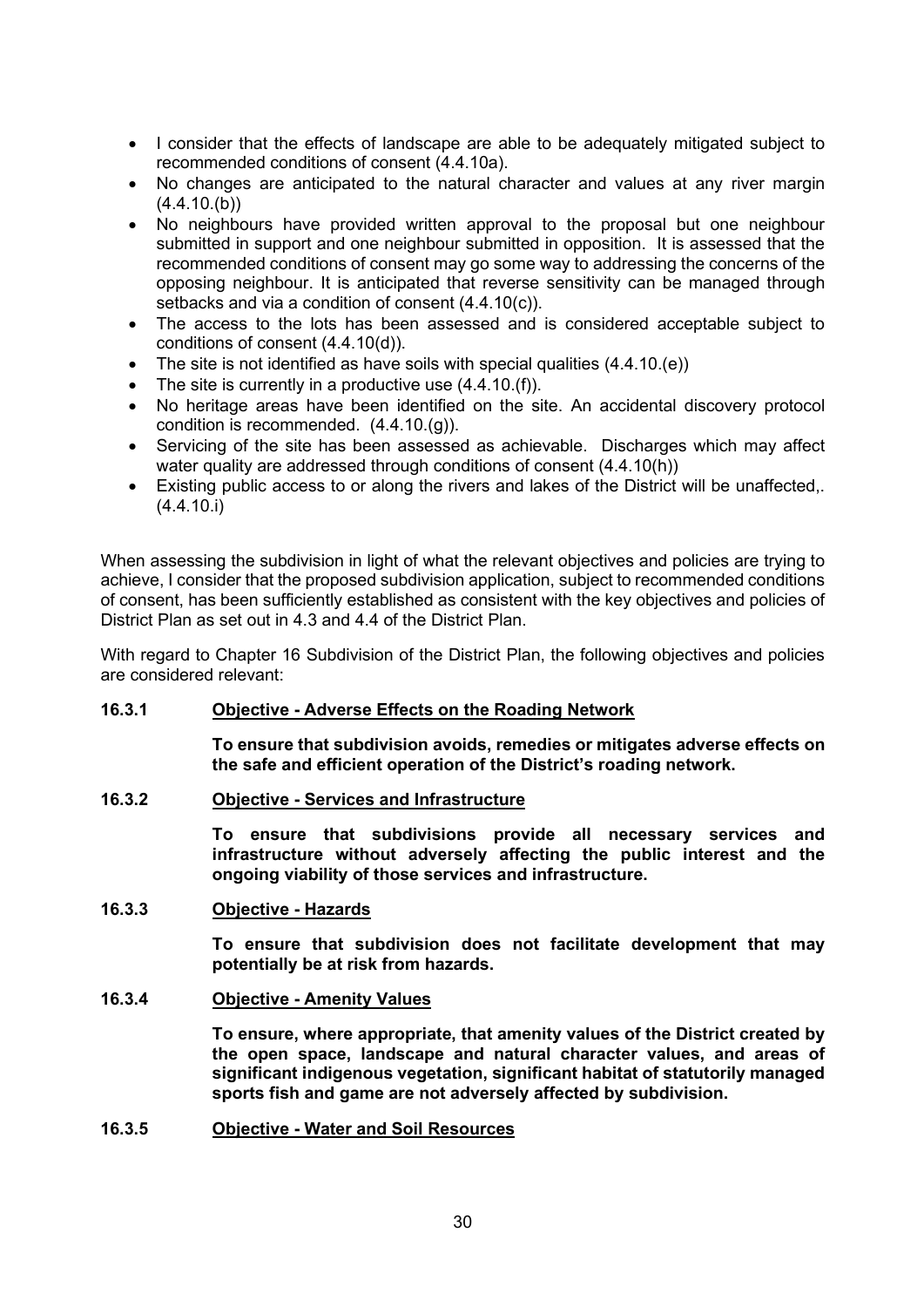**To ensure that subdivision does not facilitate development that may compromise the life-supporting capacity of the District's water and soil resources.** 

#### **16.3.7 Objective - Open Space, Recreation and Reserves**

**To ensure that subdivision contributes to the open space, recreation and reserve needs of the community.** 

#### **16.3.9 Objective - Physical Works Involved in Subdivision**

**To ensure that the physical works involved in preparing land that is part of the subdivision avoids, remedies or mitigates adverse effects on:** 

**(a) The stability of land.** 

**(b) Water quality within natural watercourses and the stability of their margins.** 

**(c) Neighbouring properties in respect of the effects of noise, dust and vibration.** 

#### **16.3.11 Objective - Effluent Disposal**

**To ensure that subdivision in areas without reticulated foul sewage services does not facilitate development that has an adverse effect on soil, surface and groundwater resources, and public health.**

#### **16.4.1 Policy - Adequate Access**

**To require that all subdivisions have legal and physical access that:** 

**(a) Is of a standard that is adequate for the intended use of allotments having regard to current and likely future traffic levels and the safe and convenient movement of vehicles and pedestrians, and** 

**(b) That integrates with the existing roading network in a safe and efficient manner, except in circumstances where Council is satisfied that section 321(2) and (3) of the Local Government Act 1974 is to apply or where no new lots are to be created.** 

# **16.4.2 Policy - Existing Access**

**To encourage the use of existing access points to rural State highways and arterial roads to avoid or mitigate adverse effects on the safe and efficient operation of these roads.** 

#### **16.4.4 Policy – Unreticulated Areas**

**To require that subdivisions within unreticulated areas are designed to ensure that each allotment:** 

**(a) Has the ability to adequately dispose of effluent and stormwater on site without compromising health, the life-supporting capacity of soil resources,**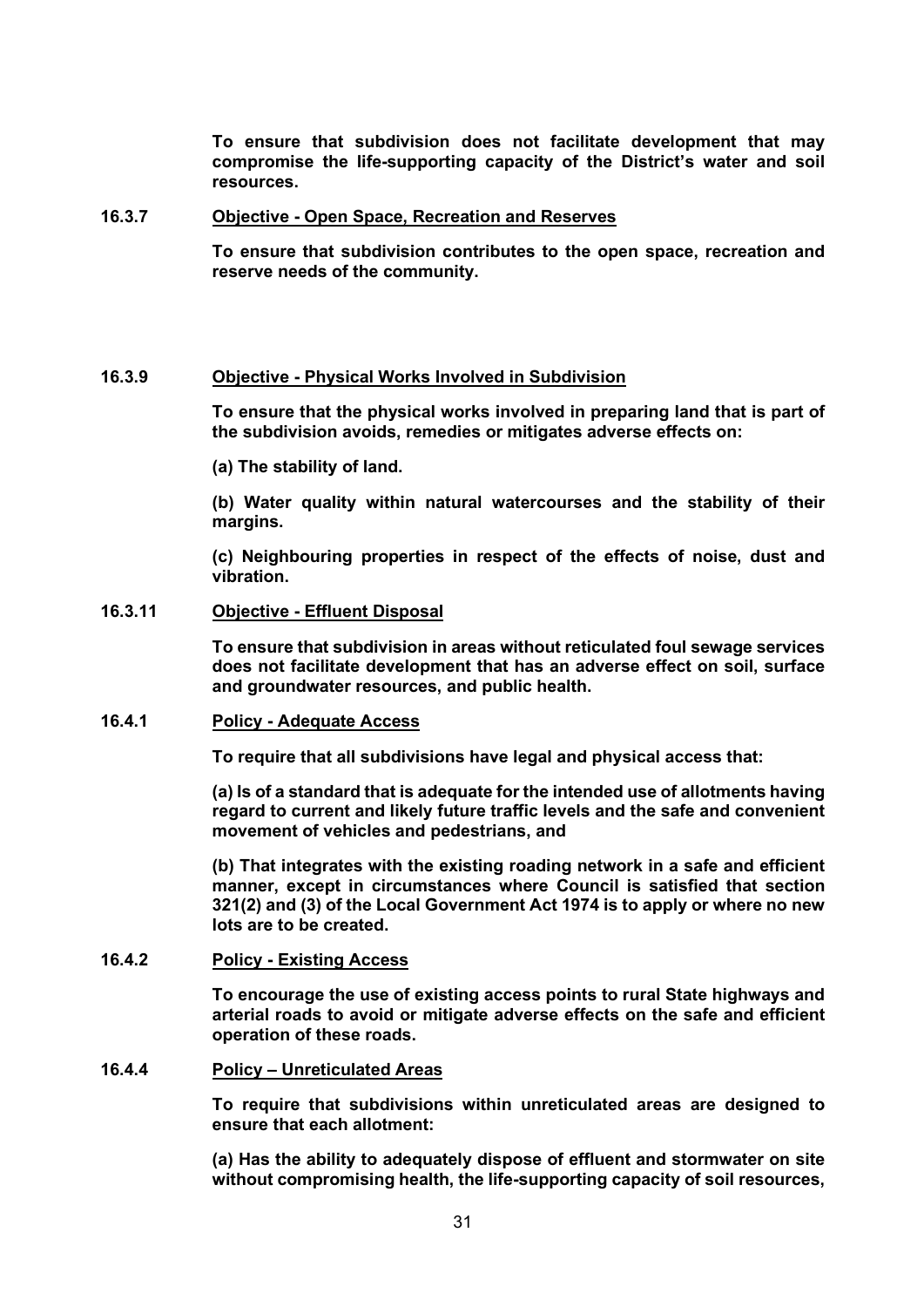**the quality of ground and surface water resources, and the drainage and amenity values of adjoining properties: and that,** 

**(b) An adequate supply of water can be provided, where this is appropriate to the intended use of the allotment.** 

#### **16.4.6 Policy – Construction Standards**

**To require that all physical works within subdivisions are designed and constructed in accordance with NZS 4404:1981 which is the Council's Subdivision Code of Practice unless Council determines modification of this code is necessary given the local conditions and particular circumstances affecting the subdivision.** 

#### **16.4.7 Policy - Subdivision Design**

**To require that the design of subdivision, where relevant to the intended use, provides for the following matters:** 

**(a) Facilitates convenient, safe and efficient access to all allotments including pedestrian access where appropriate.** 

**(b) Facilitates the safe and efficient provision and operation of services and infrastructure.** 

**(c) Facilitates access to passive solar energy resources.** 

**(d) Facilitates any foreseeable subsequent development or redevelopment including the economic provision of roading and network utility services.** 

**(e) Facilitates adequate provision of, or contribution to, the open space, recreational and reserve needs of the community with physical links to existing reserve areas where this is practicable.** 

**(f) Facilitates an appropriate level of access to heritage sites, natural features and water bodies where appropriate.** 

**(g) Facilitates development which keeps earthworks to a minimum.** 

**(h) Facilitates retention of the heritage values of a site or area.** 

#### **16.4.8 Policy - Sites Subject to Hazards**

**With respect to land that is, or is likely to be, subject to the effects of hazards (including the circumstances set out in section 106 of the Act) Council may only grant a subdivision consent where either:** 

**(a) The area of the subdivision to be used for building or other development purposes will not be subject to material damage from the hazard; or** 

**(b) The subdivision is not materially changing the status quo (eg. boundary adjustment); or** 

**(c) The subdivision is to facilitate land stabilisation, erosion protection, flood protection or some other method of avoiding, remedying or mitigating the effects of the hazard; or**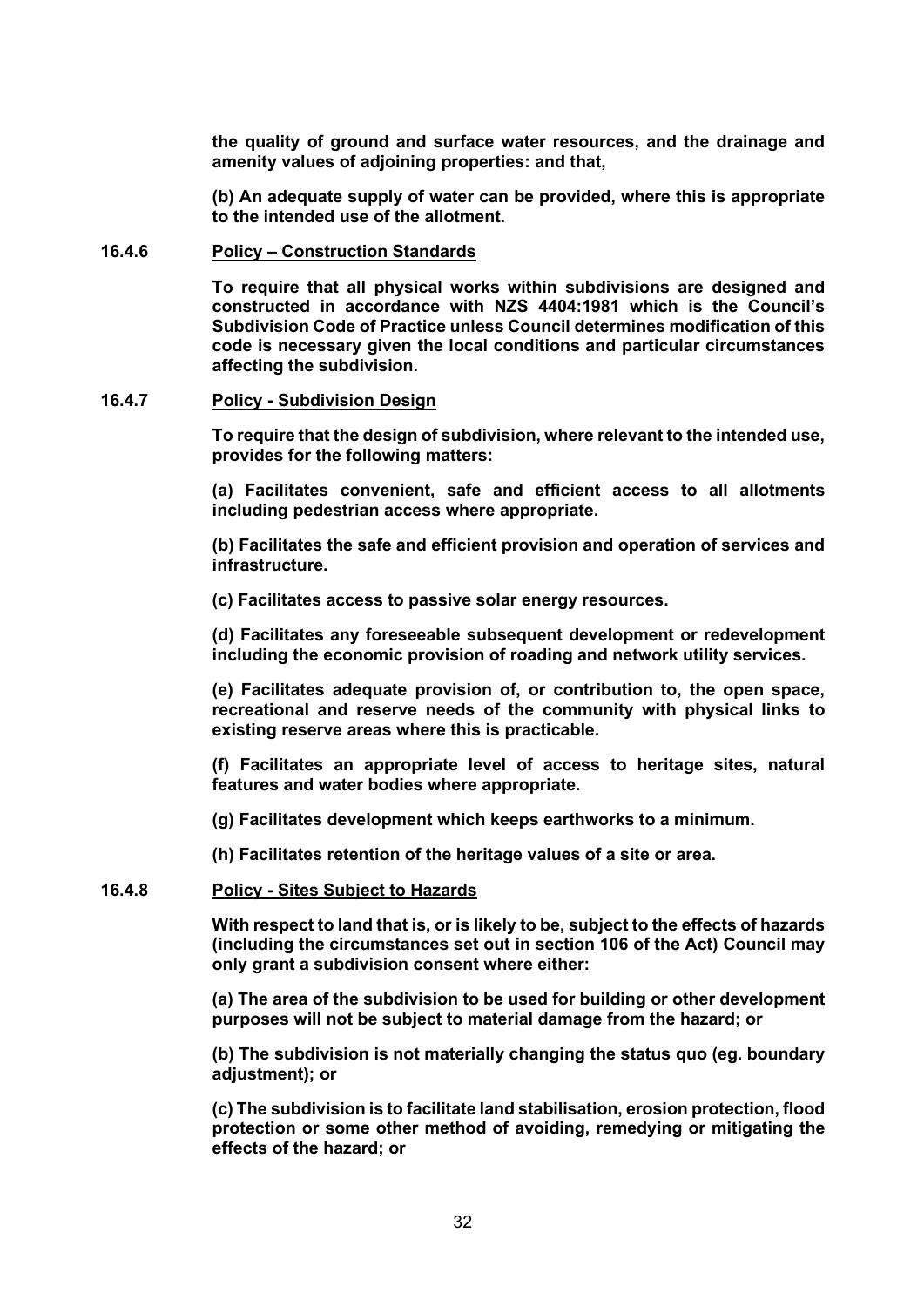**(d) The adverse effects of the hazard can be avoided, remedied or mitigated by conditions attached to the consent including the provision of appropriate works;** 

### **(e) Other exceptional circumstances exist; and/or**

### **(f) The subdivider is willing to accept any potential risk and is prepared to have the resultant certificate of titles registered accordingly.**

In this instance, I accept that the site can be adequately serviced subject to conditions of consent. No adverse safety effect arising from the proposed access arrangement have been identified subject to compliance with access formation standards. Reserves contributions will ensure that the subdivision contributes to the open space, recreation and reserve needs of the community. I am also comfortable that the physical works involved in preparing land that is part of the subdivision can be undertaken in manner which does not adversely affect the stability of land, water quality and neighbouring properties in respect of the effects of noise, and vibration.

Expert evidence confirms that the amenity values of the District created by the open space, landscape and natural character values, will not be adversely affected by subdivision, subject to recommended conditions of consent.

#### **Partially Operative and Proposed Regional Policy Statement for Otago**

The Otago Regional Council have submitted on the application. In respect of the Regional Policy Statement for Otago (RPS) 1998, this is now revoked. The Partially Operative Regional Policy Statement for Otago (PORPS) was made partially operative on 14 January 2019. ORC identify the following relevant objectives and policies of the PORPS:

#### *Policy 3.1.13 Environmental enhancement*

*Encourage, facilitate and support activities that contribute to the resilience and enhancement of the natural environment, by where applicable:*

- *a) Improving water quality and quantity;*
- *b) Protecting or restoring habitat for indigenous species;*
- *c) Regenerating indigenous species;*
- *d) Mitigating natural hazards;*
- *e) Protecting or restoring wetlands;*
- *f) Improving the health and resilience of:*
	- *i) Ecosystems supporting indigenous biological diversity;*
	- *ii) Important ecosystem services, including pollination;*
- *g) Improving access to rivers, lakes, wetlands and their margins, and the coast;*
- *h) Buffering or linking ecosystems, habitats and areas of significance that contribute to ecological corridors;*
- *i) Controlling pest species*

# *Policy 3.1.7 Soil values*

*Safeguard the life-supporting capacity of soil and manage soil to:*

- *a) Maintain or enhance as far as practicable*
	- *i) Soil biological diversity;*
	- *ii) Biological activity in soils;*
	- *iii) Soil function in the storage and cycling of water, nutrients, and other elements through the biosphere;*
	- *iv) Soil function as a buffer or filter for contaminants resulting from human activities, including aquifers at risk of leachate contamination;*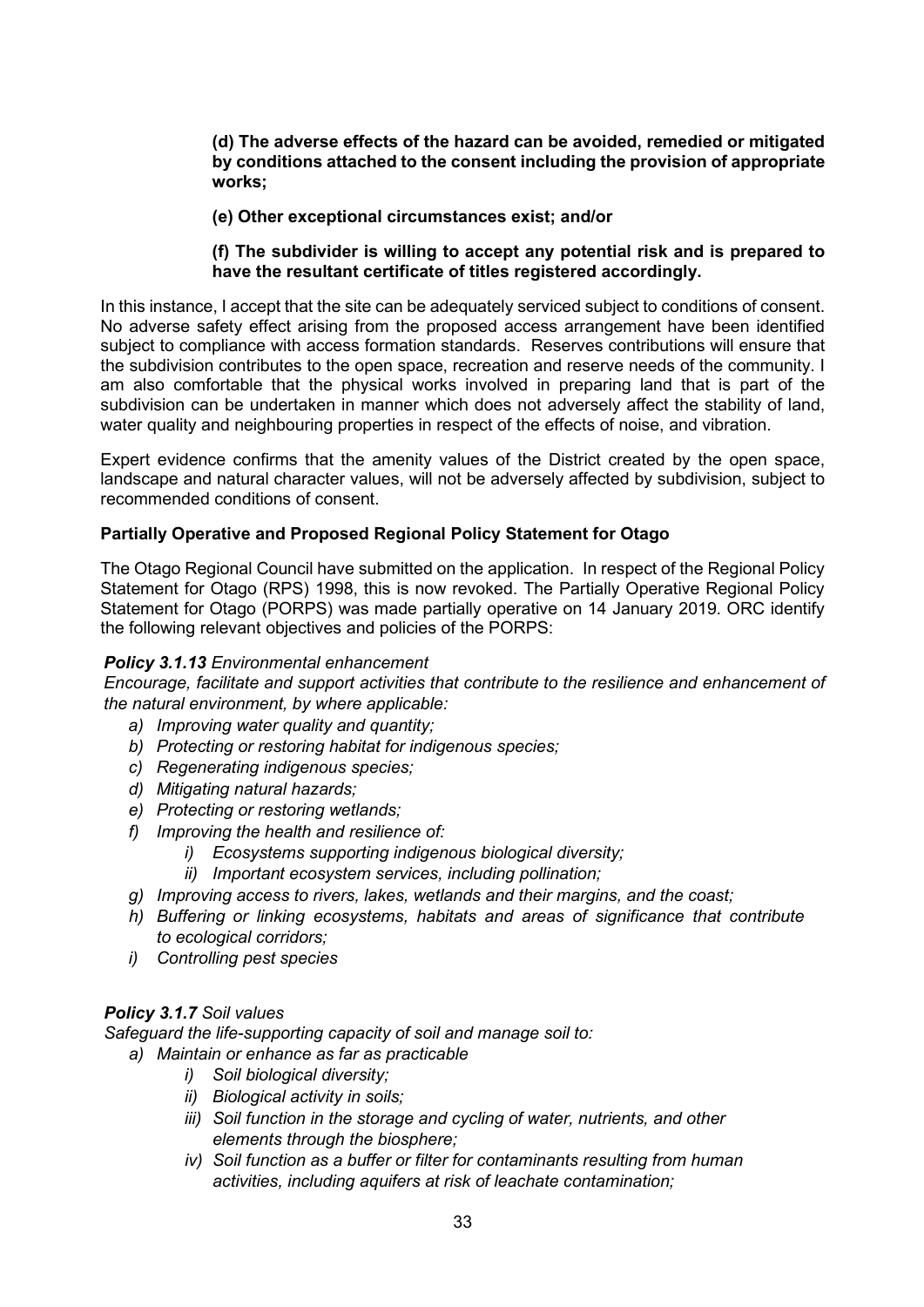- *v) Soil fertility where soil is used for primary production;*
- *b) Where a) is not practicable, minimise adverse effects;*
- *c) Recognise that urban and infrastructure development may result in loss of soil values.*
- *d) Control the adverse effects of pest species, prevent their introduction and reduce their spread;*
- *e) Retain the soil mantle where it acts as a repository of historic heritage objects unless an archaeological authority has been obtained*

*Objective 5.3 Sufficient land is managed and protected for economic production*

*Policy 5.3.1 Rural activities*

*Managing activities in rural areas, to support the regional's economy and communities, by:*

- *a) Enabling primary production and other rural activities that support that production;*
- *b) Providing for mineral exploration, extraction and processing;*
- *c) Minimising the loss of significant soils;*
- *d) Restricting the establishment of incompatible activities in rural areas that are likely to lead to reverse sensitivity effects;*
- *e) Minimising the subdivision of productive rural land into smaller lots that may result in a loss of its productive capacity or productive efficiency;*
- *f) Providing for other activities that have a functional need to locate in rural areas*

ORC identify the following objectives and policies in the Proposed Regional Policy Statement 2021 (PRPS 2021):

# *Objective: LF–LS–O12 – Use of land*

*The use of land in Otago maintains soil quality and contributes to achieving environmental outcomes for fresh water.*

# *Policy: LF–LS–P20 – Land use change*

*Promote changes in land use or land management practices that improve:*

- *1. the sustainability and efficiency of water use,*
- *2. resilience to the impacts of climate change, or*
- *3. (3) the health and quality of soil.*

# *Objective: UFD–O4 – Development in rural areas*

*Development in Otago's rural areas occurs in a way that:*

- 1. *avoids impacts on significant values and features identified in this RPS,*
- 2. *avoids as the first priority, land and soils identified as highly productive by LF–LS–P19 unless there is an operational need for the development to be located in rural areas,*
- 3. *only provides for urban expansion, rural lifestyle and rural residential development and the establishment of sensitive activities, in locations identified through strategic planning or zoned within district plans as suitable for such development; and*
- 4. *outside of areas identified in (3), maintains and enhances the natural and physical resources that support the productive capacity, rural character, and long-term viability of the rural sector and rural communities.*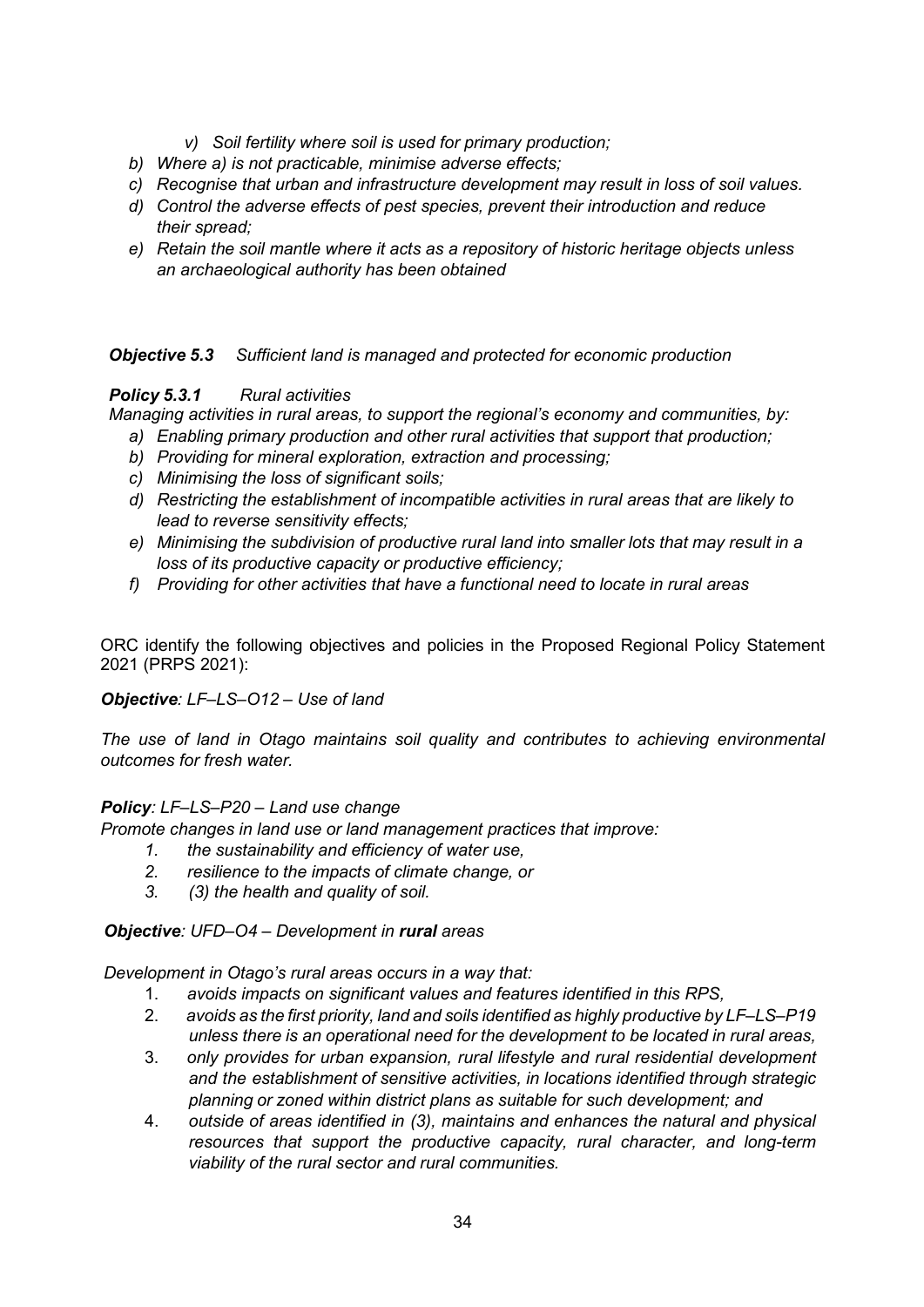# *Policy*: *UFD–P7 –Rural Areas*

*The management of rural areas:*

- *1. provides for the maintenance and, wherever possible, enhancement of important features and values identified by this RPS,*
- *2. outside areas identified in (1), maintains the productive capacity, amenity and character of rural areas,*
- *3. enables primary production particularly on land or soils identified as highly productive in accordance with LF–LS–P19,*
- *4. facilitates rural industry and supporting activities,*
- *5. directs rural residential and rural lifestyle development to areas zoned for that purpose in accordance with UFD–P8,*
- *6. restricts the establishment of residential activities, sensitive activities, and non-rural*
- *i. businesses which could adversely affect, including by way of reverse sensitivity, the productive capacity of highly productive land, primary production and rural industry activities, and*
	- *7. otherwise limits the establishment of residential activities, sensitive activities, and non-rural businesses to those that can demonstrate an operational need to be located in rural areas.*

I particularly note the submission points made by ORC in that they consider that the proposed subdivision of land zoned Rural Resource Area would create a density of development that is inconsistent with the objectives and policies of the Partially Operative Regional Policy Statement 2019 (RPS). ORC also considers that the redevelopment of rural land to residential use would contribute to the loss of productive soil and is incompatible with the zoning.

I consider that ORC's incorrect assessment of the underlying land area has resulted in them taking a more conservative assessment regarding productive soils. I note that the soil on this land has not been classified as highly productive. The purpose of the application is to cluster the residential activity so as to leave the productive land (126ha) in a single and cohesive productive block. I consider that this this is a positive approach when comparing the potential effect on productivity of dividing the land into sixteen 8-hectare blocks which the subdivision rules in the District Plan anticipate. The applicant also advises that the area of land to be converted to residential is the least productive portion of the larger land holding. Overall, I consider that the approach of this subdivision will help minimise the subdivision of productive rural land into smaller lots that may result in a loss of its productive capacity or productive efficiency. I consider that there will be no significant loss of productive capacity as a result of this proposal.

Furthermore, the wider 126ha balance lot will be owned by the owners of Lots 1-16 meaning that it could be argued that they have a need or tenure to establish in close proximity to Lot 17. While, this is a rural lifestyle development to some degree, it is also an inherently rural development with the retention of Lot 17 and the shared management of this lot.

I agree with ORC that a communal wastewater treatment system should be installed and have recommended conditions to this effect. An accidental discovery protocol will ensure that should it be discovered that the soil mantle is acting as a repository of historic heritage objects, this will be managed appropriately.

In respect of reverse sensitivity effects, I note that all lots will respect boundary setbacks and the set back has been increased for Lots 2,3 and 4. The lots owners will all be involved within the working productive land holding (Lot 17) and the applicant has offered a reverse sensitivity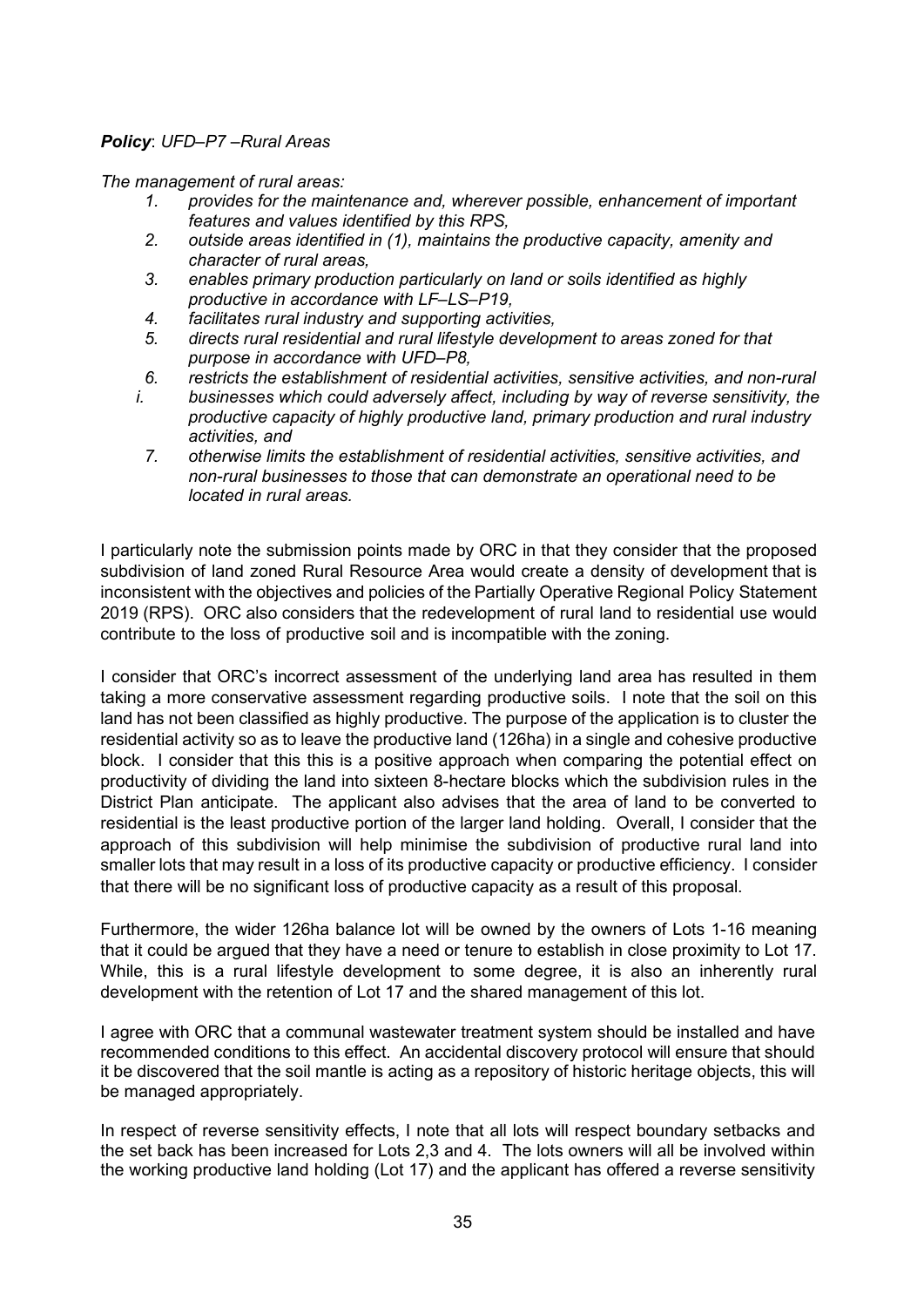condition. Overall, I am satisfied that the reverse sensitivity effects can be managed such that these are no more than minor.

Overall, I consider that the proposal is not inconsistent with the above objectives and policies of the PORPS and PRPS, except that I continue to hold concerns regarding the effects of the proposal on rural amenity and character.

# **Part 2 of the RMA**

While proposal seeks to configure the subdivision in a manner not anticipated by the District Plan, I have assessed that the proposal is not contrary to the objectives and policies of the District Plan. I consider that the policy direction given by the District Plan and the higher order planning instruments is certain and complete and, as such, there is no need to revert to Part 2 of the RMA.

# **SECTION 104D:**

Section 104D of the Resource Management Act 1991 specifies that resource consent for a noncomplying activity must not be granted unless the proposal can meet at least one of two limbs. The limbs of Section 104D require that the adverse effects on the environment will be no more than minor, or that the proposal will not be contrary to the objectives and policies of both the district plan and the proposed district plan. In this instance the proposal is not contrary to the objective and policies of the District Plan and, as such, consideration can be given to the granting of the consent.

# **OFFSETTING OR COMPENSATION MEASURES:**

In accordance with Section 104(1)(ab) of the RMA, consideration for offsetting or compensation measures is required. The applicant has not offered offsetting or compensation measures.

# **OTHER MATTERS:**

Section 104(1)(c) of the Resource Management Act 1991 requires the Hearings Panel to have regard to any other matters considered relevant and reasonably necessary to determine the application. Matters of precedent and plan integrity are relevant here.

# *Precedent and Plan Integrity*

The matters of precedent and plan integrity have been traversed by the Environment Court and consideration is to be given as to whether approval of a non-complying activity will create an undesirable precedent. Where a plan's integrity is at risk by virtue of such a precedent the 'true exception test' is to be applied.

One of the original intentions of the density requirements for rural subdivision were to enable a range of allotment sizes, while maintaining the overall pattern of development, with larger lots balancing out the establishment of smaller lots. While this application takes this approach by retaining the larger balance lot, the number of lots to be created is not anticipated by the District Plan because of the 16ha restriction placed on Lot 17 for averaging calculations. However, I note that assessment matter 15 of Rule 4.7.4(iii) directs Council to consider whether clustering should be implemented as a means of mitigating potential effects of rural subdivision and, in this regard, has been anticipated by the plan to some degree. The appropriateness of the proposed clustering has been considered above. That noted, I consider that the degree of clustering as proposed by this application is somewhat unorthodox (in the context of Central Otago) and overall, I consider that the "farm park" approach taken by the applicant does set this proposal apart from other rural subdivisions in the District.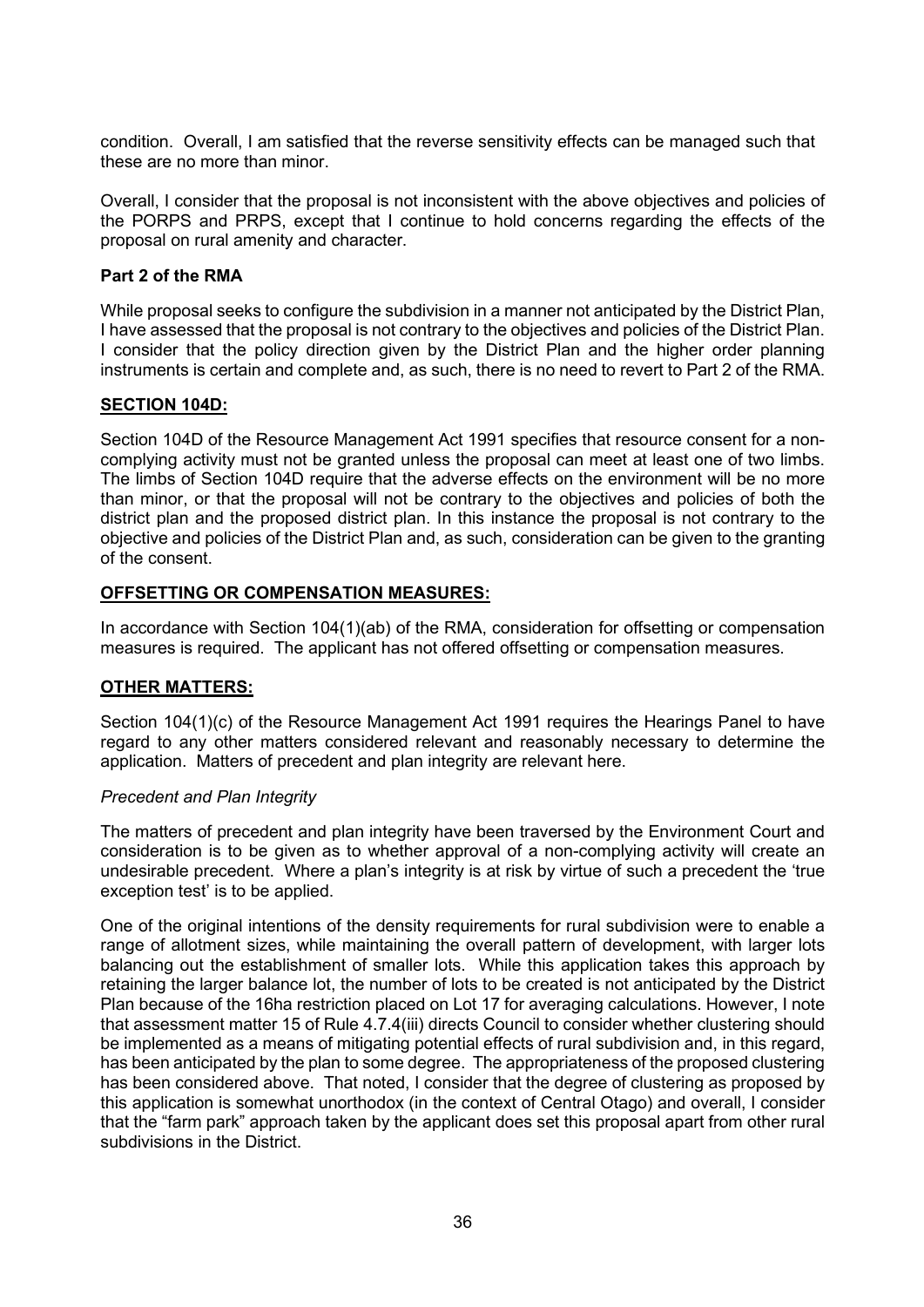That said, with respect to the precedent and plan integrity, the Court has since confirmed that cases should be assessed on their merits to avoid affecting plan integrity. In this regard, I consider that the Hearings Panel should have little concern for precedent and make a decision on the facts of the application.

# *Plan Change Approach*

I note that in its submission, the ORC considers that the proposal should be undertaken as a Plan Change to allow the cost and benefits to be fully assessed. I disagree. The proposal is for a medium size subdivision on a single site. The applicant is intending to upgrade the public road and the development will be self-sufficient in respect of servicing and no reliance on Council services are proposed. The operation of the development will be managed by accompany set up to administer the services. The design of the subdivision seeks to retain the majority of the site in a productive use. I do not consider that the scale and form of the proposal warrants a plan change approach in this instance.

# **RECOMMENDATION**:

Having regard to the information available, prior to the Hearing Panel's consideration of application,

- 1. It is recommended that the proposal be considered as an application for subdivision consent to a non-complying activity in terms of sections 104, 104B and 104D of the Resource Management Act 1991.
- 2. For the reasons detailed in this report, I consider that the effects on landscape, rural character and amenity values can be reduced to no more than minor, subject to the recommended conditions of consent which required the structure planting being effectively and rapidly established, no further subdivision of Lot 17, future built form restrictions and a communal wastewater system.
- 3. I consider that the potential for cumulative effects to be mitigated by contained nature of the site and the recommended restriction for further subdivision of Lot 17. The proposal is found to be generally consistent with the relevant objectives and policies.
- 4. I recommend that the consent be granted, subject to the draft suite of conditions of consent are attached to this report.

no

**Kirstyn Lindsay Planning Consultant Southern Planning Solutions Limited**

**10 January 2021**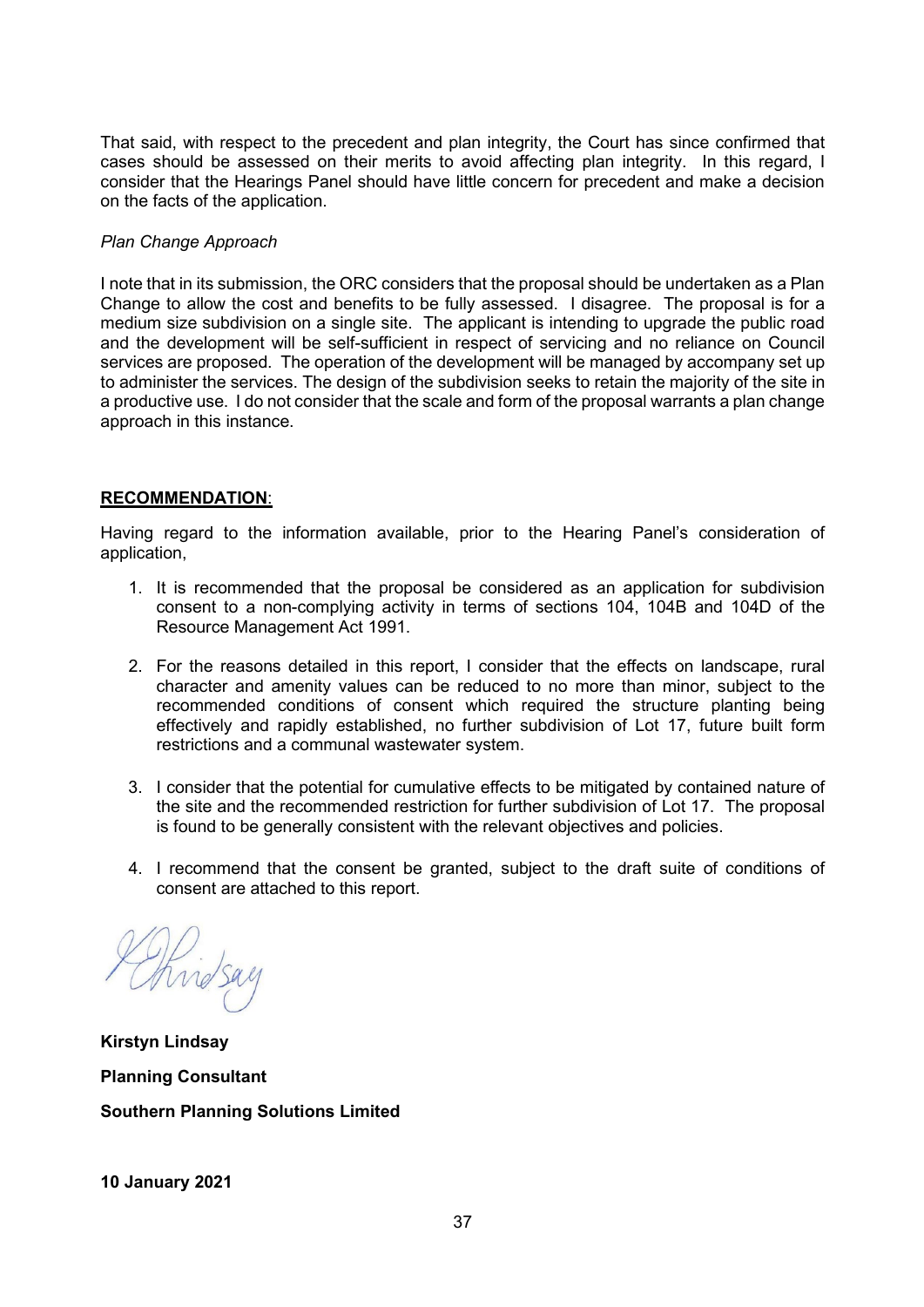# **ANNEXURE 1 – DRAFT CONDITIONS OF CONSENT RC210142**

# Subdivision Conditions:

# **General**

- 1. The subdivision must be undertaken in general accordance with the plans attached as Appendix 1 and the information contained in the resource consent application received by Council on 19 May 2021, further information received on 4 August 2021 and 29 September 2021 except where modified by the following conditions:
- 2. All subdivision works must comply with NZS 4404:2004 and the Council's July 2008 Addendum to NZS 4404:2004 as modified by these conditions of consent.
- 3. Prior to Section 224(c) certification, as builts and quality records must be provided to the Chief Executive
- 4. Pursuant to Section 223 of the Resource Management Act 1991, the consent holder must ensure any easements required to provide or protect access or for access to services are duly granted or reserved.
- Note: The memorandum of easements prepared for the cadastral dataset submitted for Section 223 certification must show all existing easements, interests and consent notices carried down onto the new lots or cancelled as appropriate.
- 5. Pursuant to section 220(3) the following amalgamation conditions must be endorsed on the survey plan prior to section 223 Certification:
	- a) That Lots 1 16 Hereon hold an undivided  $1/16<sup>th</sup>$  share of Lot 17 hereon and individual Records of Title be issued for each lot. (see CSN request 1727250)

# **Water**

- 6. Prior to Section 224(c) certification, a reliable network potable water supply of 1000 litres per day per lot must be provided to Lots 1-16 in accordance with Clause 6.3.15 of Council's July 2008 Addendum to NZS4404, as modified by the following:
	- a) Source of water must be identified and confirmed as legally available and adequate for subdivision use.
	- b) All source water must be sampled and tested by a testing laboratory recognised by the Ministry of Health with bacteriological and chemical testing to the satisfaction of the Chief Executive.
	- c) Any non compliance with Maximum Allowable Values (MAV's) and Guideline Values (GV's) under New Zealand Drinking Water Standards 2005 (revised 2018) must be highlighted in the Laboratory Report and an appropriate means of remedial treatment and associated costs described.
	- d) Any identified requirement for water treatment at the source of the supply must be installed and satisfactory testing by a testing laboratory recognised by the Ministry of Health with bacteriological and chemical testing to the satisfaction of the Chief Executive must demonstrate compliance with New Zealand Drinking Water Standards 2005 (revised 2018).
	- e) Reticulation must be installed from the source(s) and a standard Acuflo toby assembly with meter/restrictor located at the boundary of Lots 1-16 inclusive.
	- f) Evidence must be provided of:
		- i) application for registration of the Drinking Water Supply with Public Health South
		- ii) a formal water supply document including the daily water entitlement of 1500 litres/day to each lot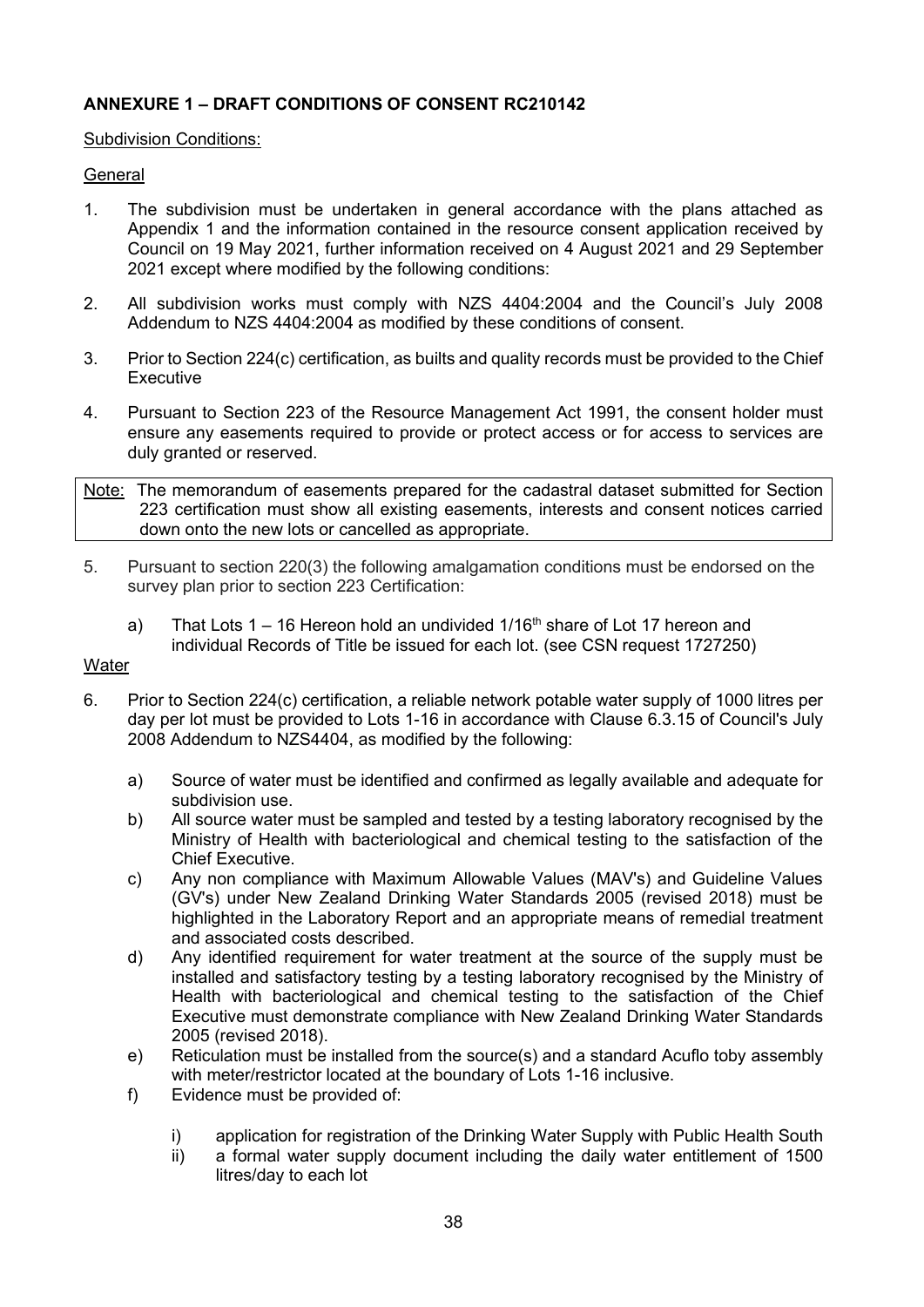- iii) an operation and maintenance manual including as built drawings, system description and quality records for the water supply.
- Note: It is strongly recommended that additional treatment be included for all water supply to provide wholesome water by achieving compliance with the Guideline Values (GVs) shown to be exceeded in the laboratory reports.
- 7. Prior Section 224(c) certification, a consent notice must be prepared, in accordance with section 221 of the Resource Management Act 1991, for registration on the record of title for Lots 1 -16 for the following on-going condition:
	- a) At the time a dwelling is established on Lots 1-16, all non-compliant aspects of the water supply and detailing measures to be undertaken by the owner or successor for point of use treatment at the Building Consent stage to provide treatment to achieve full compliance with New Zealand Drinking Water Standards 2005 (revised 2018) by means outlined in the Laboratory Report required under Condition 6(c) of RC210142 or other solutions acceptable to Council. To further clarify this, the water shall as a minimum requirement achieve full compliance with mandatory provisions of New Zealand Drinking Water Standards 2005 (revised 2018) including all Maximum Allowable Values (MAV's) as detailed in the Laboratory Report and the consent holder or successor shall be alerted to any exceedance of Guideline Values (GV's) for which additional treatment is strongly recommended.

Note: It is also strongly recommended that additional treatment be installed to provide compliance with Guideline Values shown to be exceeded in the laboratory report.

- 8. Prior Section 224(c) certification, a consent notice must be prepared, in accordance with section 221 of the Resource Management Act 1991, for registration on the record of title for Lots 1 -16 for the following on-going conditions:
	- a) At the time residential activity (new dwelling) is constructed on Lots 1 -16, domestic water and firefighting storage is to be provided by a standard 30,000 litre tank. Of this total capacity, a minimum of 20,000 litres must be maintained at all times as a static firefighting reserve. Alternatively, an 11,000 litre fire fighting reserve is to be made available to the building in association with a domestic sprinkler system installed in the building to an approved standard. A fire fighting connection is to be located within 90 metres of any proposed building on the site. In order to ensure that connections are compatible with Fire and Emergency New Zealand equipment the fittings are to comply with the following standards:
		- i) Either: 70 mm Instantaneous Couplings (Female) NZS 4505, or 100 mm Suction Coupling (Female) NZS 4505 (hose tail is to be the same diameter as the threaded coupling (e.g. 100 mm coupling has 100 mm hose tail) provided that the consent holder must provide written confirmation from Fire and Emergency New Zealand to the Chief Executive to confirm that the couplings are appropriate for firefighting purposes.
		- ii) The connection must have a hardstand area adjacent to it to allow a Fire and Emergency New Zealand appliance to park on it. The hardstand area must be located at the centre of a clear working space with a minimum width of 4.5 metres. Access must be maintained at all times to the hardstand area.
	- b) Firefighting water supply may be provided by means other than that provided for above if the written approval of Fire and Emergency New Zealand is obtained for the proposed method and that approval is submitted to the Chief Executive.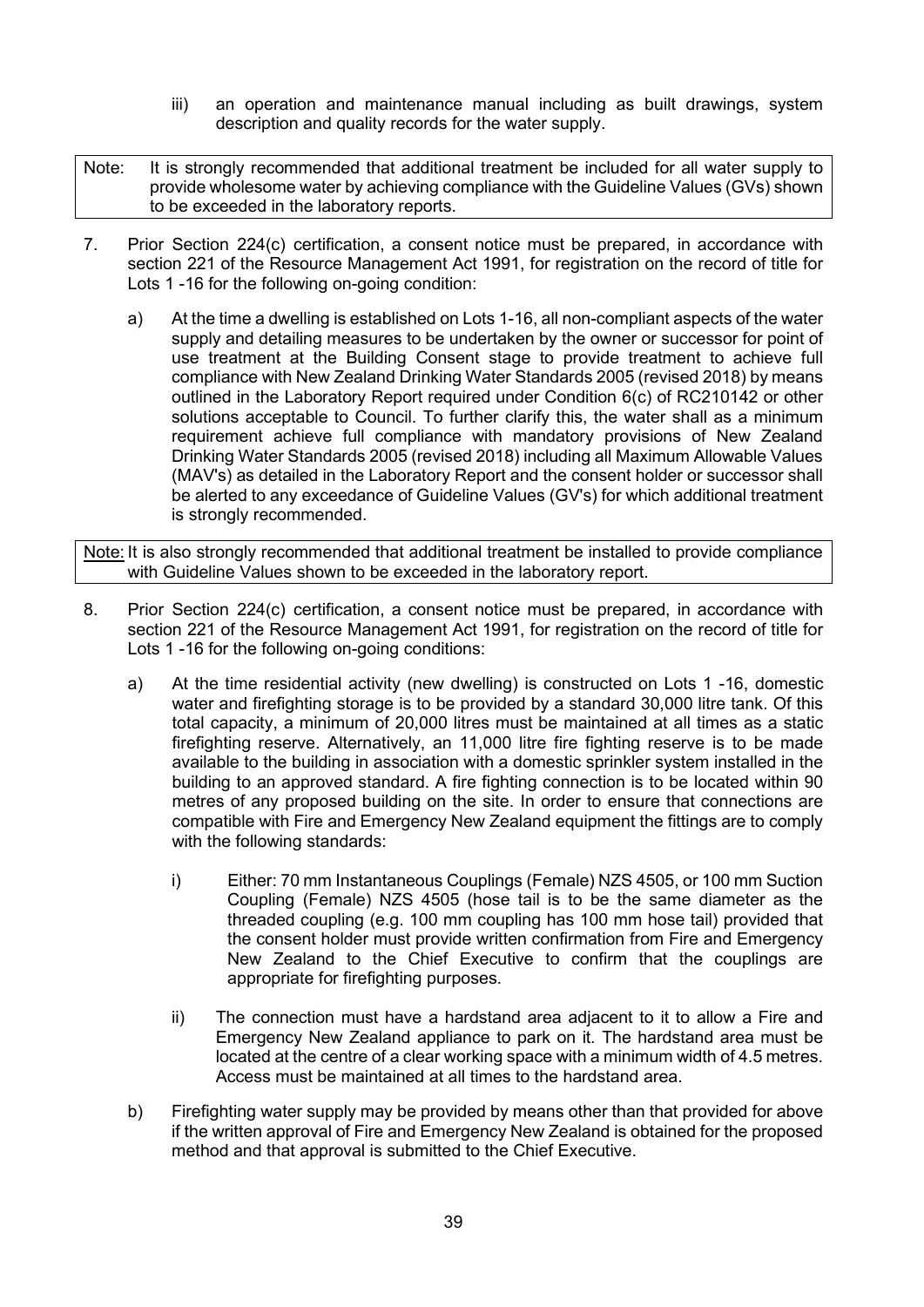Note: For more information on how to comply with Condition 8 above or on how to provide for FENZ operational requirements refer to the Fire and Emergency New Zealand Fire Fighting Water Supplies Code of Practice SNZ PAS 4509:2008 retrieved from http://ww.fire.org.nz/CMS\_media/pdf/da516e706c1bc49d4440cc1e83f09964.pdf. In particular, the following should be noted:

For more information on suction sources see Appendix B, SNZ PAS 4509:2008, Section B2.

For more information on flooded sources see Appendix B, SNZ PAS 4509:2008, Section B3.

# **Wastewater**

- 9. Prior to Section 224(c) certification, an operational community wastewater treatment system, to be managed by the Management Company, must be installed to serve the residential dwellings Lots 1-16 and the following must be provided to the Central Otago District Council Planning Manager.
	- a) An Operations and Management Manual and as built plans
	- b) A Management company document describing how the wastewater system is to be suitably operated and funded by all lot owners and linked to the Operations and Management Manual
	- c) A copy of the system design and
	- d) Copies of any Otago Regional Council discharge permits necessary for the operation of the community wastewater treatment system

#### Note:

1. Wastewater disposal areas must be located such that the maximum separation (in all instances greater than 50 metres) is achieved from any water course or any water supply bore.

2. The wastewater discharge is expected to require resource consent from the Otago Regional Council.

- 10 Prior Section 224(c) certification, a consent notice must be prepared, in accordance with section 221 of the Resource Management Act 1991, for registration on the record of title for Lots 1-16 for the following on-going conditions:
	- a) At the time that a new dwelling is constructed on Lots 1-16 connection must be made to the community wastewater treatment system.
	- b) The occupier of the dweller must ensure any connection and discharge to the community wastewater treatment system is in accordance with the Operations and Management Manual.

Note: The Operations and Management Manual for community wastewater treatment system must be attached to this consent notice.

#### **Stormwater**

- 11. Prior to Section 224(c) certification, a consent notice must be prepared, in accordance with section 221 of the Resource Management Act 1991, for registration on Record of Title of Lots 1 -16 for the following on-going condition:
	- a) Stormwater from buildings and impermeable surfaces on Lots 1 -16 must be contained entirely within the lot and discharge to a soakpit except that any roof water must be captured and used for beneficial reuse within the lot. Confirmation of the new stormwater discharge system must be confirmed in writing to the Chief Executive each time a new dwelling is constructed on Lots 1-16.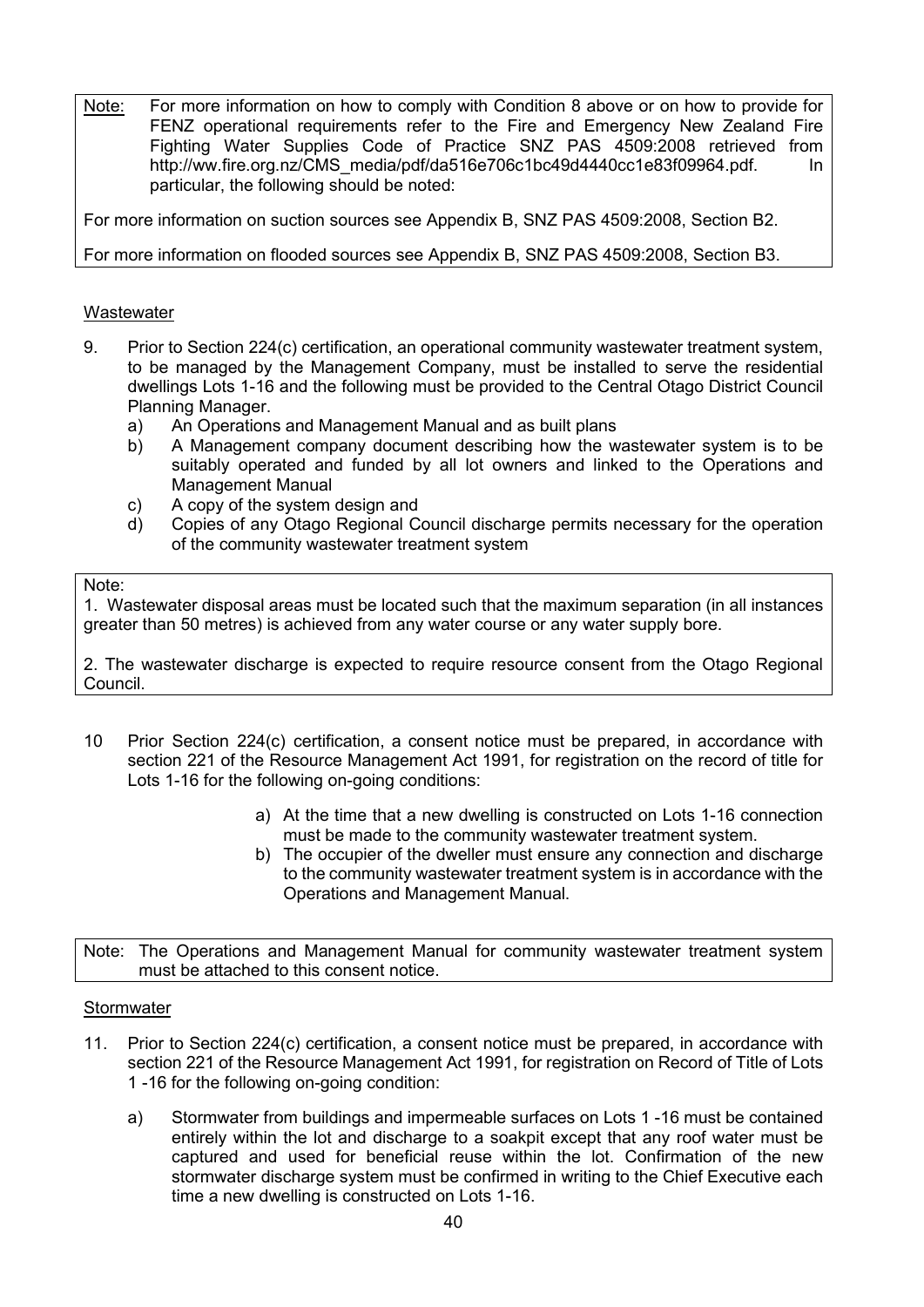# Electricity and telecommunications

- 12. Prior to Section 224(c) certification, the consent holder must:
	- a) Install operational connections for electricity services underground to the boundary of Lot 1-16 for domestic power supply. It is the consent holder's responsibility to obtain the consent of network utility providers regarding the position of any electricity services to serve Lots 1-16.
	- b) Supply evidence of the consent from the network utility providers to the Chief Executive.
	- c) Meet all the costs associated with the installation of electricity services necessary to serve the needs of the subdivision.
- 13 Prior to Section 224(c) certification, the consent holder must either:
	- a) Install an operational underground connection to telecommunication services to the boundary of Lots 1 -16; or
	- b) Provide confirmation from a cellular provider that there is cellular coverage to Lots 1-16 and a consent notice must be prepared, in accordance with section 221 of the Resource Management Act 1991, for registration on the record of title for Lots 1 -16 stating that no telecommunication connection is provided and the provision of telecommunications connections is the responsibility of the owner or successor at the time of dwelling construction. Telecommunication connections may include cellular networks, satellite services or wifi.

# **Access**

- 14 Prior to Section 224(c) certification, the consent holder must:
	- a) Upgrade that length of Jolly Road between the existing end of seal and the entrance to the subject site to a '*Local Sealed Road'* classification in accordance with Council's July 2008 Addendum to NZS4404, Table 3.2 a) as modified below:
		- i) Minimum sealed width of 6.0m with standard 0.25m metalled shoulders.
		- ii) Pavement constructed to Austroad standards for rural roads
		- iii) Two coat grades 3 and 5 chip seal
		- iv) A vehicle entranceway must be constructed at the subdivision entrance off Jolly Road in accordance with Part 29 of Council's Roading Policies January 2015.
	- b) Construct the internal access serving Lots 1-17 from Jolly Road in accordance with Council's July 2008 Addendum to NZS4404, Table 3.2 '*Local Access A'* classification as modified below:
		- i) Roads to be held in private ownership and operated and maintained by a body corporate or similar common ownership entity to the satisfaction of the Chief Executive.
		- ii) A minimum top width of 5.5m
		- iii) Construct accessways to all individual lots off the internal road to comply with Part 29 of Council's Roading Policies, January 2015.
		- iv) Suitably sized culverts located in water courses.
		- v) A well bound durable surfacing metal to be used that is resistant to unravelling and provides good all weather traction, except that the access from the sealed carriageway of Jolly Road to 10 metres inside the property boundary must be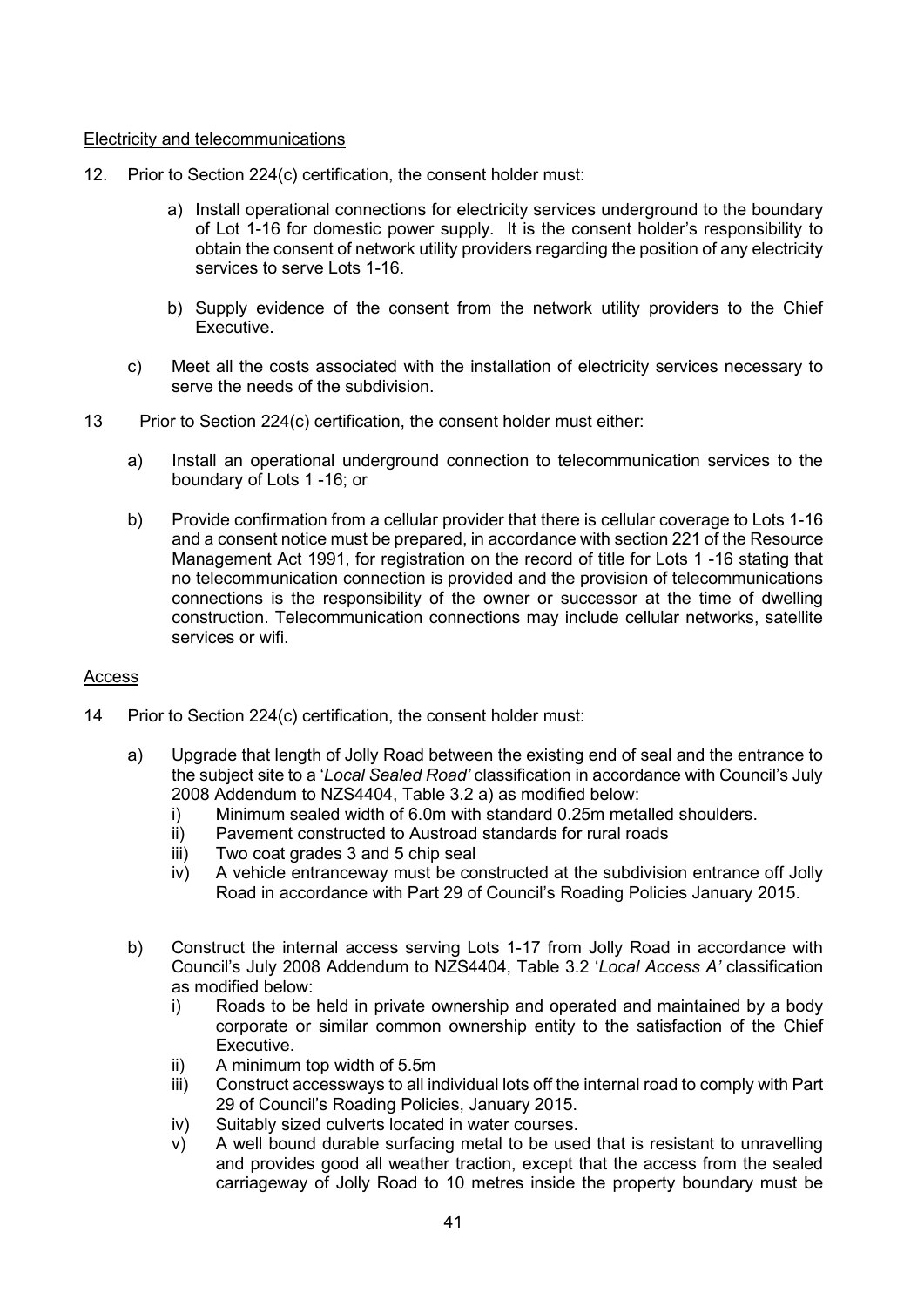sealed.

vi) No access shall be allowed to the subdivision off State Highway 8A without the specific approval of Waka Kotahi

# Development Conditions

- 15 Prior to Section 224(c) certification, a structure landscape plan must be submitted for certification by the Planning Manager. The structure landscape plan must:
	- a) Be prepared by a suitable qualified and experienced person, and
	- b) Detail the level of screening that the planting is intended to achieve; being screen planting of a minimum height of 5 - 7 metres to be achieved within 5 years in such locations as to screen Lots 7 – 10 from Jolly Road. and
	- c) Must identify:
		- i) The species of plants,
		- ii) Location of plants
		- iii) Size and spacing at the time of planting
		- iv) Intended height after 5 years
		- v) Required watering regime
		- vi) Pest control
		- vii) Retention of all existing shelterbelts within the site
		- viii) Ongoing responsibility of plant maintenance and replacement
- 16. Prior to Section 224(c) certification, the planting and irrigation method identified in the certified structure landscape plan required by Condition 15 must be established and the irrigation water source and availability must be confirmed.
- 17. Prior to Section 224(c) certification, a consent notice must be prepared, in accordance with section 221 of the Resource Management Act 1991, for registration on the Record of Title of Lot 17 for the following on-going conditions:
	- a) The planting established under the structure landscape plan and existing shelterbelts must be maintained in perpetuity. Any plants which fail or die must be replaced in the next growing season.

Note: It is anticipated that the on-going responsibility for the structure planting will fall to the Management Company.

- 18. Prior to Section 224(c) certification, a consent notice must be prepared, in accordance with section 221 of the Resource Management Act 1991, for registration on the Record of Title of Lots 1-16 for the following on-going conditions:
	- a) The maximum building height is restricted to 5.5 metres above the existing ground level.
	- b) new fencing must be of post and wire, and a maximum height of 1.2m. No ornamental gates or fences are permitted.
	- c) Water tanks are to be buried or located in a manner, such they are not visible from outside the lot. All water storage tanks must be coloured in the range of black, green or brown.
	- d) All gardens and outdoor domestic activities must be confined within each specific lot.

Notes:

- 1. All earthworks to develop and/or landscape Lots 1 -16 must comply with Rule 4.7.6J of the Central Otago District Plan or additional resource consent will be required.
- 2. The cladding and roofing materials and finishes of all built form within the lots must accord with Standard 4.7.6 D of the Otago District Plan.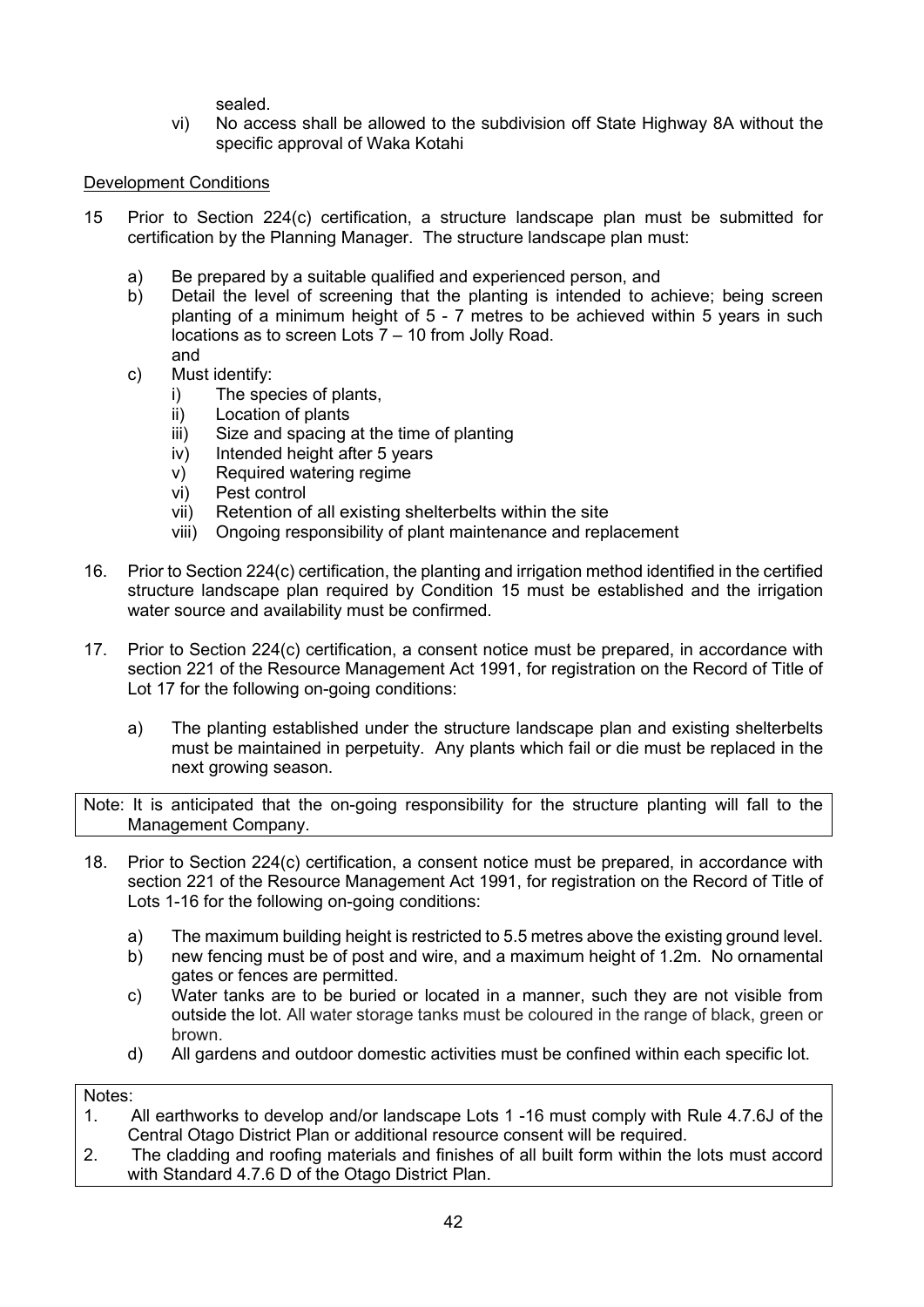- 19 If during any site disturbance, the consent holder or subsequent owners of Lots 1-16:
	- a) discovers koiwi tangata (human skeletal remains), waahi taoka (resources of importance), waahi tapu (places or features of special significance) or other Maori artefact material, the consent holder or subsequent owner must without delay:
		- i) notify the Consent Authority, Tangata whenua and Heritage New Zealand and in the case of skeletal remains, the New Zealand Police.
		- ii) stop work within the immediate vicinity of the discovery to allow a site inspection by Heritage New Zealand and the appropriate runanga and their advisors, who must determine whether the discovery is likely to be extensive, if a thorough site investigation is required, and whether an Archaeological Authority is required.

Site work may recommence following consultation with the Consent Authority, Heritage New Zealand, Tangata whenua, and in the case of skeletal remains, the New Zealand Police, provided that any relevant statutory permissions have been obtained.

- b) discovers any feature or archaeological material that predates 1900, or heritage material, or disturbs a previously unidentified archaeological or heritage site, the consent holder must without delay:
	- i) stop work within the immediate vicinity of the discovery or disturbance; and
	- ii) advise the Consent Authority, Heritage New Zealand, and in the case of Maori features or materials, the Tangata whenua, and if required, must make an application for an Archaeological Authority pursuant to Heritage New Zealand Pouhere Taonga Act 2014; and
	- iii) arrange for a suitably qualified archaeologist to undertake a survey of the site.

Site work may recommence following consultation with the Consent Authority.

#### Future subdivision of Lot 17

- 20 Prior Section 224(c) certification, a consent notice must be prepared, in accordance with section 221 of the Resource Management Act 1991, for registration on the Record of Title for Lot 17 that states:
	- a) The must be no further subdivision of Lot 17.

Note: The community facility for the lot owners within the existing building will require further resource consent if the land use is not a permitted activity in the Rural Resource Area.

#### Reverse Sensitivity

- 21 Prior to section 224(c) certification, the consent holder must prepare a consent notice to be registered on the Record of Title for Lots 1-16 which states that:
	- a) All purchasers, lessees, licences or tenants and any other users having an interest in Lots 1-16 are advised that:
		- i) Horticultural, viticultural and agricultural activities can occur as of right in the Rural Resource Area; and
		- ii) The usual incidence of these activities including (but not limited to) stock handling, hay making, chemical spraying, pest control (including by use of poison, night shooting and helicopters) deer stag roaring, irrigations, frost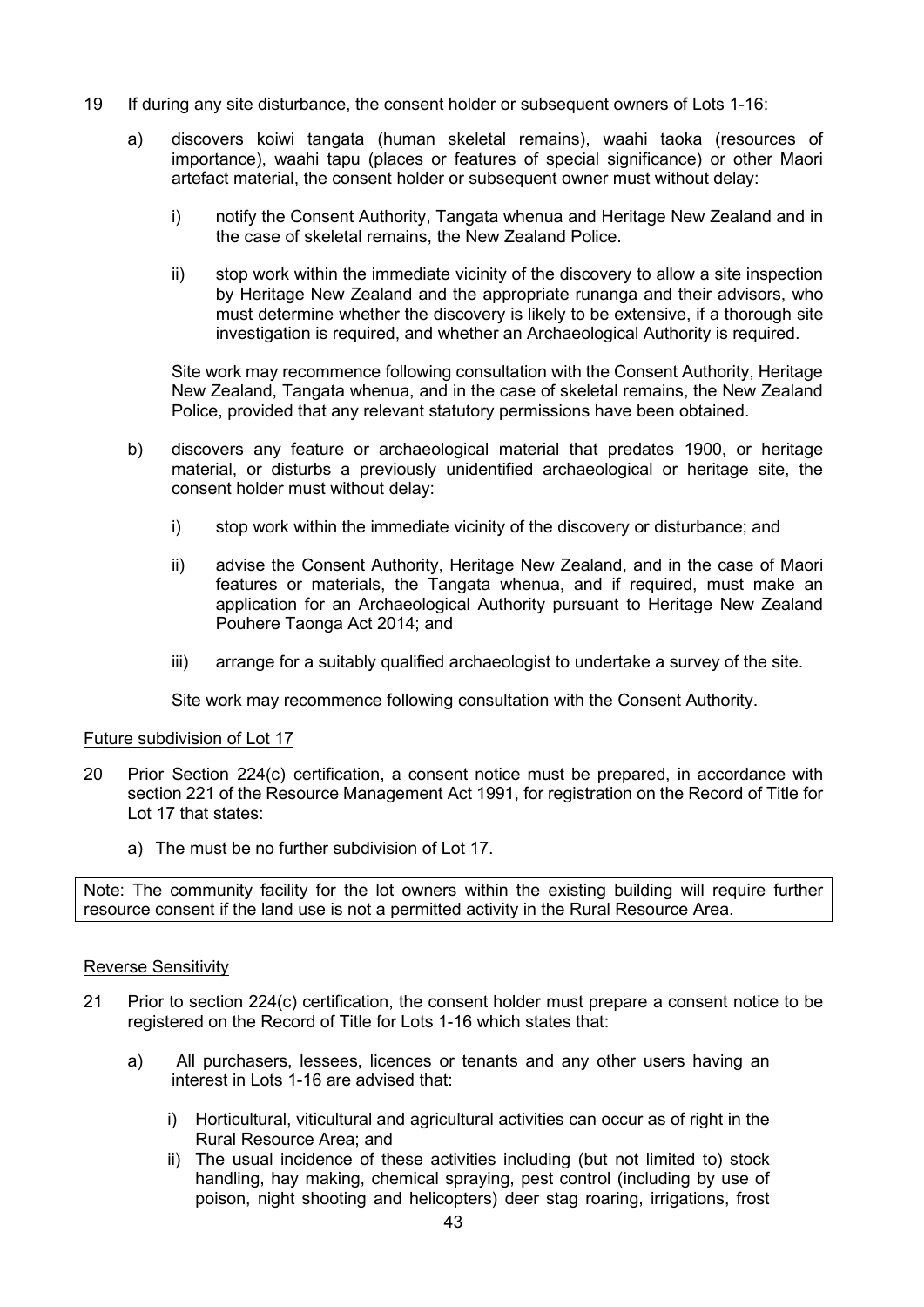control and bird scaring may have amenity effects beyond the boundaries of adjoining properties

iii) Appropriate siting, design, and screening of dwellings and other sensitive land uses to mitigate adverse effects associated with noise and spray drift from adjacent horticultural activities is required.

### Financial Contributions

22. Payment of a reserves contribution of \$15,280.00 (exclusive of Goods and Services Tax) calculated in terms of Rule 15.6.1(1)(a)(i) of the Operative District Plan on the basis of seven additional dwelling equivalents.

Notes:

- 1. All charges incurred by the Council relating to the administration, inspection and supervision of conditions of subdivision consent must be paid prior to Section 224(c) certification.
- 2. Development contributions for roading of \$38,352.00 (exclusive of goods and services tax) are payable for pursuant to the Council's Policy on Development and Financial Contributions contained in the Long Term Council Community Plan. Payment is due upon application under the Resource Management Act 1991 for certification pursuant to Section 224(c). The Council may withhold a certificate under Section 224(c) of the Resource Management Act 1991 if the required Development and Financial Contributions have not been paid, pursuant to section 208 of the Local Government Act 2002 and Section 15.5.1 of the Operative District Plan.